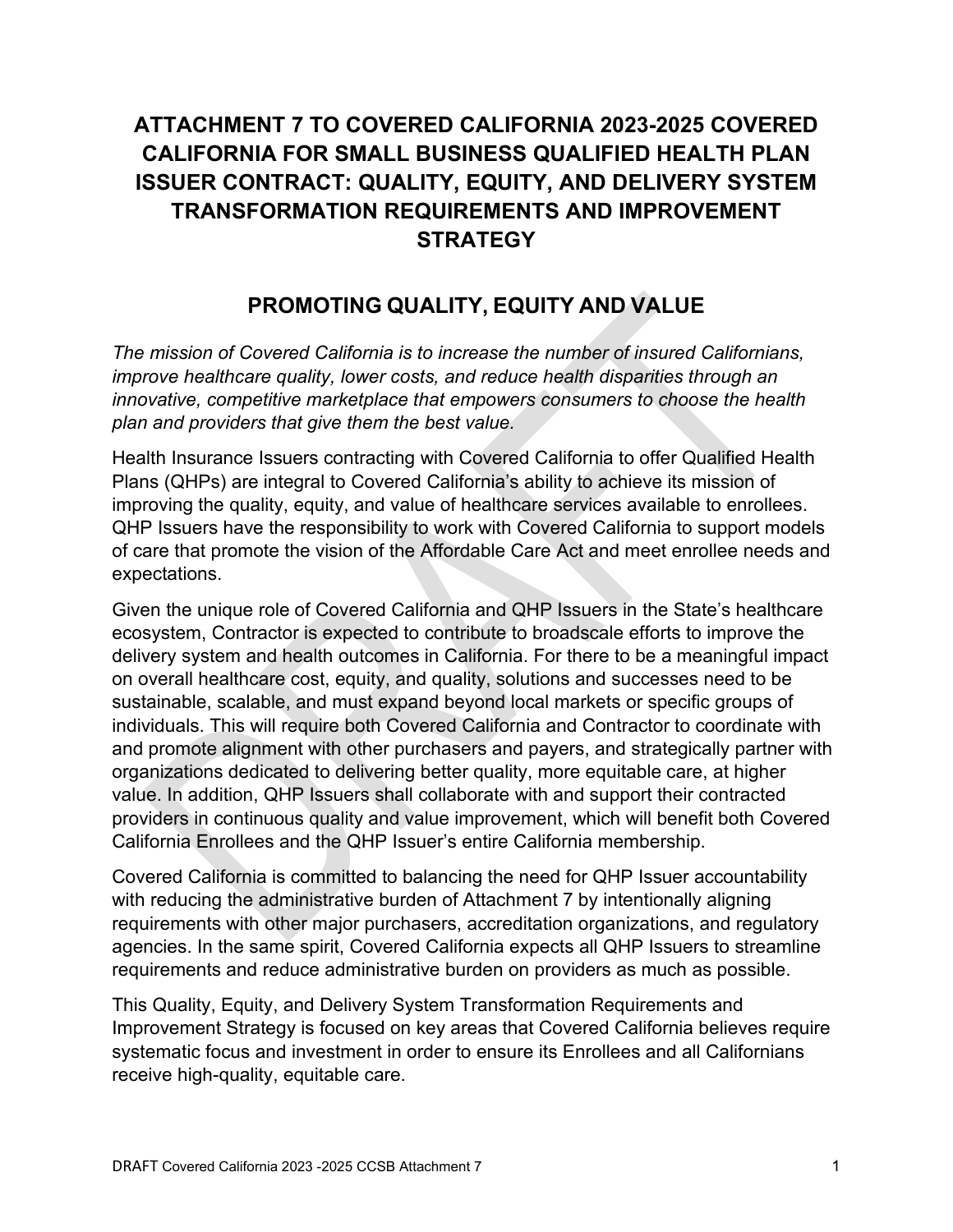By entering into this Agreement, Contractor affirms its commitment to be an active and engaged partner with Covered California, and agrees to work collaboratively with Covered California to develop and implement policies and programs that will promote quality and health equity, and lower costs for the Contractor's entire California membership.

The Contractor shall comply with the requirements in this Attachment 7 by January 1, 2023 unless otherwise specified.

This Attachment 7 contains numerous reports that will be required as part of the annual application for certification and contracting process with QHP Issuers and will be used for negotiation and evaluation purposes regarding any extension of this Agreement. Contractor shall submit all required reports as defined in Attachment 7 and listed in the annual "Contract Reporting Requirements" table found on Covered California's Extranet site (Hub page, PMD Resources library, Contract Reporting Compliance folder).

Covered California will use information on cost, quality, and health disparities provided by Contractor to evaluate and publicly report both QHP Issuer performance and its impact on the healthcare delivery system and health coverage in California.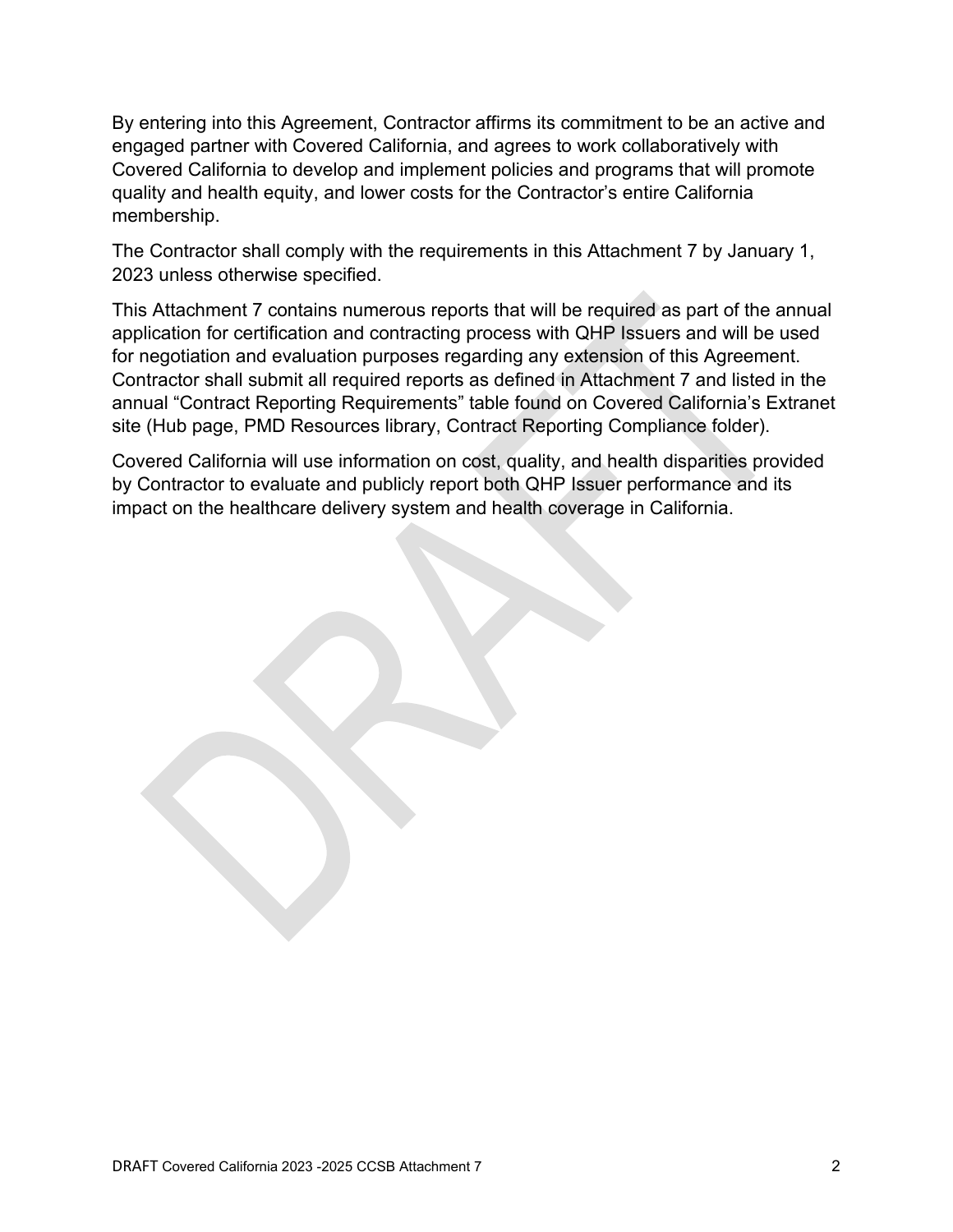# **ARTICLE 1 - EQUITY AND DISPARITIES REDUCTION**

The Institute of Medicine defines equitable care as "providing care that does not vary in quality because of personal characteristics such as gender, ethnicity, geographic location, and socioeconomic status." Health equity is foundational to addressing health disparities, which Healthy People 2020 defines as "a particular type of health difference that is closely linked with social, economic and/or environmental disadvantage." Health disparities adversely affect groups of people who have systematically experienced greater obstacles to health based on their racial or ethnic group; religion; socioeconomic status; gender; age; mental health; cognitive, sensory, or physical disability; sexual orientation or gender identity; geographic location; or other characteristics historically linked to discrimination or exclusion.

Addressing health equity and disparities in healthcare is integral to the mission of Covered California. In order to have impactful and meaningful change, Covered California and Contractor recognize that addressing health disparities requires alignment, commitment, focus, and accountability.

# **1.01 Demographic Data Collection**

Collection of accurate and complete member demographic data is critical to effective measurement and reduction of health disparities.

Contractor agrees that collection of member demographic data to measure and address health disparities is important for providing high-quality, equitable, and affordable care. Contractor will make good faith efforts to collect member demographic data through collaborative efforts and strategic decisions for its other products and lines of business. While Contractor builds its small group business, requirements included in Article 1.01 will not be applied to the CCSB line of business.

### **1.01.1 Expanded Demographic Data Collection**

Contractor shall work with Covered California to assess the feasibility and impact of extending the disparity identification and improvement requirements in this article for 2023 and beyond. Areas for consideration include:

- 1) Income
- 2) Disability status
- 3) Sexual orientation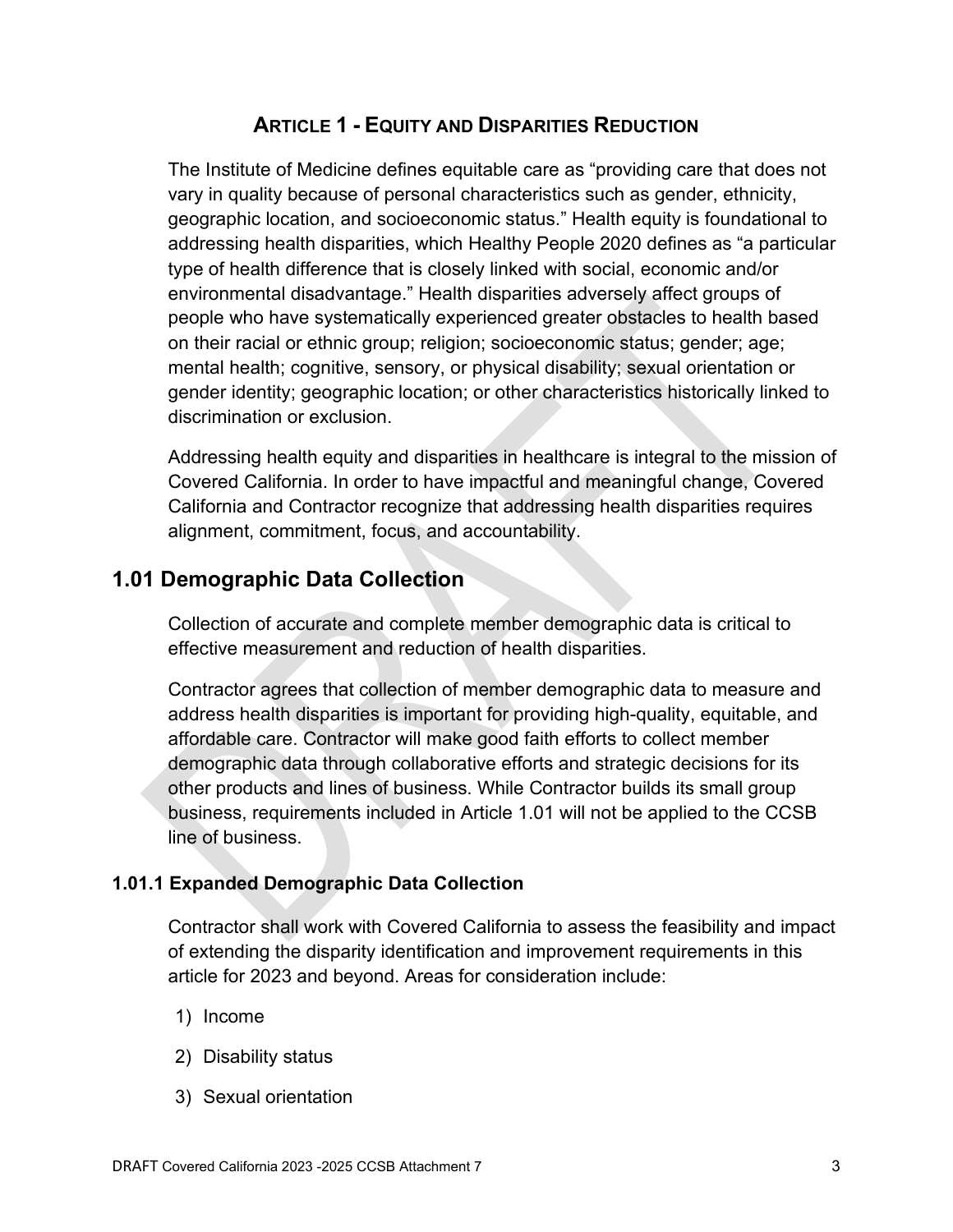4) Gender identity

### **1.01.2 Race, Ethnicity, and Language Data Collection**

For Measurement Years 2023-2025, Contractor must collect self-identification race and ethnicity data for at least eighty percent (80%) of its Enrollees. Contractor must demonstrate compliance by including a valid race and ethnicity attribute for at least 80% of its Enrollees in its Healthcare Evidence Initiative (HEI) data submissions.

Contractor must engage with Covered California to review its race and ethnicity data for off-Exchange members.

For Measurement Years 2023-2025, Contractor must collect data on Enrollees' preferred spoken and written languages and submit that data in its HEI submissions to ensure effective communication with providers and timely access to healthcare services. By year-end 2025, Contractor must collect written and spoken language preferences for a minimum of eighty percent (80%) of its Enrollees. Covered California will negotiate an annual target for 2024 based on 2023 baseline performance.

# **1.02 Identifying Disparities in Care**

Covered California recognizes that the underlying causes of health disparities are multifactorial and include social and economic factors that impact health. While the healthcare system cannot single handedly eliminate health disparities, there is evidence to show that when disparities are identified and addressed in the context of healthcare, they can be reduced over time through activities tailored to specific populations and targeting select measures. Therefore, Covered California is requiring Contractor to regularly collect data and report on its Enrollees as specified in this article to identify disparities, measure disparities over time, and determine disparity reduction efforts and targets to be mutually agreed upon by Covered California and Contractor. As Covered California transitions to expanded use of the Healthcare Evidence Initiative (HEI) data to assess improvements in healthcare quality and equity, Covered California expects that certain measures previously submitted by Contractor for disparities monitoring will be generated using HEI data and stratified by demographic factors.

Contractor agrees that measuring care to address health disparities is important for providing high-quality, equitable, and affordable care. Contractor will make good faith efforts to identify health disparities through collaborative efforts and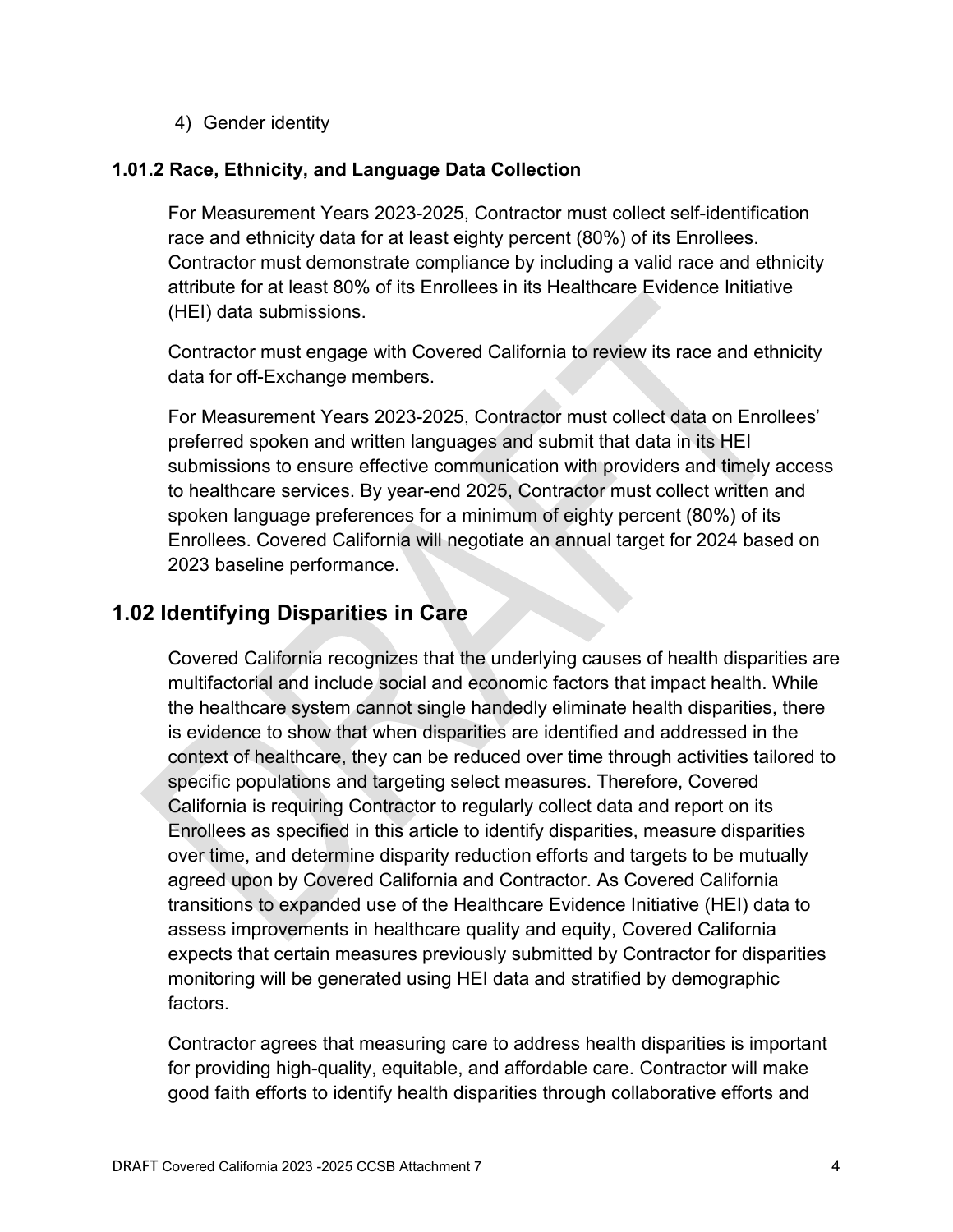strategic decisions for its other products and lines of business. While Contractor builds its small group business, requirements included in Article 1.02 will not be applied to the CCSB line of business.

#### **1.02.1 Disparities Measurement: Patient Level Data File**

For Measurement Years 2023-2025, Contractor must submit annually the following Healthcare Effectiveness Data and Information Set (HEDIS) hybrid measure patient level data files for its Enrollees: *[to be populated with Quality Transformation Initiative measures once finalized].*

Contractor must submit a patient level data file that includes a unique person identifier for each person in the denominator. Contractor must also submit numerator and denominator totals and rates at the summary level. Contractor must submit HEDIS hybrid measure summary files including numerators and denominators by Race/Ethnicity category for all commercial product types for which it reports these HEDIS measures to the National Committee for Quality Assurance (NCQA) Quality Compass and for each Medi-Cal Managed Care product for which it reports these HEDIS measures to the Department of Health Care Services (DHCS).

Covered California will modify the measures set over time, with stakeholder input, to track disparities in care and health outcomes in additional areas, including behavioral health.

### **1.02.2 Disparities Measurement: Healthcare Evidence Initiative**

Contractor must engage with Covered California to review its performance on the disparities measures using HEI data, submitted in accordance with Article 5.02.1, including the following measures:

- 1) Comprehensive Diabetes Care (CDC): Hemoglobin A1c (HbA1c) Testing (NQF #0057);
- 2) Ambulatory Emergency Room (ER) Visits© per 1,000;
- 3) Avoidable Ambulatory Emergency Room (ER) Visits© per 1,000;
- 4) Adult Preventive Visits© per 1,000;
- 5) Breast Cancer Screening (BCS) (NQF #2372); and
- 6) Proportion of Days Covered: Three Rates by Therapeutic Category (NQF #0541)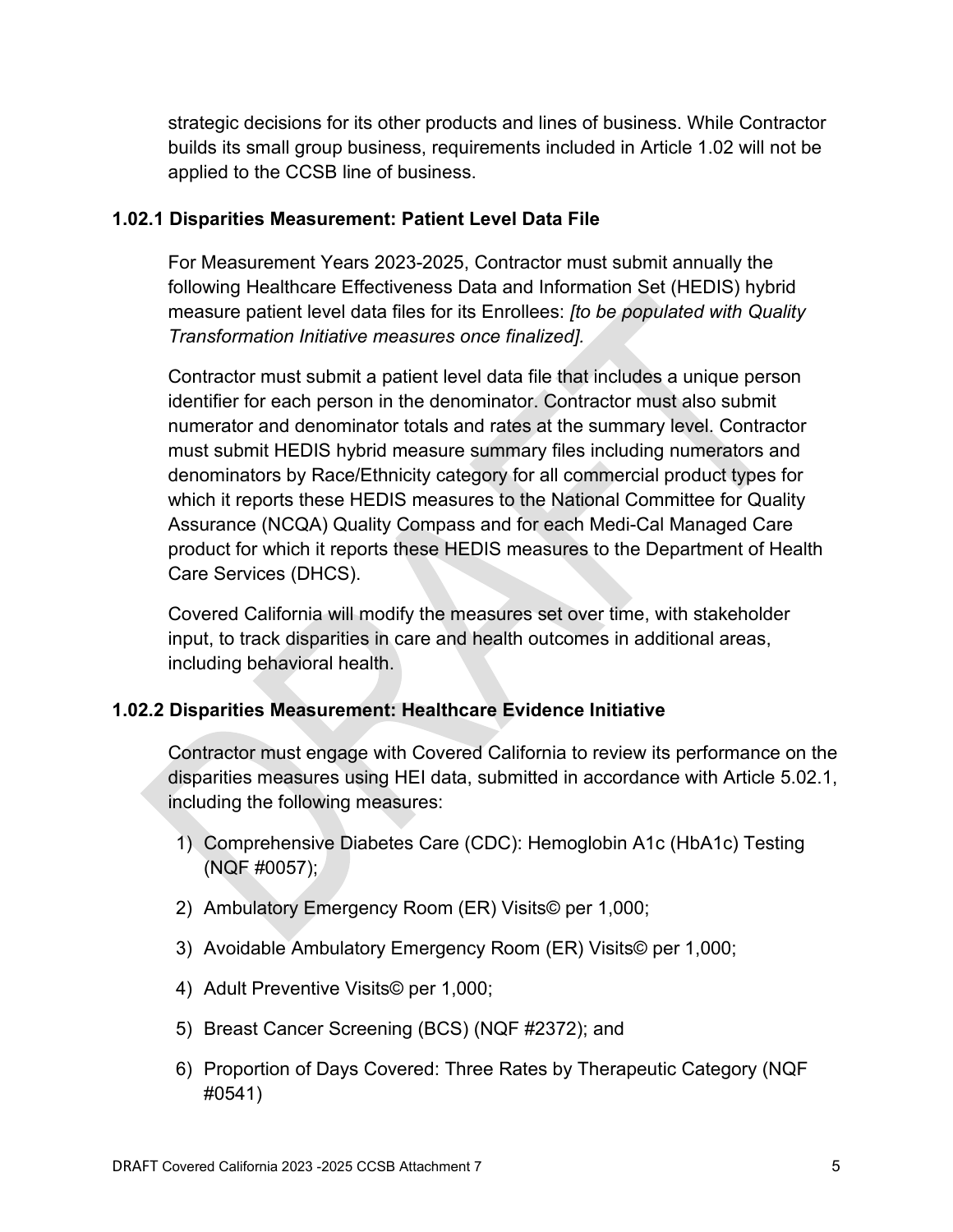- a) Diabetes All Class (PDC-DR)
- b) RAS Antagonists (PDC-RASA)
- c) Statins (PDC-STA)

### **1.03 Disparities Reduction**

Achieving disparities reduction in care is critical for delivery of individualized, equitable care and promotion of health equity.

Contractor agrees that narrowing health disparities through quality improvement activities is important for providing high-quality, equitable, and affordable care. Contractor will make good faith efforts to narrow health disparities through collaborative efforts and strategic decisions for its other products and lines of business. While Contractor builds its small group business, requirements included in Article 1.03 will not be applied to the CCSB line of business.

#### **1.03.1 Disparities Reduction Intervention**

Covered California and Contractor will establish a mutually agreed upon multiyear disparities reduction target. Contractor must report progress toward this target by submitting specified progress reports. Covered California will assess Contractor's performance based on the submitted HEDIS measures sample per Article 1.02 specified progress reports and its disparities reduction intervention results.

If Covered California previously approved a disparity reduction project for a measure not specified in Article 1.02.2, Contractor must additionally submit the patient level HEDIS measure file for such measure.

## **1.04 Health Equity Capacity Building**

Attaining health equity requires organizational investment in building a culture of health equity. Meeting the standards for the Health Equity Accreditation by the National Committee for Quality Assurance (NCQA) (previously Multicultural Health Care Distinction (MHCD)) is necessary to build a program to reduce documented disparities and to develop culturally and linguistically appropriate communication strategies.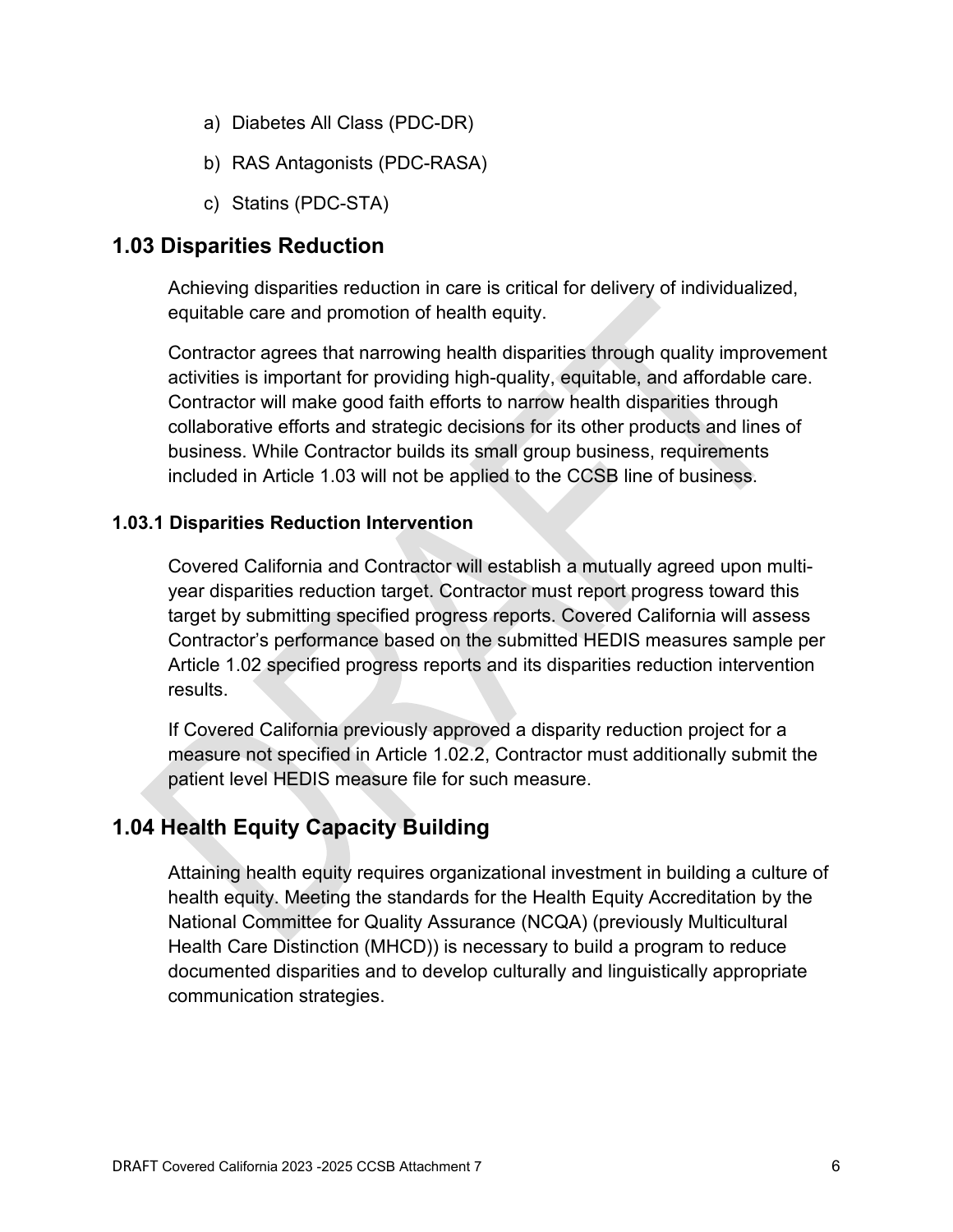#### **1.04.1 Health Equity Accreditation**

Contractor must achieve or maintain NCQA Health Equity Accreditation by yearend 2023. If Contractor has previously achieved NCQA Multicultural Health Care Distinction (MHCD), Contractor must provide its transition plan to attain the NCQA Health Equity Accreditation. Contractor must demonstrate compliance by submitting the following to Covered California:

- 1) Contractor must submit evidence of NCQA Health Equity Accreditation or MHCD by January 31, 2023 or adhere to the following schedule:
	- a) January 31, 2023: Submit first Progress Report
	- b) August 31, 2023: Submit second Progress Report
	- c) December 29, 2023: Submit evidence of NCQA Health Equity Accreditation achievement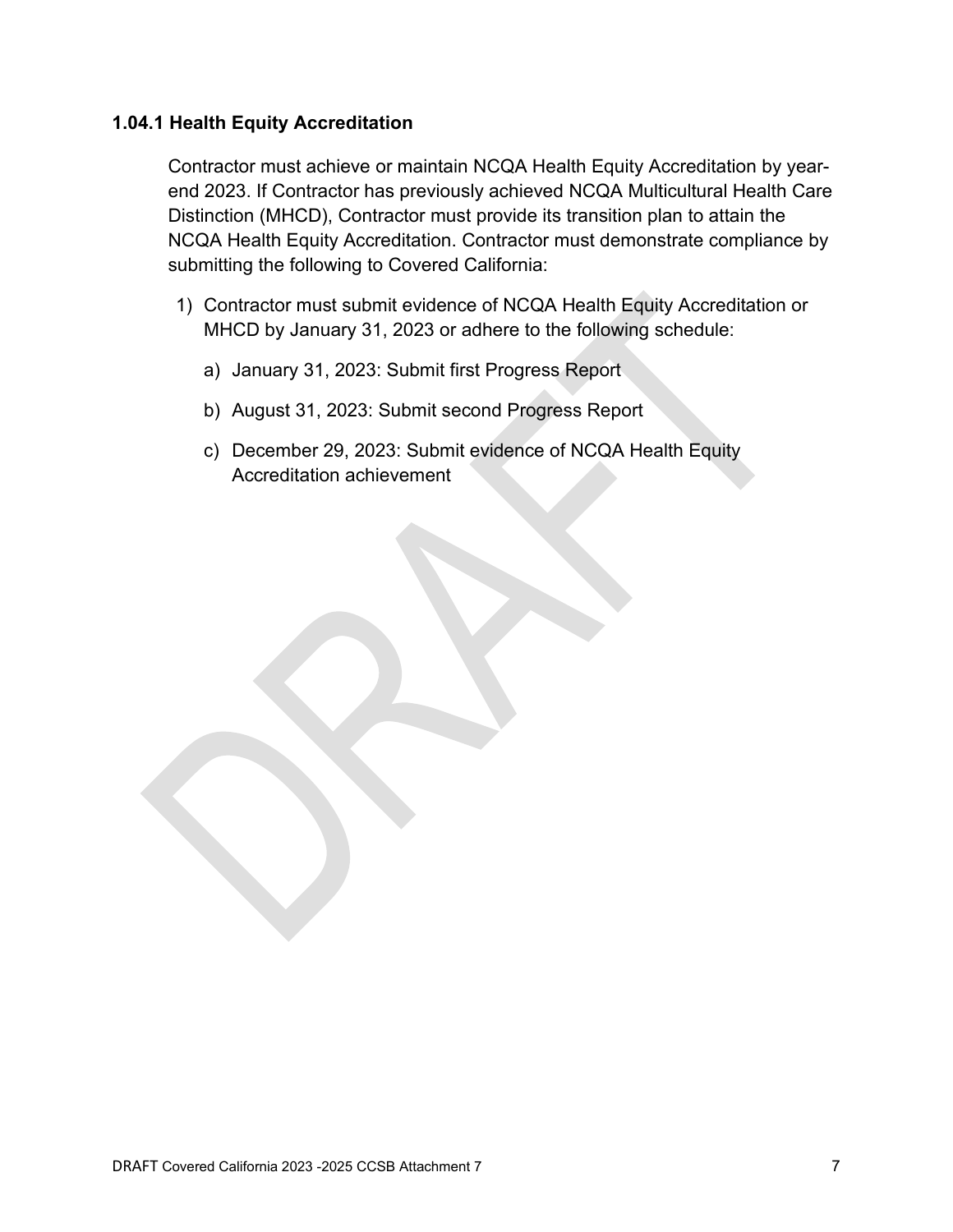## **ARTICLE 2 - BEHAVIORAL HEALTH**

Mental health and substance use disorder services – collectively referred to as behavioral health services – includes identification, engagement, and treatment of those with mental health conditions and substance use disorders. Consistent with evidence and best practices, Covered California expects Contractor to ensure enrollees receive timely and effective behavioral healthcare that is integrated with medical care, and in particular primary care. Covered California and Contractor recognize the critical importance of behavioral health services, as part of the broader set of healthcare services provided to enrollees, in improving health outcomes and reducing costs.

# **2.01 Access to Behavioral Health Services**

Monitoring and improving access to behavioral health services is necessary to ensure Enrollees are receiving appropriate and timely behavioral health services.

#### **2.01.1 Behavioral Health Provider Network**

For Covered California to evaluate how Contractor tracks access to behavioral health services and the strategies Contractor implements to improve access to behavioral health services for Enrollees, Contractor must annually submit to Covered California its National Committee for Quality Assurance (NCQA) Health Plan Accreditation Network Management reports as follows:

- 1) Network Standard 1, Element A: Cultural Needs and Preferences (including behavioral health providers);
- 2) Network Standard 1, Element D: Practitioners Providing Behavioral Healthcare;
- 3) Network Standard 2, Element B: Access to Behavioral Healthcare; and
- 4) Network Standard 3, Element C: Opportunities to Improve Access to Behavioral Healthcare Services.

Alternatively, if Contractor is not yet NCQA accredited or is unable to provide components of its NCQA Network Management reports, Contractor must submit a separate report for its Covered California population that addresses each of the NCQA Network Management standards for behavioral health. These reports can be from Contractor's accrediting body, either URAC or the Accreditation Association for Ambulatory Health Care (AAAHC), or supplemental reports that include a description of Contractor's behavioral health provider network, how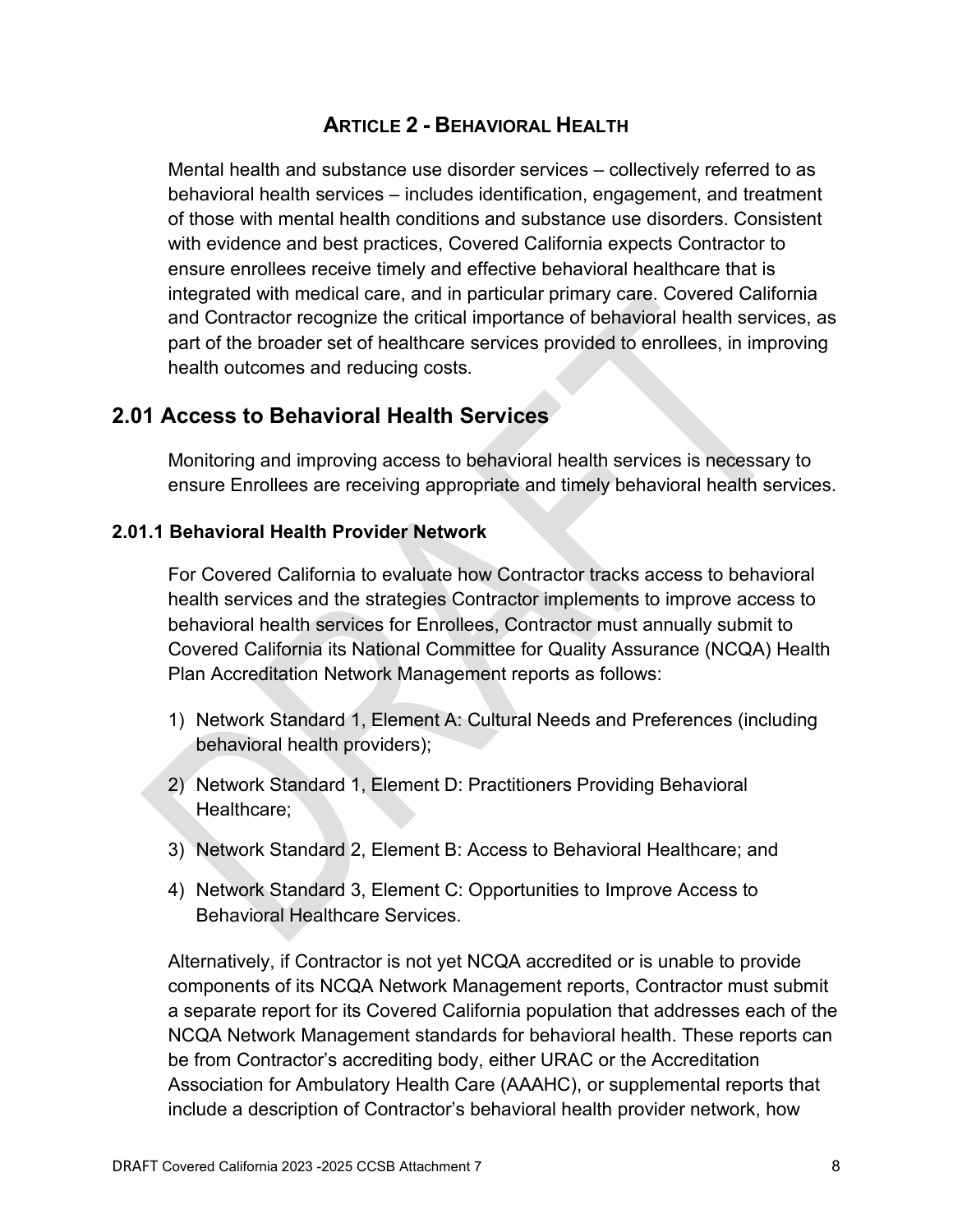cultural, ethnic, racial and linguistic needs of Enrollees are met, access standards, the methodology for monitoring access to behavioral health appointments, and at least one intervention to improve access to behavioral health services and the effectiveness of this intervention.

When submitting its reports to Covered California, Contractor shall clearly identify any information it deems confidential, trade secret, or proprietary.

### **2.01.2 Promoting Access to Behavioral Health Services**

To ensure Enrollees are aware of the availability of behavioral health services, including services available through telehealth, Contractor must:

- 1) Explain behavioral health services, including telehealth, on key Enrollee pages, such as the home page in its member portal and the provider directory page;
- 2) Ensure that Enrollees can easily find behavioral health services by utilizing a telehealth provider search attribute, inclusion of telehealth service in the provider profile (e.g. Jane Doe, Ph.D. Psychologist telehealth video/phone), or other member portal navigation features;
- 3) Educate Enrollees about how to access behavioral health services, including through telehealth;
- 4) Display coverage of behavioral health services clearly and prominently; and
- 5) Promote integration and coordination of care between third party telehealth vendor services and primary care and other network providers.

Contractor will demonstrate compliance with the requirements through reporting in the annual application for certification.

### **2.01.3 Offering Telehealth for Behavioral Health**

Telehealth has the potential to address some of the access barriers to behavioral health services, particularly in rural areas, such as cost, transportation, and the shortage of providers.

To strengthen access to behavioral health services, Contractor must offer telehealth for behavioral health services when clinically appropriate based on an Enrollee's needs and at a cost share equal to or less than the cost share for inperson behavioral health services. Covered California encourages Contractor to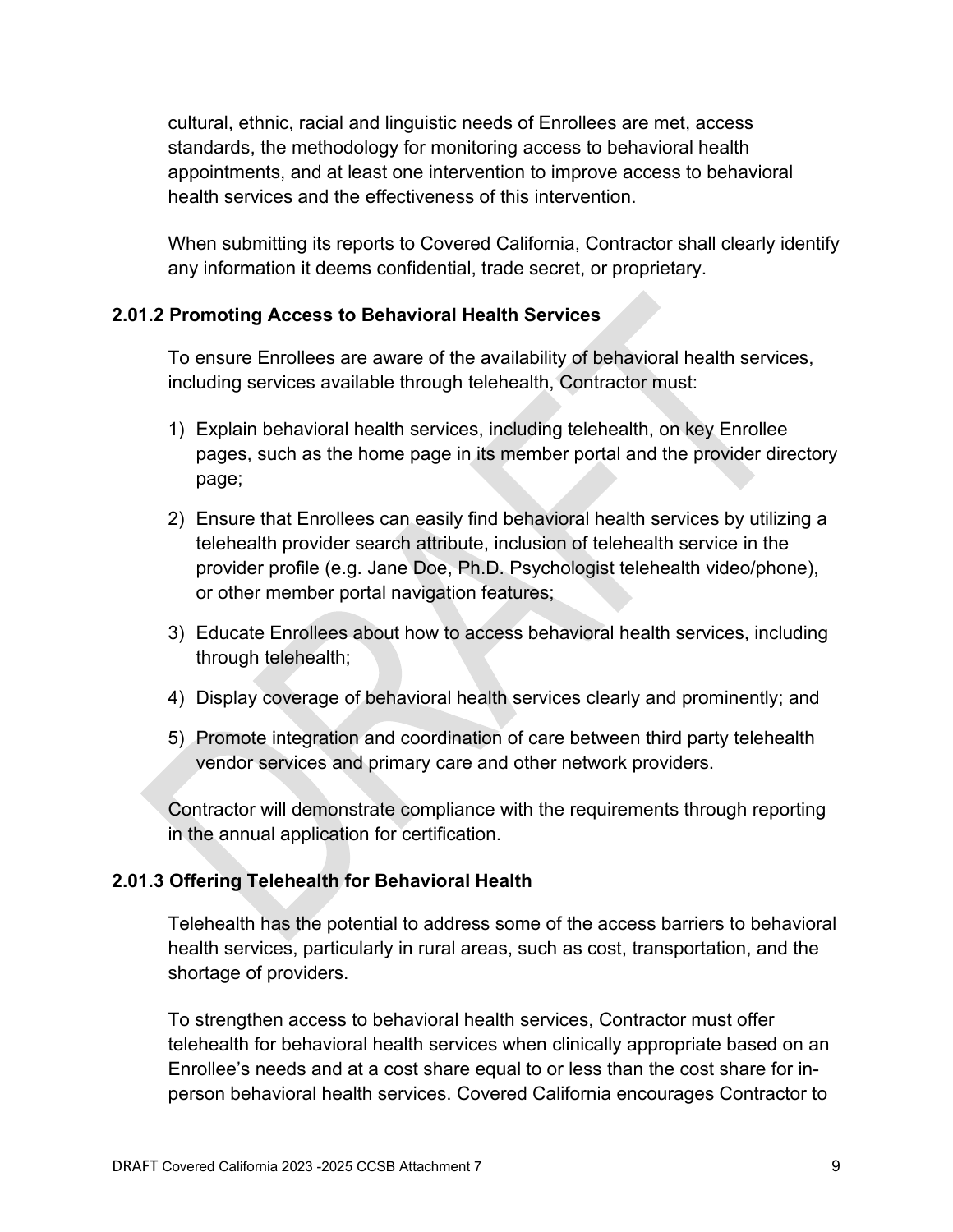use network providers to provide telehealth for behavioral health services whenever possible.

Contractor will demonstrate compliance with the requirement through reporting in the annual application for certification.

### **2.01.4 Monitoring Behavioral Health Service Utilization**

Contractor must engage with Covered California to review its depression treatment penetration rate and its behavioral health service utilization rate, which will be calculated by Covered California using HEI data, submitted in accordance with Article 5.02.1, to further understand Enrollees' access to behavioral health services within the Contractor's network. Penetration rate is determined by dividing the number of members who receive a behavioral health service by the expected prevalence rate of behavioral health needs within a state or region, multiplied by 100 to report as a percent.

# **2.02 Quality of Behavioral Health Services**

Measuring and monitoring quality is necessary to ensure Enrollees receive appropriate, evidence-based treatment and to inform quality improvement efforts.

## **2.02.1 Screening for Depression**

Contractor must collect Depression Screening and Follow-Up Plan (NQF #0418) measure results for its Enrollees and report results in the annual application for certification. Contractor must engage with Covered California to review its performance.

Covered California strongly encourages Contractor to use the Patient Health Questionnaire-2 and 9 (PHQ-2, PHQ-9) as standardized depression screening tools when implementing this measure.

## **2.02.2 Monitoring Quality Rating System Behavioral Health Measures**

Contractor must engage with Covered California to review its performance on the behavioral health measures reported by Contractor to CMS for the Quality Rating System (QRS) submitted in accordance with Article 5.01.1.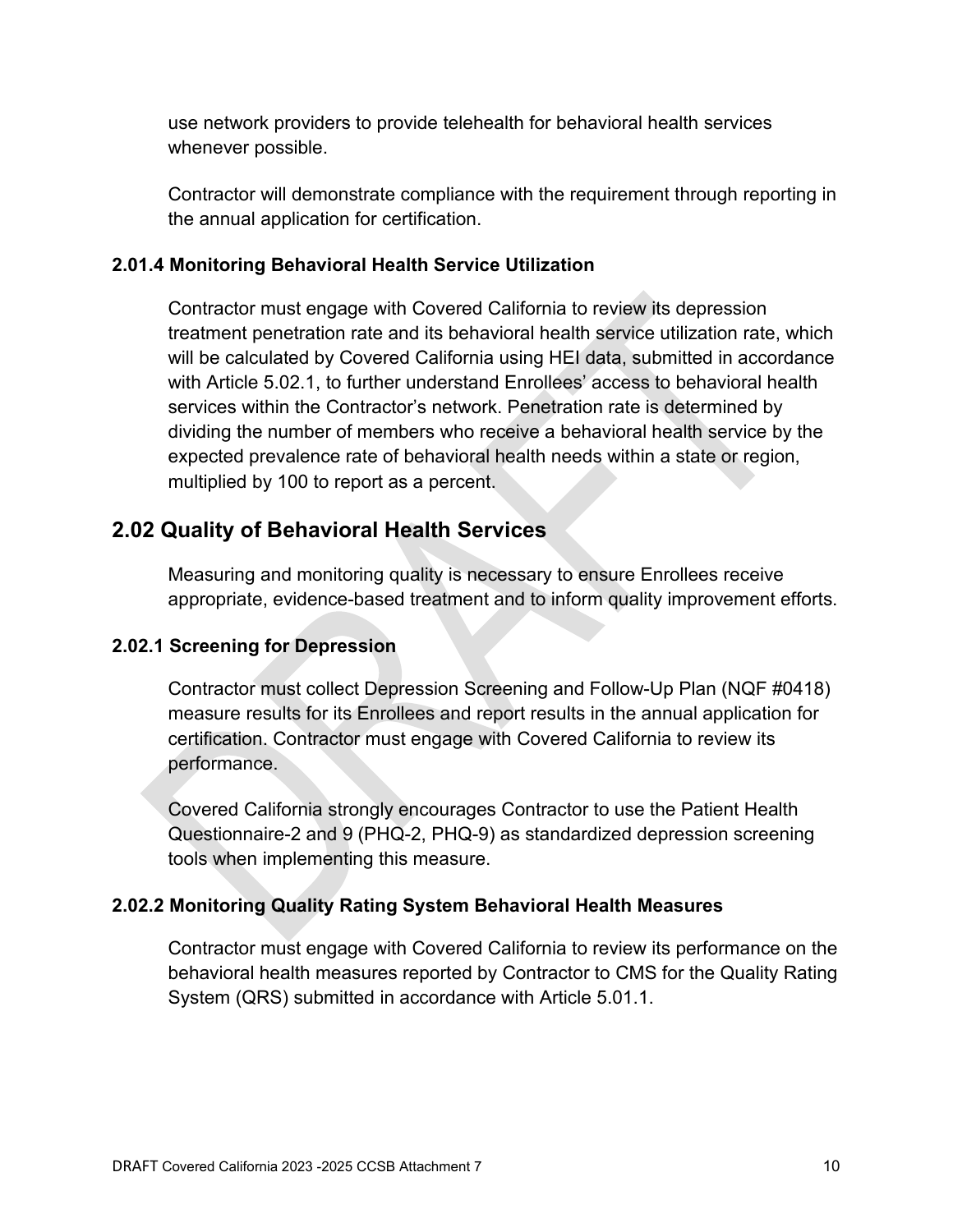# **2.03 Appropriate Use of Opioids**

Appropriate use of opioids and evidence-based treatment of opioid use disorder, including Medication Assisted Treatment (MAT), can improve outcomes, reduce inappropriate healthcare utilization, and lower opioid overdose deaths.

#### **2.03.1 Guidelines for Appropriate Use of Opioids**

Contractor shall implement policies and programs that align with the guidelines from Smart Care California to promote the appropriate use of opioids while considering an Enrollee's condition [\(https://www.iha.org/wp](https://www.iha.org/wp-content/uploads/2021/02/Curbing-Opioid-Epidemic-Checklist-Health-Plans-Purchasers.pdf)[content/uploads/2021/02/Curbing-Opioid-Epidemic-Checklist-Health-Plans-](https://www.iha.org/wp-content/uploads/2021/02/Curbing-Opioid-Epidemic-Checklist-Health-Plans-Purchasers.pdf)[Purchasers.pdf\)](https://www.iha.org/wp-content/uploads/2021/02/Curbing-Opioid-Epidemic-Checklist-Health-Plans-Purchasers.pdf). Contractor's policies and programs must include the following priority areas:

- 1) Prevent: decrease the number of new starts: fewer prescriptions, lower doses, shorter durations;
- 2) Manage: identify patients on risky regimens (high-dose or opioids and sedatives) and develop individualized treatment plans, avoiding mandatory tapers;
- 3) Treat: streamline access to evidence-based treatment for substance use disorder by addressing cost and logistical barriers at all points in the healthcare system; and
- 4) Stop deaths: promote data-driven harm reduction strategies, such as naloxone access and syringe exchange.

Contractor must report in the annual application for certification how it is implementing such policies and programs in accordance with the Smart Care California guidelines.

#### **2.03.2 Monitoring Access to Opioid Use Disorder Treatment**

To monitor access to opioid use disorder treatment, Contractor must engage with Covered California to review its Medication Assisted Treatment (MAT) prescriptions by provider and by region and its concurrent prescribing of opioids and naloxone rate using HEI data submitted in accordance with Article 5.02.1.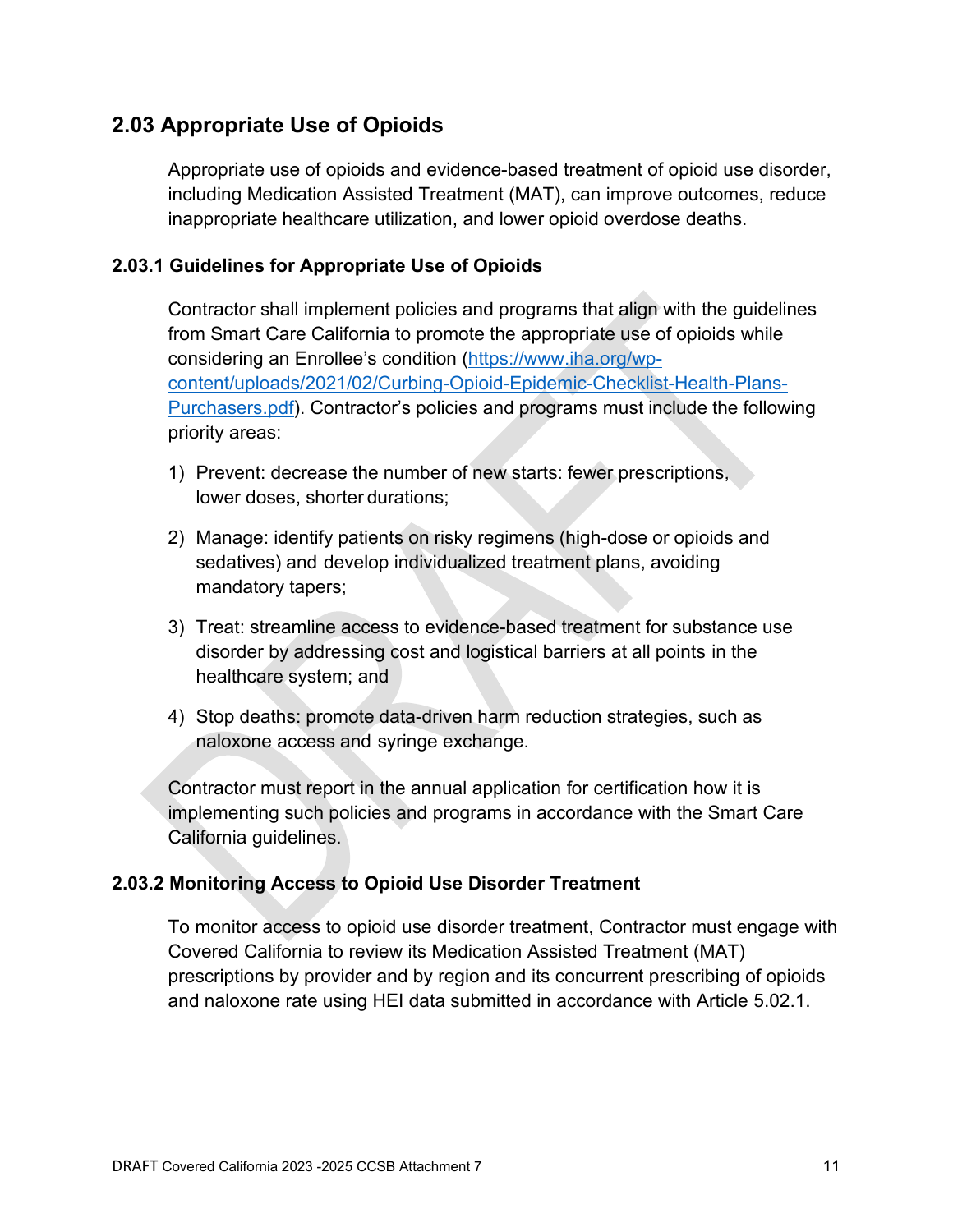#### **2.03.3 Monitoring Opioid Use Disorder Treatment Measures**

Contractor must engage with Covered California to review its performance on the following opioid use disorder measures constructed from HEI data submitted in accordance with Article 5.02.1:

- 1) Use of Pharmacotherapy for Opioid Use Disorder (OUD) (NQF #3400);
- 2) Concurrent Use of Opioids and Benzodiazepines (COB) (NQF #3389); and
- 3) Use of Opioids at High Dosage in Persons Without Cancer (NQF #2940).

## **2.04 Integration of Behavioral Health Services with Medical Services**

Integrated behavioral health services with medical services, particularly primary care services, increases access to behavioral health services and improves treatment outcomes. Evidence suggests the Collaborative Care Model is a best practice among integrated behavioral health models.

#### **2.04.1 Promotion of Integrated Behavioral Health**

Contractor must report in the annual application for certification:

- 1) How it is promoting the integration of behavioral health services with primary care including bi-directional data exchange;
- 2) The percent of its Enrollees and the percent of enrollees outside of Covered California cared for under an integrated behavioral and primary care model such as Primary Care Behavioral Health and the Collaborative Care Model; and
- 3) Whether it reimburses for the Collaborative Care Model claims codes and, if so, in what settings and to which entities. If Contractor does not reimburse for the Collaborative Care Model claims codes, Contractor must describe the barriers to reimbursing for these codes.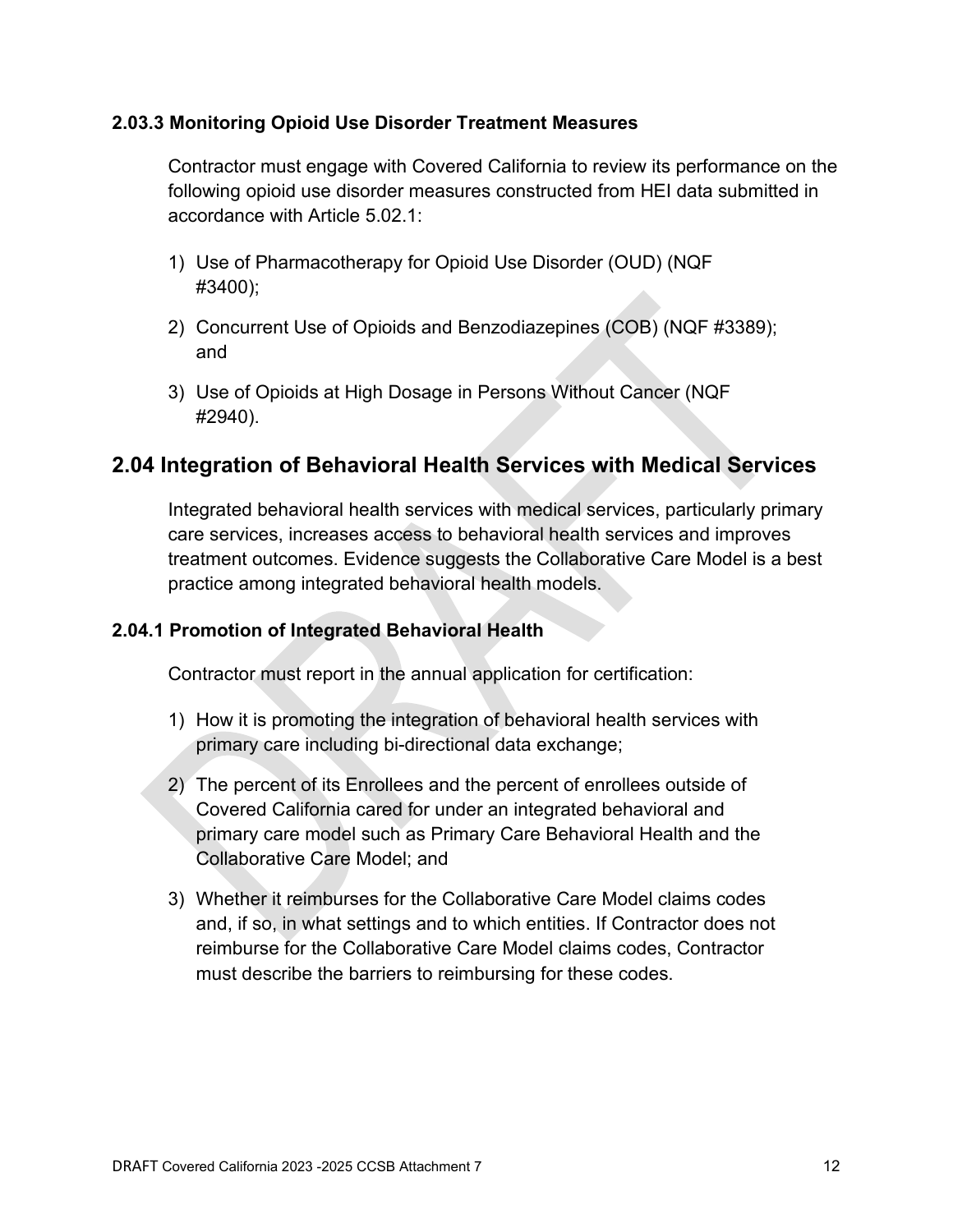## **2.04.2 Monitoring Collaborative Care Model Utilization**

Contractor must engage with Covered California to review its utilization of the Collaborative Care Model services using HEI data submitted in accordance with Article 5.02.1.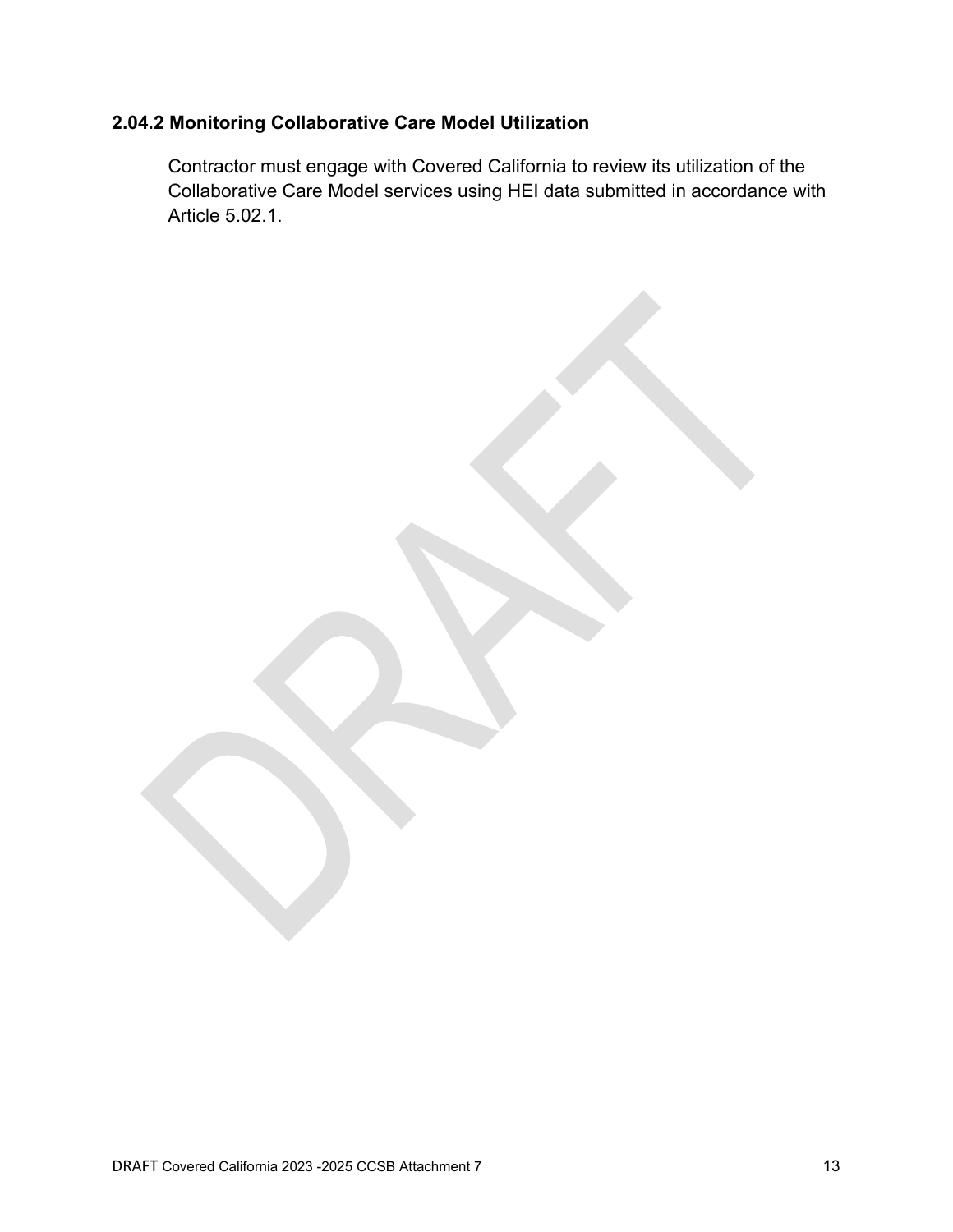# **ARTICLE 3 - POPULATION HEALTH**

QHP Issuers shall address population health, including promoting the use health promotion and prevention services, increasing utilization of high value services, risk stratifying enrollees, and developing targeted interventions based on risk. QHP Issuers are financially responsible for addressing population health.

## **3.01 Population Health Management**

Covered California and Contractor recognize that Population Health Management ensures accountability for delivering quality care. Population Health Management shifts the focus from a disease-centered approach to the needs of Enrollees and provides focus for improving health outcomes through care coordination and patient engagement.

#### **3.01.1 Population Health Management Plan Submission**

The Population Health Management plan provides a vehicle for establishing a formal strategy to optimize population health outcomes, including a defined approach for population identification and stratification, with attention to care management for Complex enrollees. The Population Health Management plan is a critical part of achieving improvement in Enrollee health outcomes and is interrelated with all other quality care domains. Submission of a Population Health Management plan is a requirement for health plan accreditation by the National Committee for Quality Assurance (NCQA).

Contractor must annually submit components of its NCQA Population Health Management plan to Covered California as follows:

- 1) Population Health Management Standard 1: Population Health Management Strategy;
- 2) Population Health Management Standard 2: Population Identification; and
- 3) Population Health Management Standard 6: Population Health Management Impact.

Alternatively, if Contractor is not yet NCQA accredited or is unable to provide components of its NCQA Population Health Management plan, Contractor must submit a separate Population Health Management plan for its Covered California population that addresses each of the following components:

a) A Population Health Management Strategy for meeting the care needs of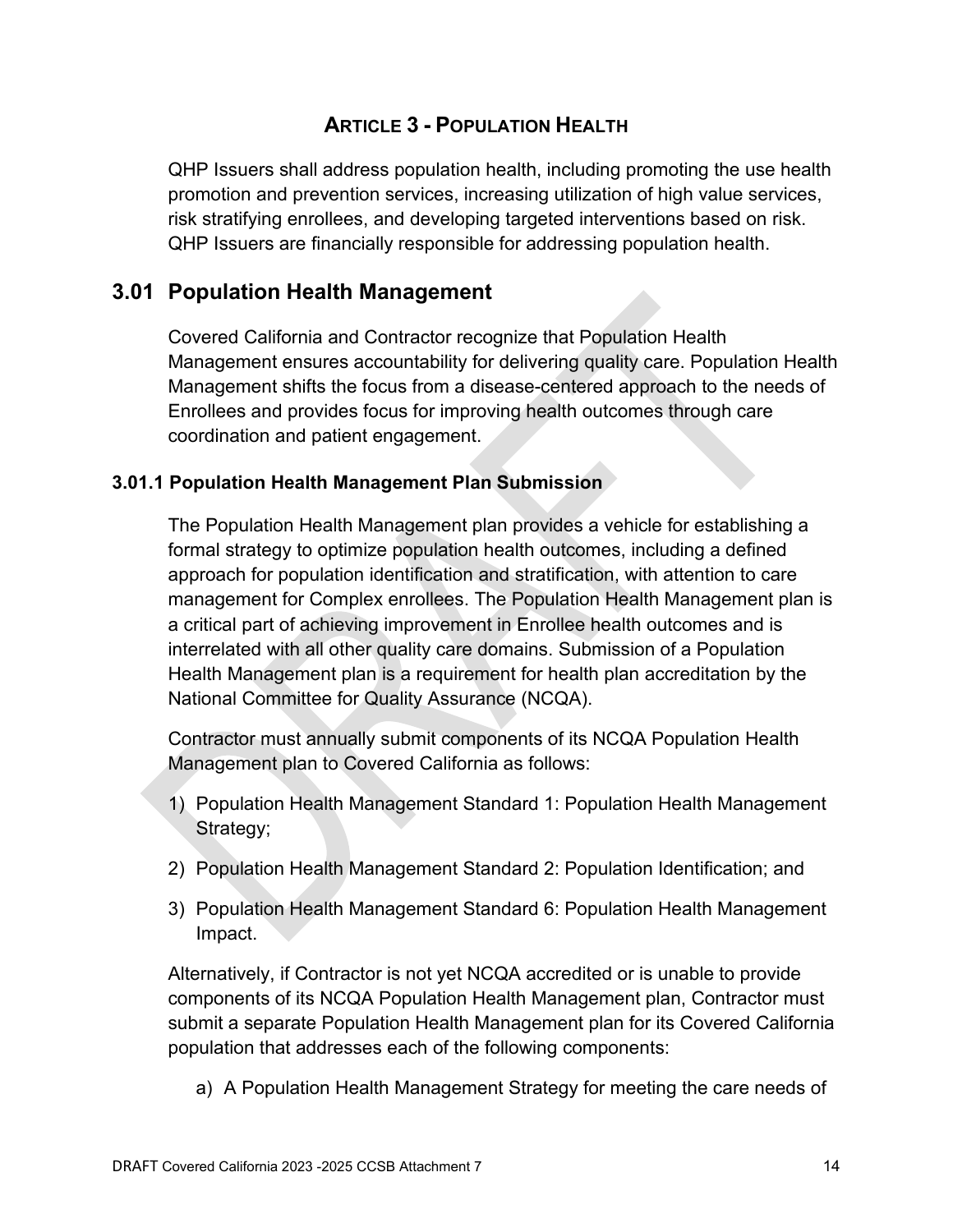its Enrollees that includes the following:

- i. Goals, focus populations, opportunities, programs, and services available for keeping members healthy, managing members with emerging risk, patient safety or outcomes across settings, and managing multiple chronic illnesses.
- ii. Mechanism for informing Enrollees eligible for interactive programs with details of how to become eligible for participation, how to use program services, and how to opt in or out of a program.
- iii. Activities performed by Contractor targeted at populations or communities as a part of the Population Health Management strategy that are not direct member interventions.
- iv. Coordination of member programs across settings, providers, external management programs, and levels of care to minimize confusion and maximize reach and impact.
- b) Evidence of systematic collection, integration, and assessment of member data to assess the needs of the population and determine actionable categories for appropriate intervention. Contractor must describe the following:
	- i. How Contractor integrates multiple sources of data for use in Population Health Management functions that includes: medical and behavioral claims or encounters, pharmacy claims, laboratory results, health appraisal results, a copy of individual risk assessment questions, electronic health records, health programs delivered by the Contractor, and other advanced data sources.
	- ii. Contractor's process for at least annually assessing the following:
		- (1) Characteristics and needs, including health related social needs of its members;
		- (2) Needs of specific member subpopulations; and
		- (3) Needs of children and adolescents, members with disabilities, and members with serious and persistent mental illness.
	- iii. How Contractor uses the population assessment at least annually to review and update its Population Health Management activities and resources to address member needs. Also, how Contractor reviews community resources for integration into program offerings to address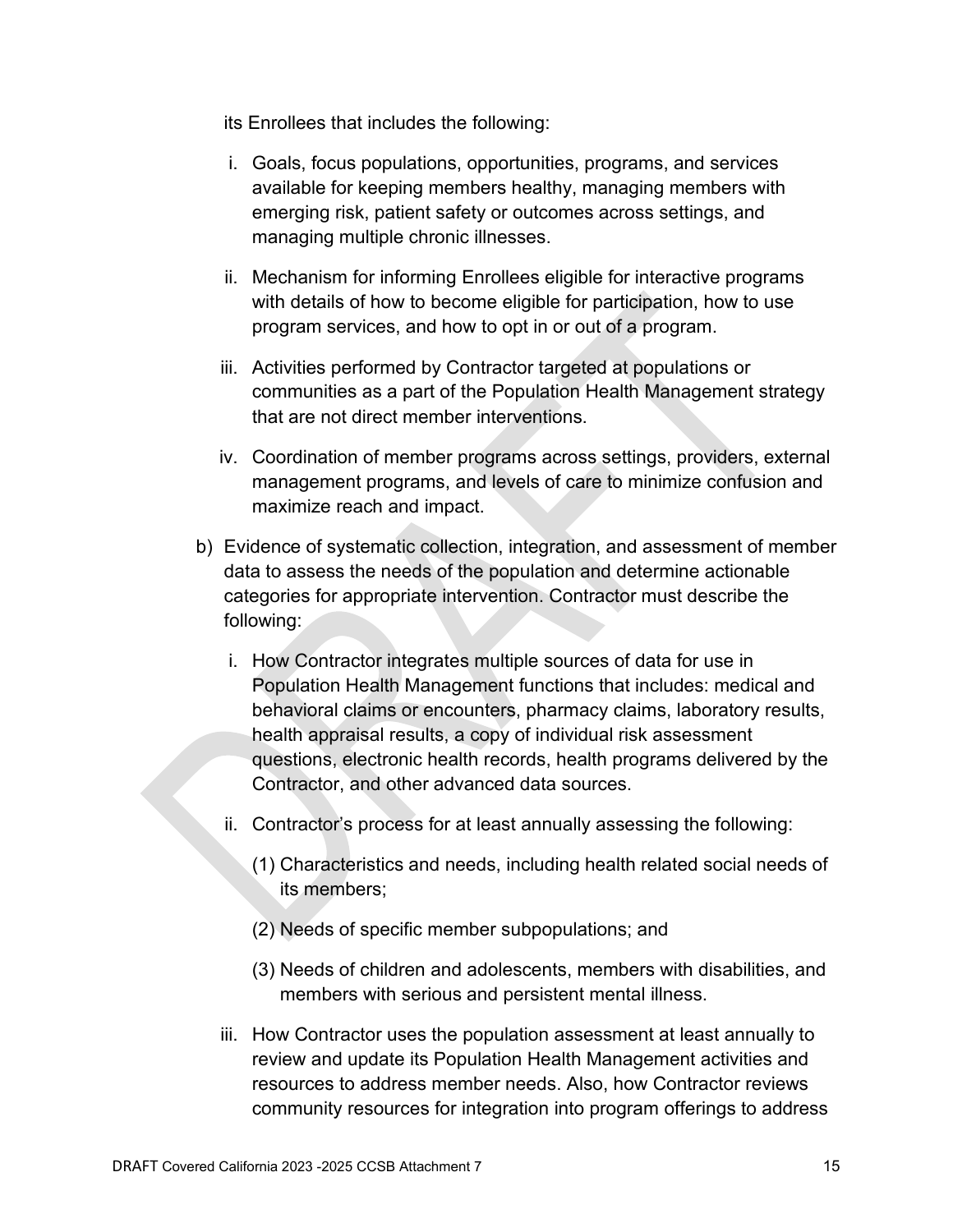member needs.

- iv. Its process, including the data sources and the population health categories, to stratify its Covered California population into subsets for targeted intervention at least annually.
- c) A systemic process of measuring the effectiveness of its Population Health Management strategy to determine if Population Health Management goals are met and to gain insights into areas needing improvement. Contractor must describe the following:
	- i. How Contractor conducts its annual comprehensive analysis of the impact of its Population Health Management strategy that includes the following:
		- (1) Quantitative results of relevant clinical, cost and utilization, and experience measures;
		- (2) Comparison of results with a benchmark or goal; and
		- (3) Interpretation of results.
	- ii. Its process to identify and address opportunities for improvement, using the results from the Population Health Management impact analysis at least annually.

When submitting its plan to Covered California, Contractor shall clearly identify any information it deems confidential, trade secret, or proprietary information.

# **3.02 Health Promotion and Prevention**

Health promotion and prevention are key components of high value healthcare. Research shows that treating those who are sick is often far costlier and less effective than preventing disease from occurring and keeping populations healthy. Covered California's health promotion and prevention requirements are centered on identifying Enrollees who are eligible for certain high value preventive and wellness benefits, notifying Enrollees about the availability of these services, making sure those eligible receive appropriate services and care coordination, and monitoring the health status of these Enrollees.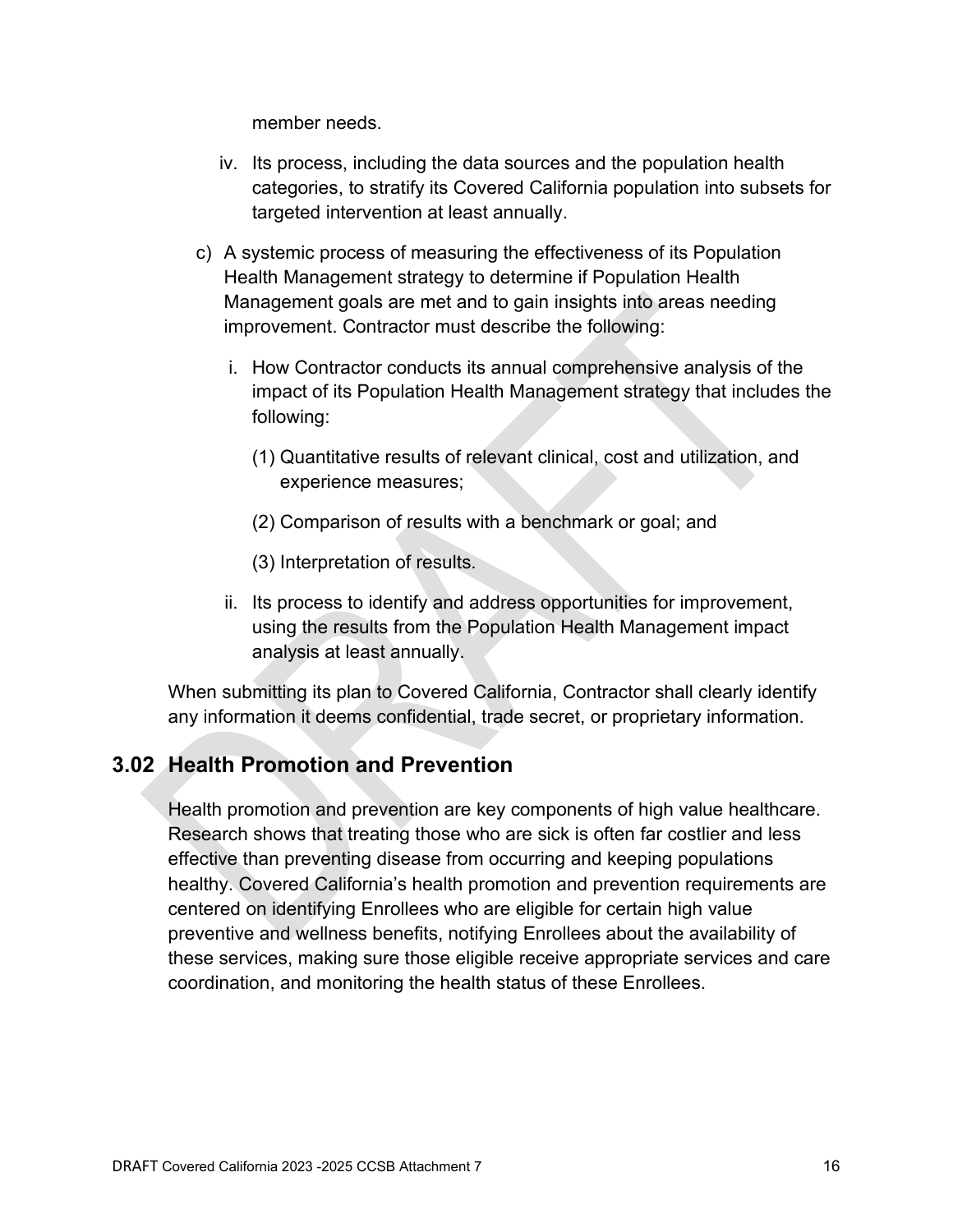### **3.02.1 Tobacco Cessation Program**

Tobacco use is preventable and contributes to high morbidity and mortality. Reducing tobacco use will have greater impact on health outcomes in marginalized communities which have disproportionately higher rates of use.

- 1) Contractor must report to Covered California in the annual application for certification:
	- a) Analysis of performance trended over time of Enrollees who use tobacco who enroll in tobacco cessation programs, inclusive of evidenced-based counseling and appropriate pharmacotherapy; and
	- b) Whether its strategies to improve tobacco use prevention were successful and if the smoking prevalence of Enrollees has decreased over time.
	- c) Its strategies to improve its rates on the Medical Assistance with Smoking and Tobacco Use Cessation measure (NQF #0027), which may include evidence-based interventions or participation in quality collaboratives.

#### **3.02.2 Diabetes Prevention Programs**

Diabetes contributes to high rates of morbidity and mortality. Access to diabetes prevention programs is critical in the prevention of diabetes related complications.

- 1) Contractor must provide a Centers for Disease Control and Prevention (CDC)-recognized Diabetes Prevention Lifestyle Change Program, also known as a Diabetes Prevention Program (DPP) to its eligible Enrollees. The DPP must be available both in-person and online to allow Enrollees a choice of modality (in-person, online, distance learning, or a combination of modes). The DPP must be accessible to eligible Enrollees with limited English proficiency (LEP) and eligible Enrollees with disabilities. The DPP shall be available to all eligible Enrollees in the geographic service area and covered under the \$0 preventive services benefit or diabetes education benefit in the Patient-Centered Benefit Plan Designs. Contractor's DPP must have pending or full recognition by the CDC as a DPP. A list of recognized programs in California can be found at: [https://nccd.cdc.gov/DDT\\_DPRP/Registry.aspx.](https://nccd.cdc.gov/DDT_DPRP/Registry.aspx)
- 2) Contractor must report to Covered California in the annual application for certification:
	- a) Analysis of utilization rates of eligible Enrollees who enroll in the Diabetes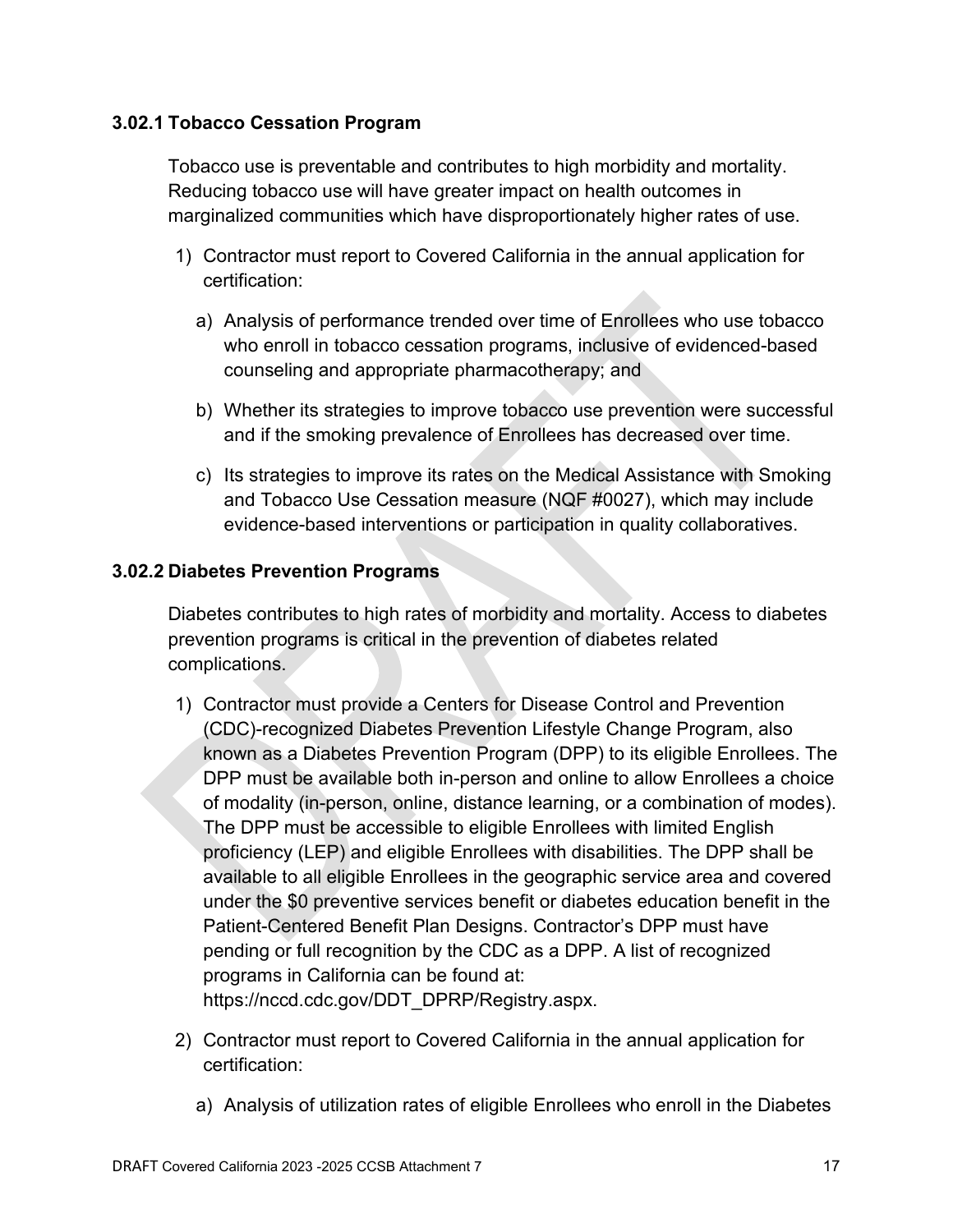Prevention Program in relation to expected rates; and

- b) Its strategies to close the gap between the Diabetes Prevention Program utilization rates by eligible Enrollees in relation to expected rates.
- 3) If there is a gap between utilization rates and expected rates, Contractor must develop a corrective action plan to close the gap. The corrective action plan is subject to review and approval by Covered California.

# **3.03 Supporting At-Risk Enrollees Requiring Transition**

An Enrollee transition plan allows for a clear process to transfer critical health information for at-risk members during movement between healthcare coverage. Covered California is particularly concerned about At-Risk Enrollees who are transitioning from one QHP Issuer to another, which includes Enrollees who are: (1) in the middle of acute treatment, third trimester pregnancy, or those who would otherwise qualify for Continuity of Care under California law, (2) in case management programs, (3) in disease management programs, or (4) on maintenance prescription drugs for a chronic condition.

#### **3.03.1 Submission of Transition Plan**

In the event of a service area reduction, Contractor must submit an evaluation and formal transition plan to facilitate transitions of care with minimal disruption for At-Risk Enrollees who are transitioning from one QHP Issuer to another or into or out of Covered California. If this occurs, Covered California may automatically transition Contractor's Enrollees into a different QHP Issuer to avoid gaps in coverage. If Contractor receives terminating Enrollees, Contractor must implement policies and programs to facilitate transitions of care.

- 1) In such events, Contractor must submit a transition plan to Covered California that meets the following requirements. Contractor terminating Enrollees must:
	- a) Conduct outreach to alert all impacted Enrollees that their QHP will be ending. Outreach will include instructions, timing, and options for enrolling with a new QHP Issuer.
	- b) Conduct outreach to At-Risk Enrollees, giving them the option to authorize Contractor to send their personal health information to the Enrollee's new QHP Issuer with the goal of improving the transition of care.
	- c) Send Enrollee health information relevant to creating transitions of care with minimal disruption to the Enrollee's new QHP Issuer for those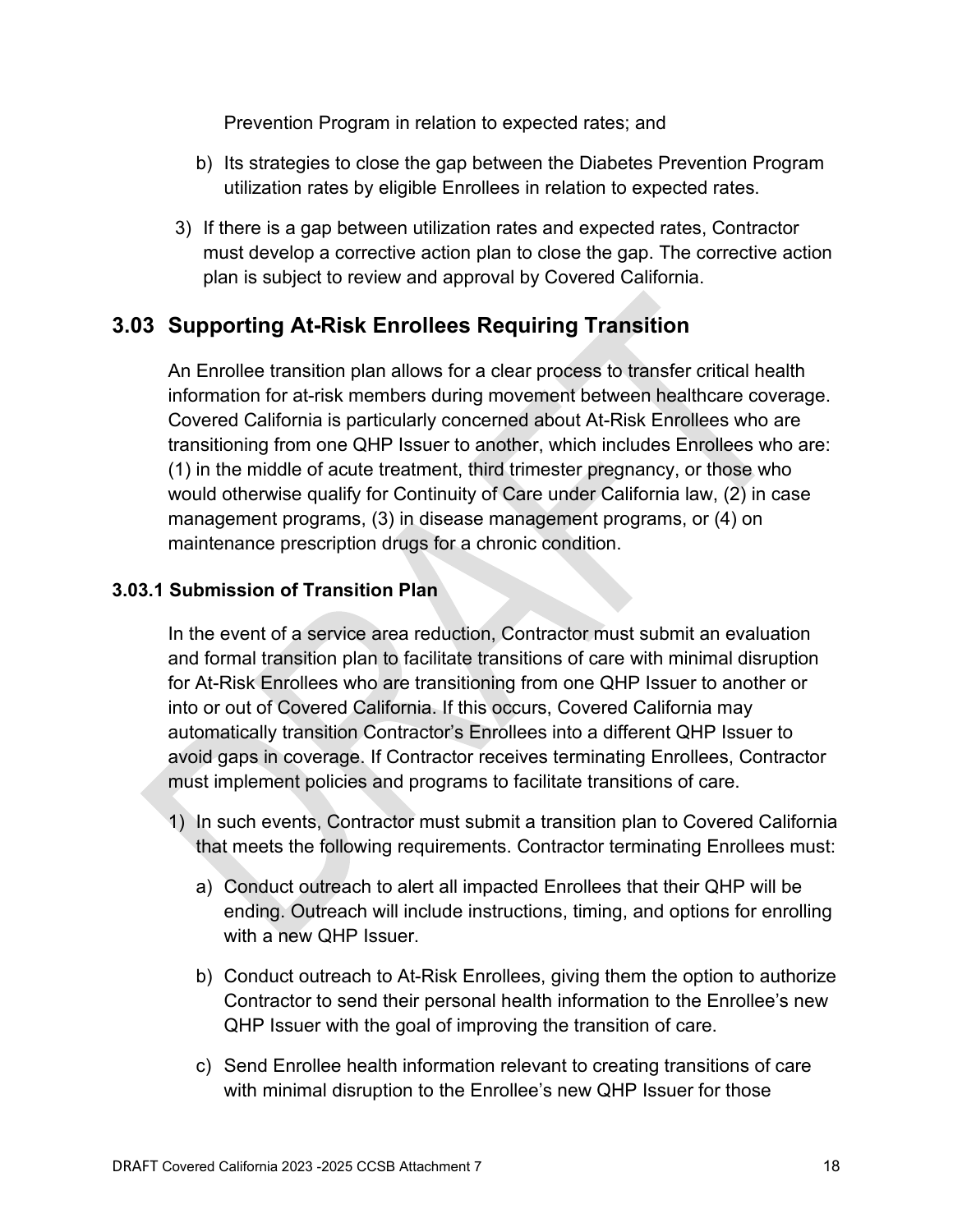Enrollees who have provided authorization to do so, as follows:

- i. For all terminating Enrollees, send Primary Care Provider information on record.
- ii. For At-Risk Enrollees, send relevant personal health information.
- d) Conduct outreach to providers in impacted service areas to create Enrollee transitions with minimal disruption.
- 2) If Contractor receives terminating Enrollees from another QHP Issuer pursuant to a service area withdrawal, Contractor must do the following:
	- a) Identify At-Risk Enrollees, either through existing Contractor practices, or through receipt of both health information from the prior QHP Issuer and the data file with transitioning enrollment information from Covered California (which would occur after these Enrollees have effectuated coverage).
	- b) Ensure At-Risk Enrollee care transitions account for the Enrollee's medical situation, including participation in case or disease management programs, locating in-network Providers with appropriate clinical expertise, and any alternative therapies, including specific drugs.
	- c) Establish internal processes to ensure all parties involved in the transition of care for At-Risk Enrollees are aware of their responsibilities. This includes anyone within or outside of Contractor's organization who are needed to ensure the transition of prescriptions or provision of care.
	- d) Provide information on continuity of care programs, including alternatives for transitioning to an in-network provider.
	- e) Ensure the new Enrollees have access to Contractor's formulary information prior to enrollment.

# **3.04 Social Health**

Given the strong evidence of the role of social determinants on health outcomes, addressing health-related social needs is an important step in advancing Covered California's goal to ensure everyone receives the best possible care.

Covered California acknowledges the importance of understanding patient health-related social needs – an individual's social and economic barriers to health – to move closer to equitable care and seeks to encourage the use of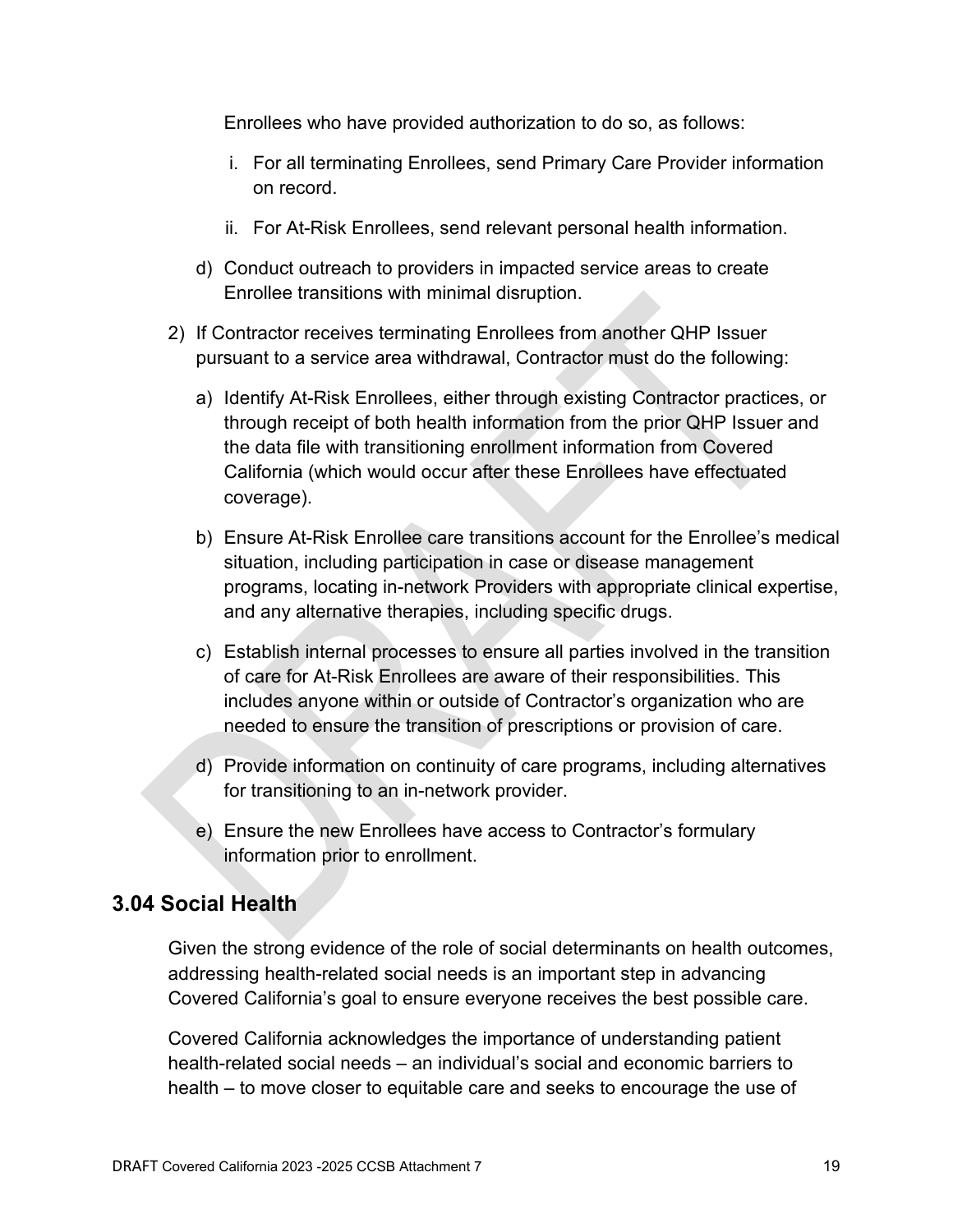social needs informed care and targeted care. As social needs are disproportionately borne by disadvantaged populations, identifying and addressing these barriers at the individual patient level is a critical first step in improving health outcomes, reducing health disparities, and reducing healthcare costs.

Identification and information sharing of available community resources is critical to meeting identified member social needs.

While Contractor builds its small group business, requirements included in Article 3.04 will not be applied to the CCSB line of business. When this requirement pertains to CCSB, Contractor will be required to report on this requirement annually.

#### **3.04.1 Screening for and Addressing Social Needs**

Contractor must screen all Enrollees for a minimum of two standard social needs: food insecurity and housing instability or homelessness. Screening in coordination with providers in the network is highly encouraged.

Contractor must address Enrollees' identified health-related social needs and support linkages to appropriate social services throughout all regions covered. This requirement may be met through contracting with a vendor that maintains a resource directory or community resource platform applicable to Contractor's geographic licensed service area.

Contractor must annually report to Covered California:

- 1) Its process for screening Enrollees for social needs, including which Enrollee touch points include social need screening, whether the screening is performed by Contractor's staff, vendor or network provider, and who performs the screening (clinician, Community Health Worker (CHW), or other non-clinical provider), and which questions are used to screen for food insecurity and housing instability or homelessness.
- 2) The social needs screening efforts by its provider network and the actions Contractor takes to coordinate screening and linkage to services with its provider network, including what support Contractor provides to contracted providers to connect Enrollees.
- 3) Its process for linking members with food insecurity or housing instability or homelessness to resources and how Contractor tracks if or when the social need has been addressed.
- 4) The total number of Enrollees screened for food insecurity and housing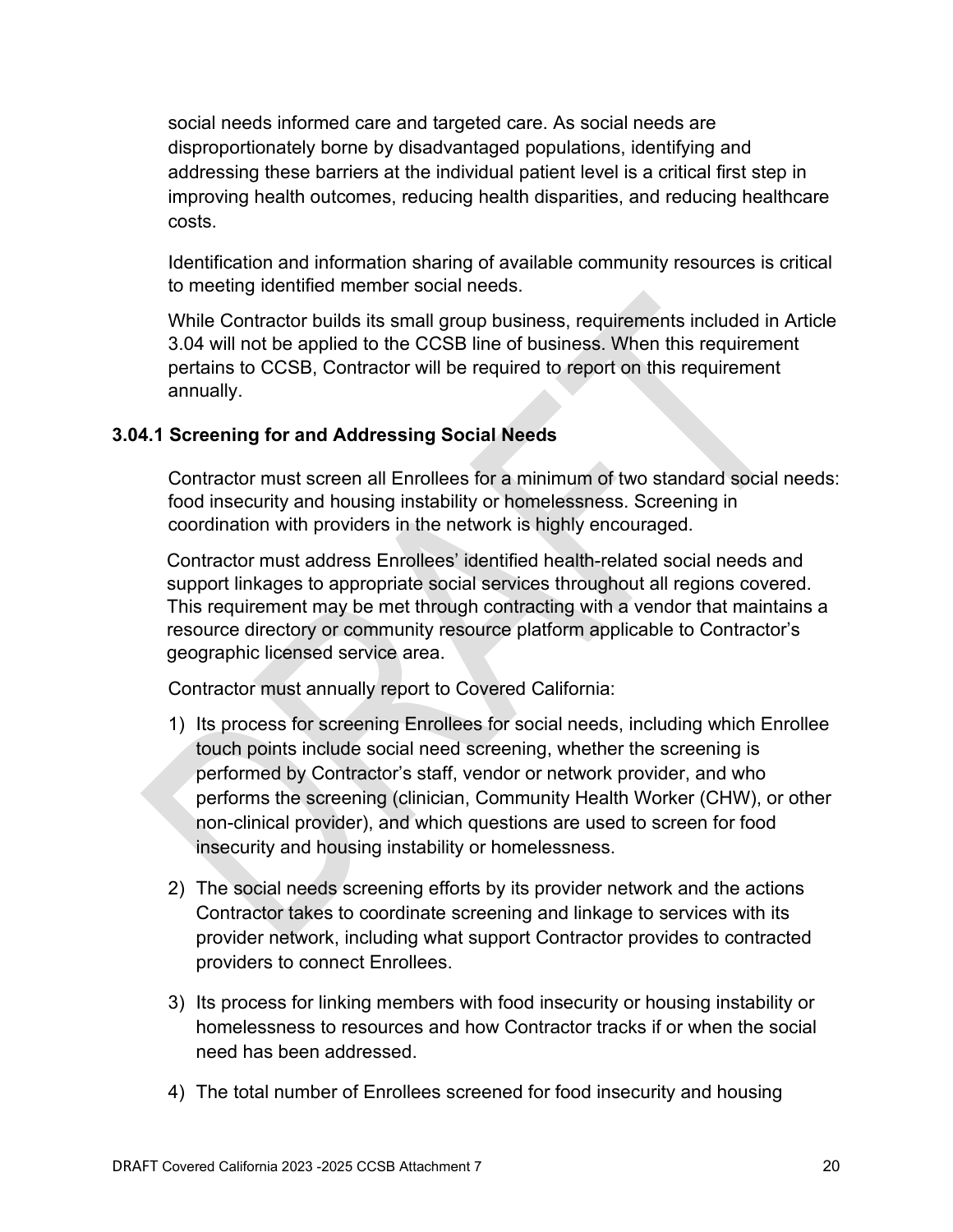instability or homelessness, the number and percent who screened positive for each, and the number and percent who screened positive that were successfully linked to resources to meet the social need.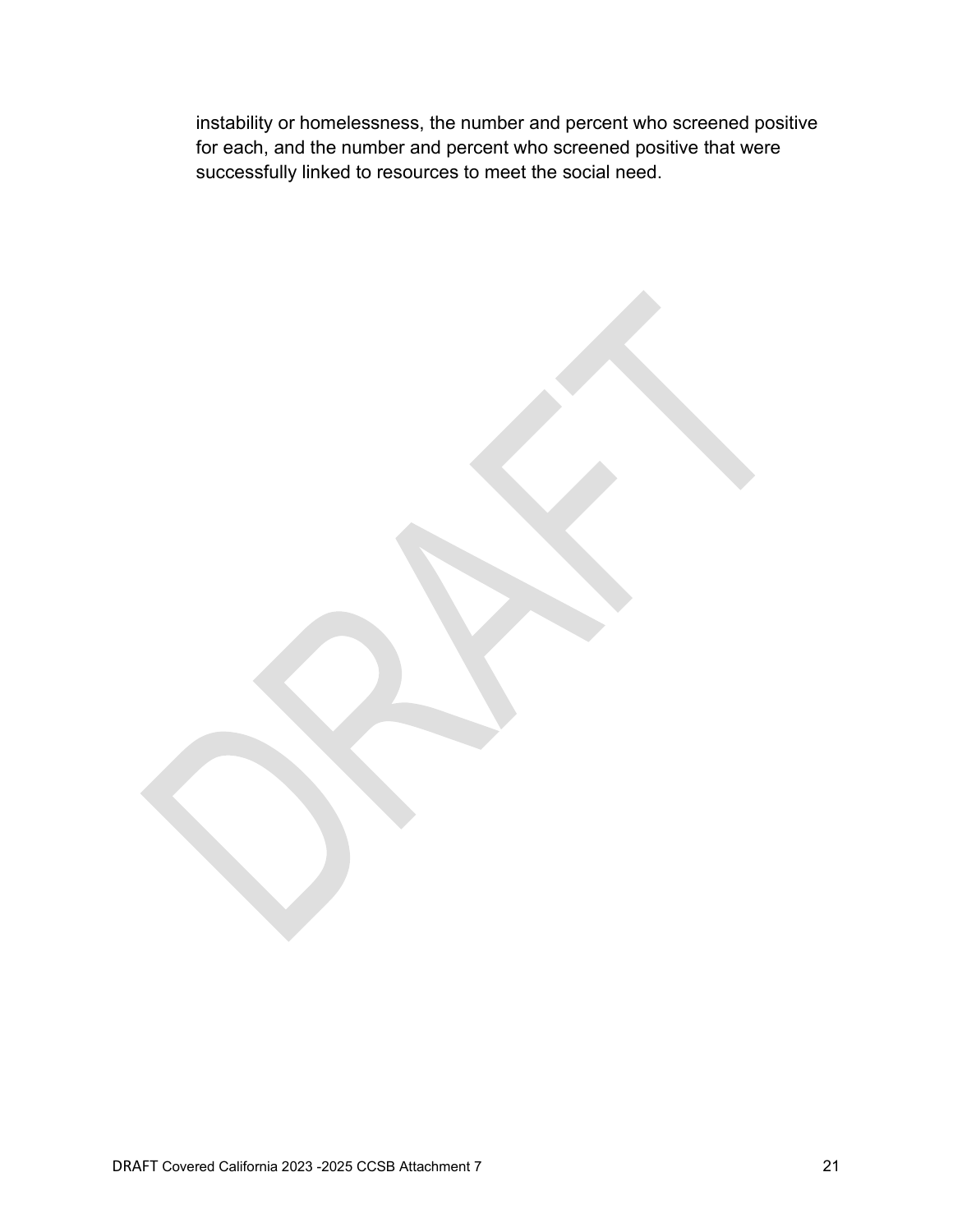### **ARTICLE 4 - DELIVERY SYSTEM AND PAYMENT STRATEGIES TO DRIVE QUALITY**

Contractor is expected to contribute to broadscale efforts to improve the healthcare delivery system in California. To meet goals of the Triple Aim and the goal of a safe, timely, effective, efficient, equitable and patient-centered (STEEEP) healthcare system as set forth by the Institute of Medicine, Contractor shall work with Covered California to promote effective primary care, increase integration and coordination within the healthcare system, and manage and design networks based on value. These delivery system reform efforts must be supported with value-based payment models.

# **4.01 Effective Primary Care**

Covered California and Contractor recognize that providing high-quality, equitable, and affordable care requires a foundation of effective and patientcentered primary care. Effective primary care is data driven, team-based, and supported by alternative payment models such as population-based payment and shared savings. Contractor shall actively promote the development and use of advanced primary care models that promote access, care coordination, and quality while managing the total cost of care.

Contractor shall work with Covered California to provide comparison reporting for the requirements specified below for all lines of business to compare performance and inform future Covered California requirements.

Contractor agrees that effective primary care is important for providing highquality, equitable, and affordable care. Contractor will make good faith efforts to promote advanced primary care through collaborative efforts and strategic decisions for its other products and lines of business. While Contractor builds its small group business, requirements included in Article 4.01 will not be applied to the CCSB line of business.

#### **4.01.1 Encouraging Use of Primary Care**

Ensuring all Enrollees have a primary care clinician is foundational for promoting access to and encouraging the use of primary care.

1) Contractor must ensure that all Enrollees either select or are provisionally assigned to a primary care clinician within sixty (60) days of effectuation into the plan. If an Enrollee does not select a primary care clinician, Contractor must provisionally assign the Enrollee to a primary care clinician, inform the Enrollee of the assignment, and provide the Enrollee with an opportunity to select a different primary care clinician. When assigning a primary care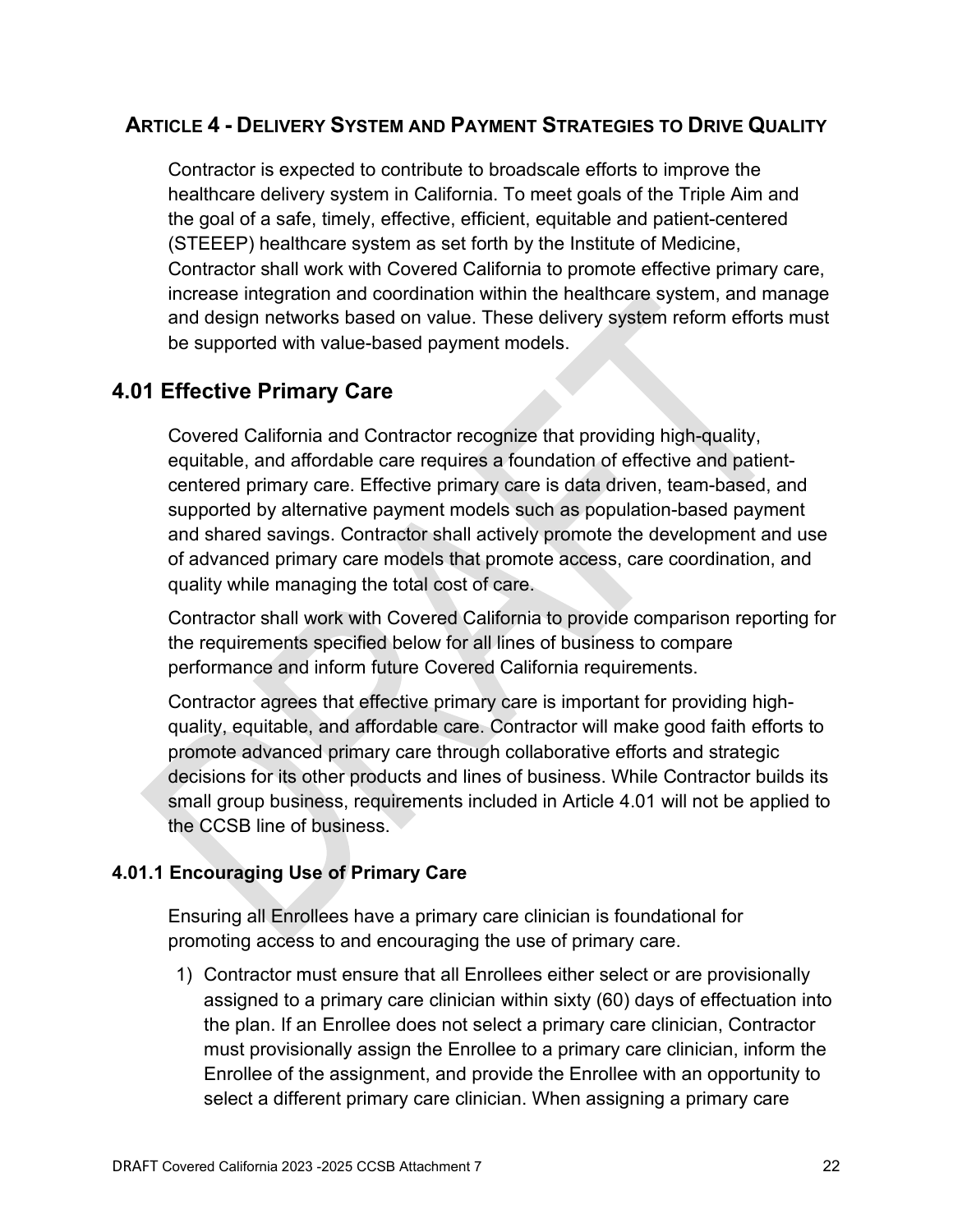clinician, Contractor shall use commercially reasonable efforts to assign a primary care clinician consistent with an Enrollee's stated gender, language, ethnic and cultural preferences, geographic area, existing family member assignment, and any prior primary care clinician.

- 2) Contractor must report in the annual application for certification the number and percent of Enrollees who select a clinician and the number and percent of Enrollees who are assigned to a primary care clinician.
- 3) Covered California will evaluate the effectiveness of this policy based on criteria mutually agreed-upon between Covered California and Contractor. Contractor shall provide Covered California with data and other information to perform this evaluation.

#### **4.01.2 Measuring Advanced Primary Care**

Advanced primary care is patient-centered, accessible, team-based, data driven, supports the integration of behavioral health services, and provides care management for patients with complex conditions. Primary care clinicians should have access to data related to the care their patients receive throughout the delivery system to enable primary care clinicians to provide integrated care. Measuring the performance of primary care practices within Contractor's network is important to ensure Enrollees receive high-quality care, to inform quality improvement and technical assistance efforts, and to support the adoption of alternative payment models.

- 1) Contractor must implement a measure set that includes quality and costdriving utilization measures for advanced primary care to assess the prevalence of high-quality, advanced primary care practices within Contractor's network. Contractor will collaborate with Covered California, the Integrated Healthcare Association (IHA), California Quality Collaborative (CQC), and other stakeholders to implement the measure set.
- 2) Contractor must submit data to IHA to implement the measure set. Contractor must annually report its performance on the measure set to Covered California or allow IHA to submit results to Covered California on Contractor's behalf.
- 3) Contractor must engage with Covered California to evaluate the performance of its contracted primary care practices using the measure set.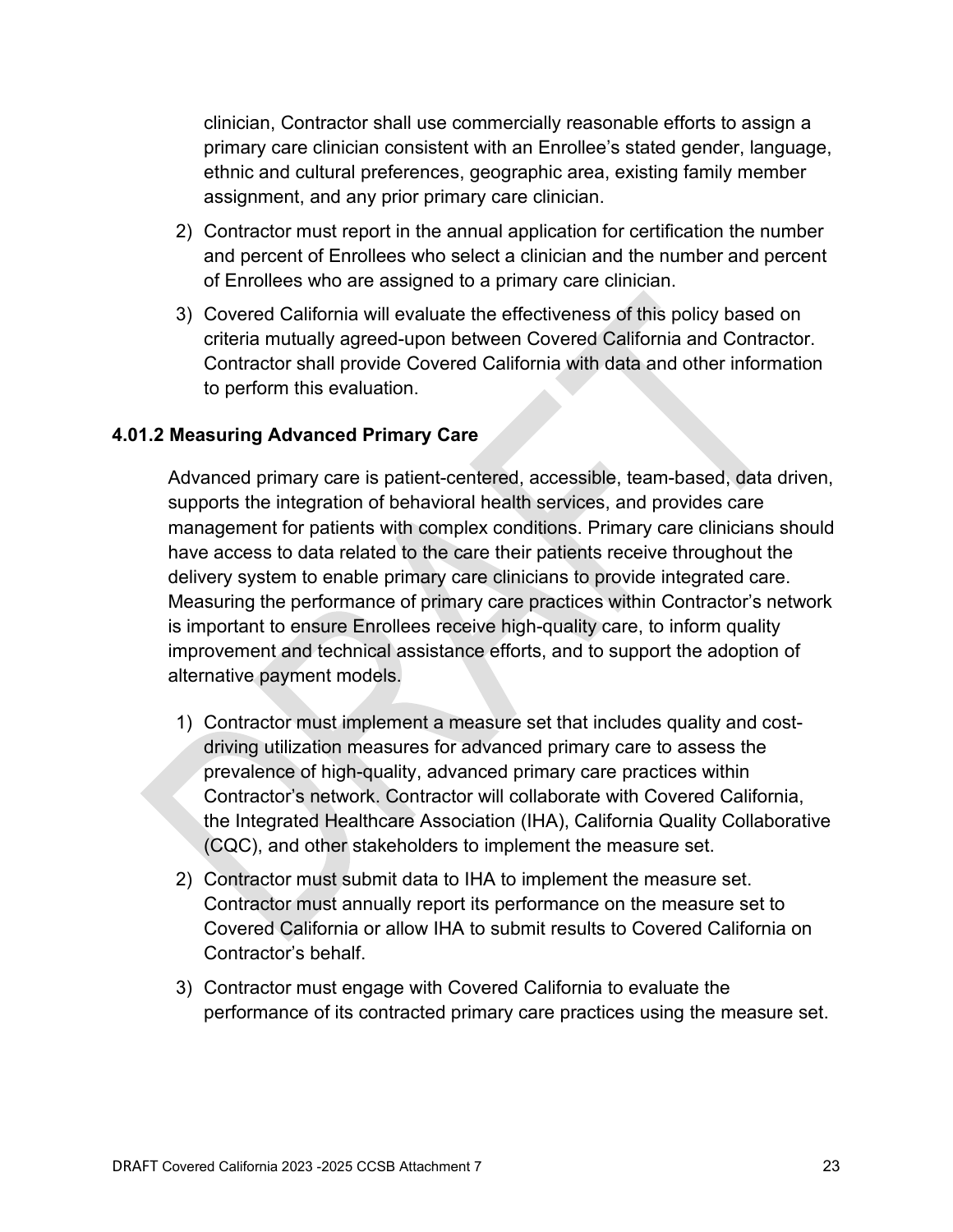#### **4.01.3 Payment to Support Advanced Primary Care**

Covered California and Contractor recognize the importance of adopting and expanding primary care payment models that provide the necessary revenue to fund accessible, data-driven, team-based care with accountability for providing high-quality, equitable care, and managing the total cost of care.

- 1) Contractor must report on its primary care payment models using the Health Care Payment Learning and Action Network Alternative Payment Model (HCP LAN APM) categories of fee for service with no link to quality and value (Category 1), fee for service with a link to quality and value (Category 2), alternative payment models built on a fee for service structure such as shared savings (Category 3), and population-based payment (Category 4). Contractor must report in the annual application for certification:
	- a) The number and percent of its contracted primary care clinicians paid using each HCP LAN APM category;
	- b) Total primary care spend, as defined by the Integrated Healthcare Association (IHA), and the percent of spend within each HCP LAN APM category; and
	- c) A description of the Contractor's payment model for its 5 largest physician groups, as defined by the number of providers, and how its primary care clinicians are paid.
- 2) Contractor must adopt and progressively expand the percent of primary care clinicians paid through the HCP LAN APM categories of populationbased payment (Category 4) and alternative payment models built on a fee for service structure such as shared savings (Category 3).
- 3) Contractor shall work with Covered California and other stakeholders to analyze the relationship between the percent of spend for primary care services with performance of the overall delivery system. If the evidence shows that rebalancing to increase primary care spend improves quality or drives lower total cost of care, Covered California may set a target or floor for primary care spend in future Covered California requirements.

# **4.02 Promotion of Integrated Delivery Systems (IDSs) and Accountable Care Organizations (ACOs)**

Evidence suggests the adoption and expansion of integrated, coordinated, and accountable systems of care such as IDSs or ACOs can lead to improved quality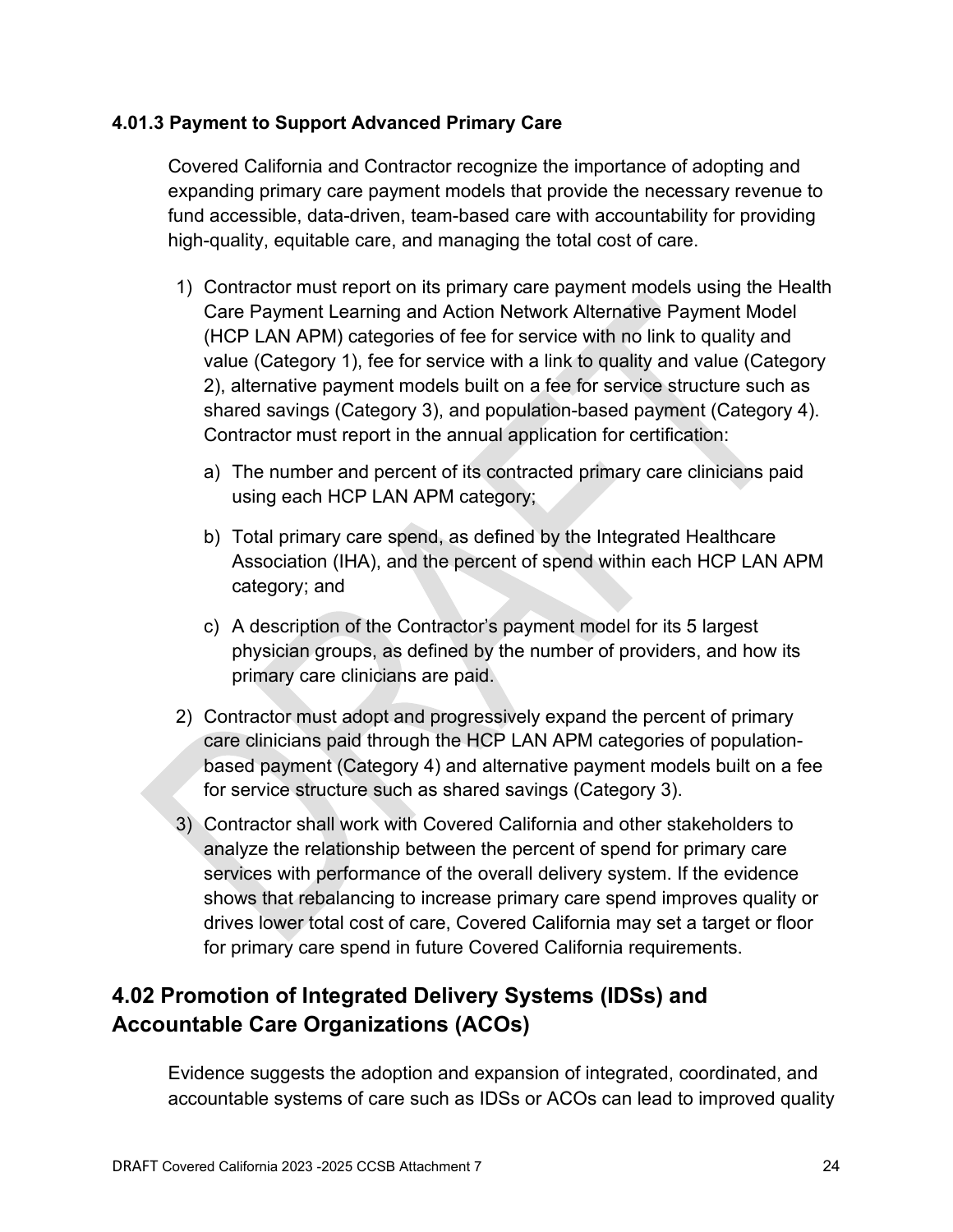and reduced costs. An IDS is defined as an organized healthcare delivery system in which payers, hospitals, and providers coordinate to provide patient care, integrate care across settings, and share responsibility for patient outcomes and resource use. IDS partners are generally managed by the same organization. An ACO is defined as a system of population-based care coordinated across the continuum including multidisciplinary physicians and physician groups, hospitals, and ancillary providers with combined risk sharing arrangements and incentives between payers and providers. ACO partners are held accountable for nationally recognized evidence-based clinical, financial, and operational performance. As providers accept more accountability under this provision, Contractor shall ensure that providers have the capacity to manage the risk. There are many variations of ACO implementation with evidence suggesting that the characteristics of an ACO model influence its success.

Contractor shall work with Covered California to provide comparison reporting for the requirements specified below for all lines of business to compare performance of its IDSs and ACOs and inform future Covered California requirements.

Contractor agrees that integrated, coordinated, and accountable systems of care are important for providing high-quality, equitable, and affordable care. Contractor will make good faith efforts to promote IDSs and ACOs through collaborative efforts and strategic decisions for its other products and lines of business. While Contractor builds its small group business, requirements included in Article 4.02 will not be applied to the CCSB line of business.

#### **4.02.1 Enrollment in IDSs and ACOs**

Contractor shall work with Covered California to increase enrollment in integrated, coordinated, and accountable systems of care and improve the healthcare delivery system and reduce provider and facility variation in performance on quality and cost. This requires continued improvement within IDSs and evolving ACOs, as well as increasing enrollment in these coordinated systems of care.

- 1) Contractor must report in the annual application for certification:
	- a) The characteristics of their IDS and ACO systems, such as the payment model including risk sharing structure, leadership structure, quality incentive programs, data exchange processes, and the number and type of partner organizations. Contractor will work collaboratively with Covered California and other stakeholders to define a registry of characteristics to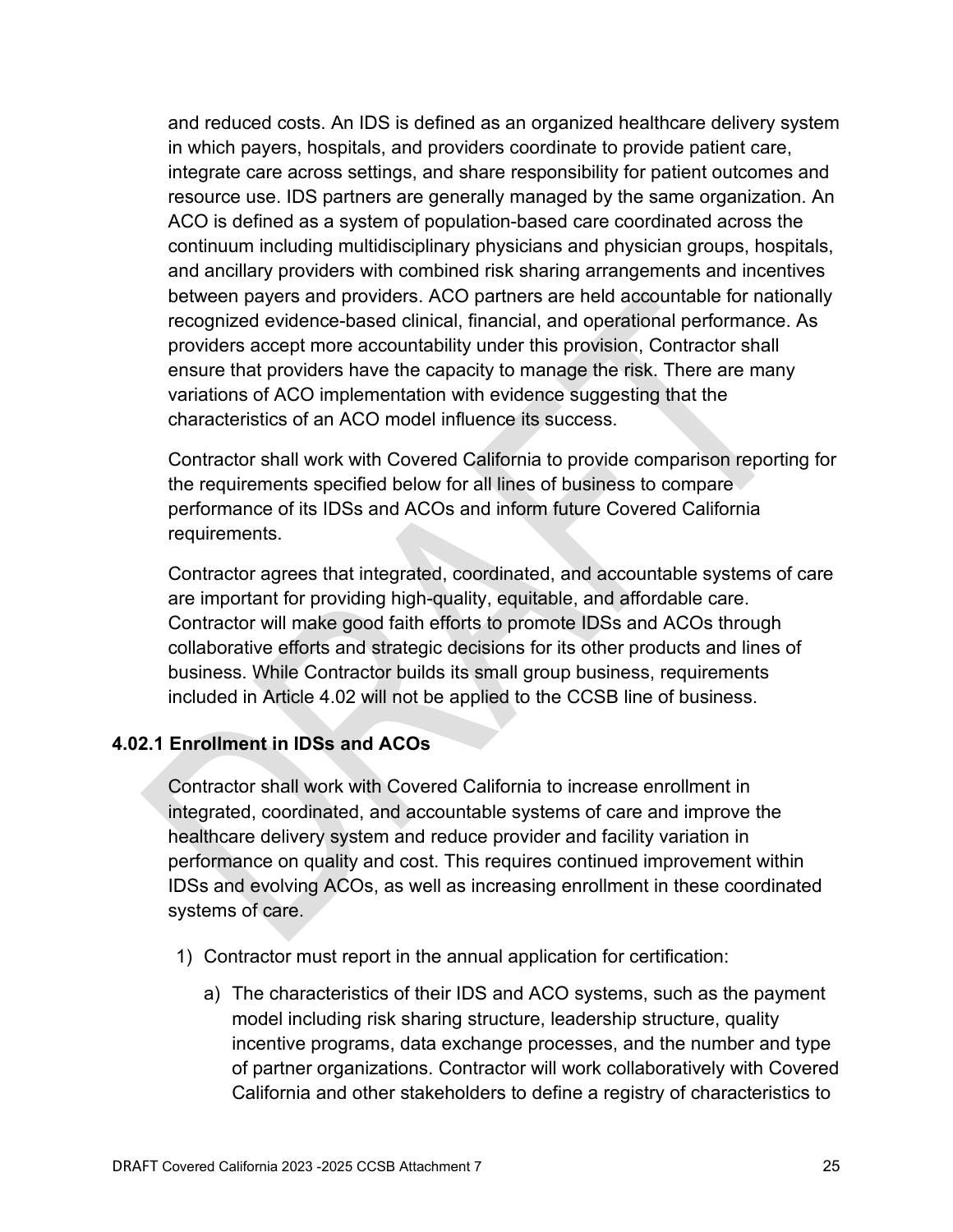support this reporting.

- b) The number and percent of Enrollees who are cared for within an ACO or IDS.
- c) The percent of spend under ACO and IDS contracts compared to its overall spend on healthcare services.

### **4.02.2 Measuring IDS and ACO Performance**

Measuring the performance of IDSs and ACOs is important to ensure Enrollees receive high-quality, equitable, and affordable care, to inform improvement efforts, and to establish best practices.

- 1) Contractor must submit data to IHA for use in the IHA Commercial ACO Measure Set and Commercial HMO Measure Set, as applicable for its delivery system model. Contractor must annually report its performance on the IHA Commercial ACO and HMO Measure Set for all lines of business to Covered California or allow IHA to submit results to Covered California on Contractor's behalf.
- 2) Contractor must engage with Covered California to evaluate its performance using the results of the IHA Commercial ACO and HMO reports and the characteristics of different IDS and ACO systems to establish best practices to inform future requirements.

# **4.03 Networks Based on Value**

QHP Issuers shall curate and manage their networks to address variation in quality and cost performance across network hospitals and providers, with a focus on improving the performance of hospitals and providers. Contractor is accountable for measuring, analyzing, and reducing variation to achieve consistent high performance for all network hospitals and providers. Affordability is core to Covered California's mission to expand the availability of insurance coverage and ensure Enrollees receive high-quality, affordable, and equitable care. The wide variation in unit price and total costs of care, with some providers and facilities charging far more for care irrespective of quality, is one of the biggest contributors to high costs of medical services. Contractor shall hold its contracted hospitals and providers accountable for improving quality and managing or reducing cost and provide support to its contracted hospitals and providers to improve performance.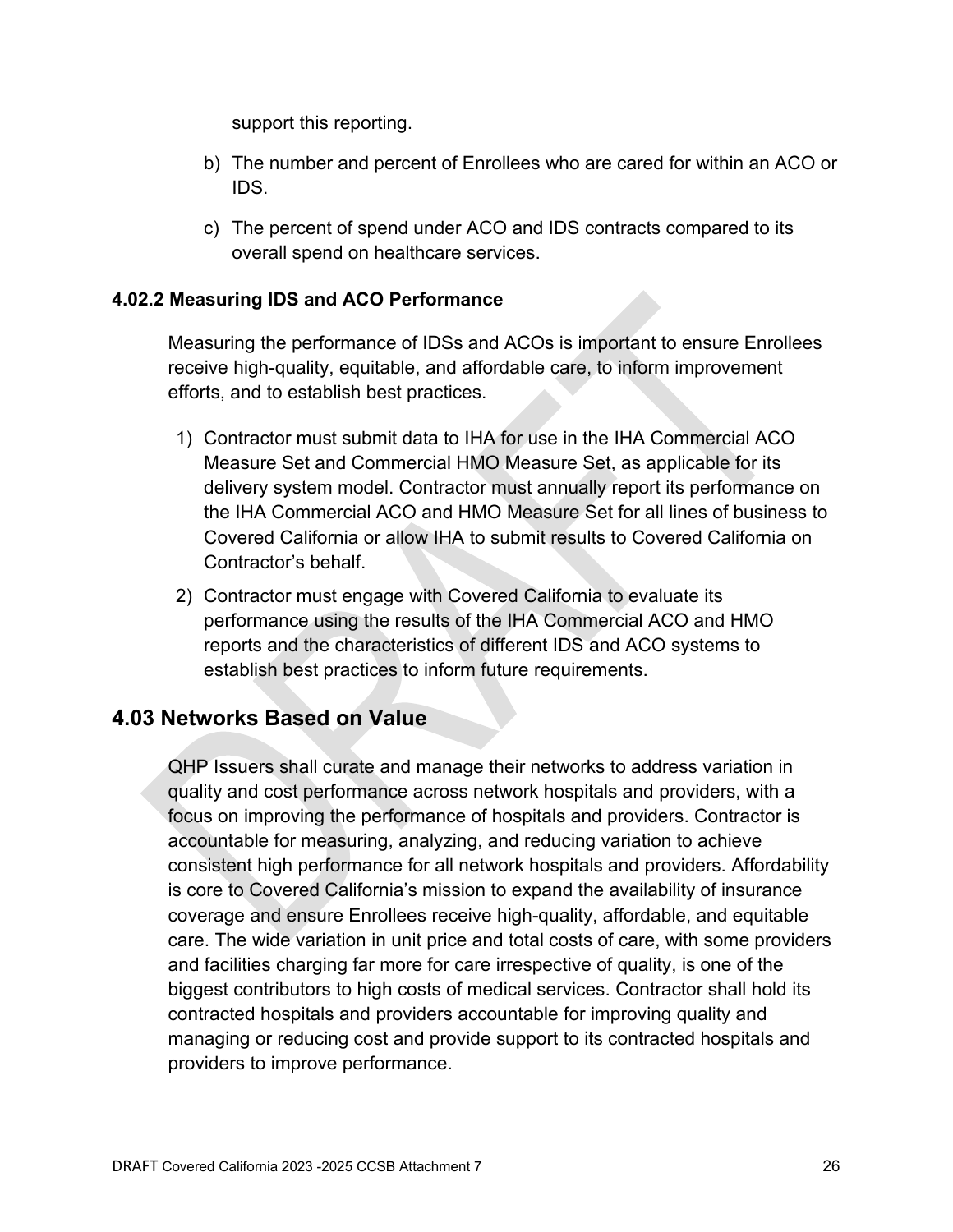Contractor agrees that network design based on value is important for providing high-quality, equitable, and affordable care. Contractor will make good faith efforts to design and manage networks based on value, promote hospital valuebased purchasing, reduce hospital acquired conditions, and implement strategies to improve maternal health, including promoting appropriate use of C-sections**,** through collaborative efforts and strategic decisions for its other products and lines of business. While Contractor builds its small group business, requirements included in Article 4.03 will not be applied to the CCSB line of business.

#### **4.03.1 Designing and Managing Networks Based on Value**

Contractor shall design and manage its networks based on cost, quality, safety, patient experience, and equity to ensure that all Enrollees receive high-quality, affordable, and equitable care.

- 1) Contractor must include quality, which may include clinical quality, equity, patient safety, patient experience, and cost in the evaluation and selection criteria for all providers, including physicians and physician groups, and all facilities, including hospitals, when designing and managing networks for its QHPs.
- 2) Contractor must report in the annual application for certification how it meets this requirement and the basis for the selection and review of providers and facilities in networks for QHPs and if applicable, the rationale for excluding a provider or facility. Reports must include a detailed description of how cost, quality, patient safety, patient experience, or other factors are considered in network design and provider and facility selection and review. Information submitted may be made publicly available by Covered California.
- 3) Contractor must engage with Covered California to review its unit price range and trends and quality indicators of network performance using HEI data submitted in accordance with Article 5.02.1.

### **4.03.2 Payment to Support Networks Based on Value**

To continue to build and strengthen networks based on value, QHP Issuers must support their providers through value-based payment models that promote highquality, affordable, and equitable care.

1) Contractor must report on its network payment models using the Health Care Payment Learning and Action Network Alternative Payment Model (HCP LAN APM) categories of fee for service with no link to quality and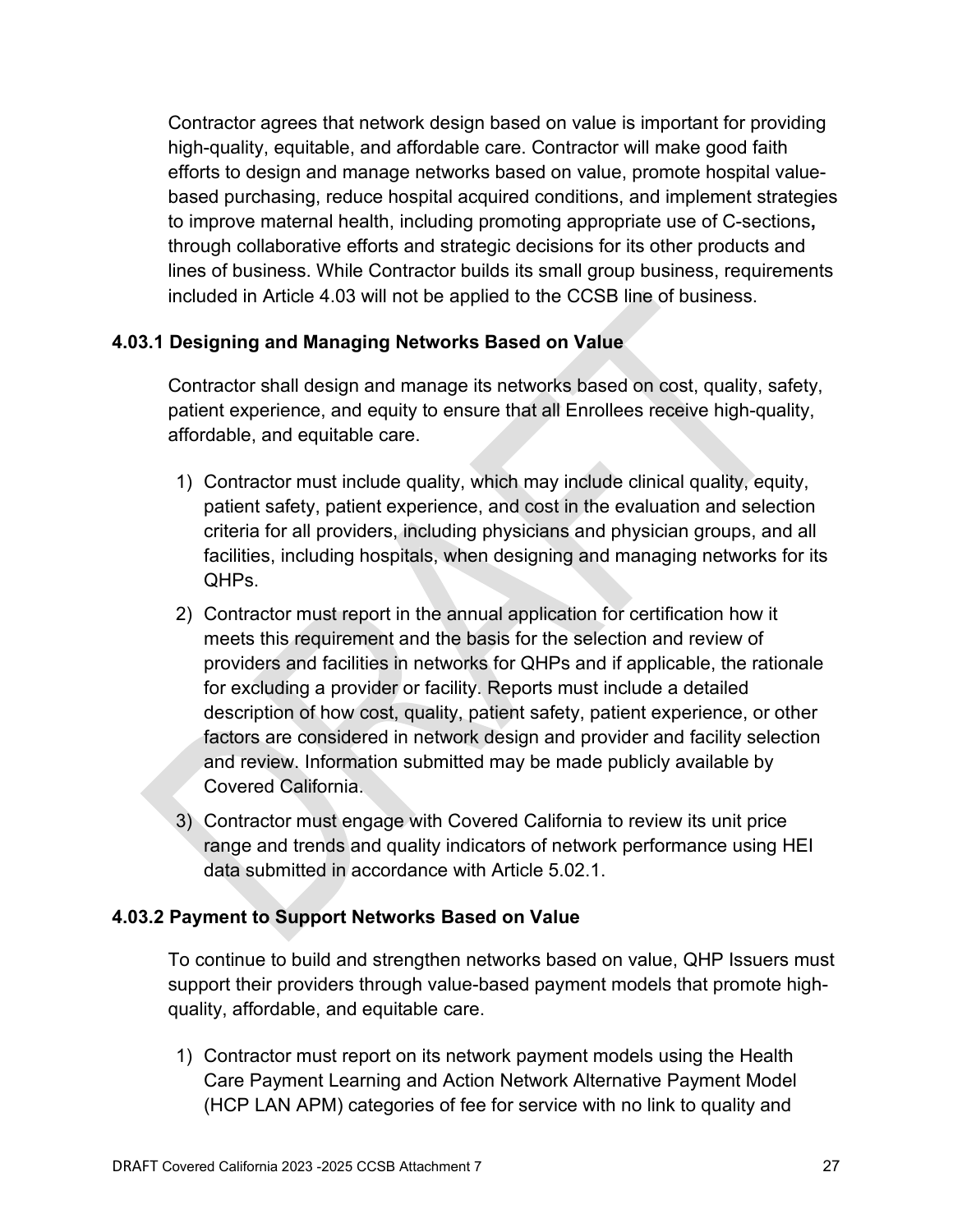value (Category 1), fee for service with a link to quality and value (Category 2), alternative payment models built on a fee for service structure such as shared savings (Category 3), and population-based payment (Category 4). Contractor must report the percent of spend within each HCP LAN APM category compared to its overall budget in the annual application for certification.

#### **4.03.3 Provider Value**

Contractor shall only contract with providers, including physicians and physician groups, that demonstrate they provide quality care and promote the safety of Enrollees at a reasonable price. Contractor shall improve quality and cost performance across its contracted providers.

- 1) To meet this expectation, Covered California will work with the Integrated Healthcare Association (IHA), California providers, and QHP Issuers to profile and analyze variation in performance on provider quality measures. This profile and analysis will be based on national and state benchmarks, variation in provider performance, best existing science of quality improvement, and informed by effective engagement of stakeholders. The Contractor must:
	- a) Participate in the IHA Align.Measure.Perform (AMP) program for physician groups and report AMP performance results for each contracted physician group that participates in QHPs to Covered California annually or allow IHA to submit results to Covered California on Contractor's behalf. Contractor shall use AMP performance results to profile and analyze variation in performance on quality measures and total cost of care.
	- b) Submit an intervention plan to address low quality and high cost providers if Contractor contracts with physicians and physician groups performing in the lowest decile on state or national benchmarks for quality and highest decile on cost. The intervention plan may include quarterly provider performance reviews, tying provider payment to quality and cost, providing technical assistance for specific quality and cost domains, excluding the provider from the QHP network, and other similar activities. The intervention plan is subject to review and approval by Covered California.
- 2) To demonstrate Contractor is managing provider costs, Contractor must report in the annual application for certification: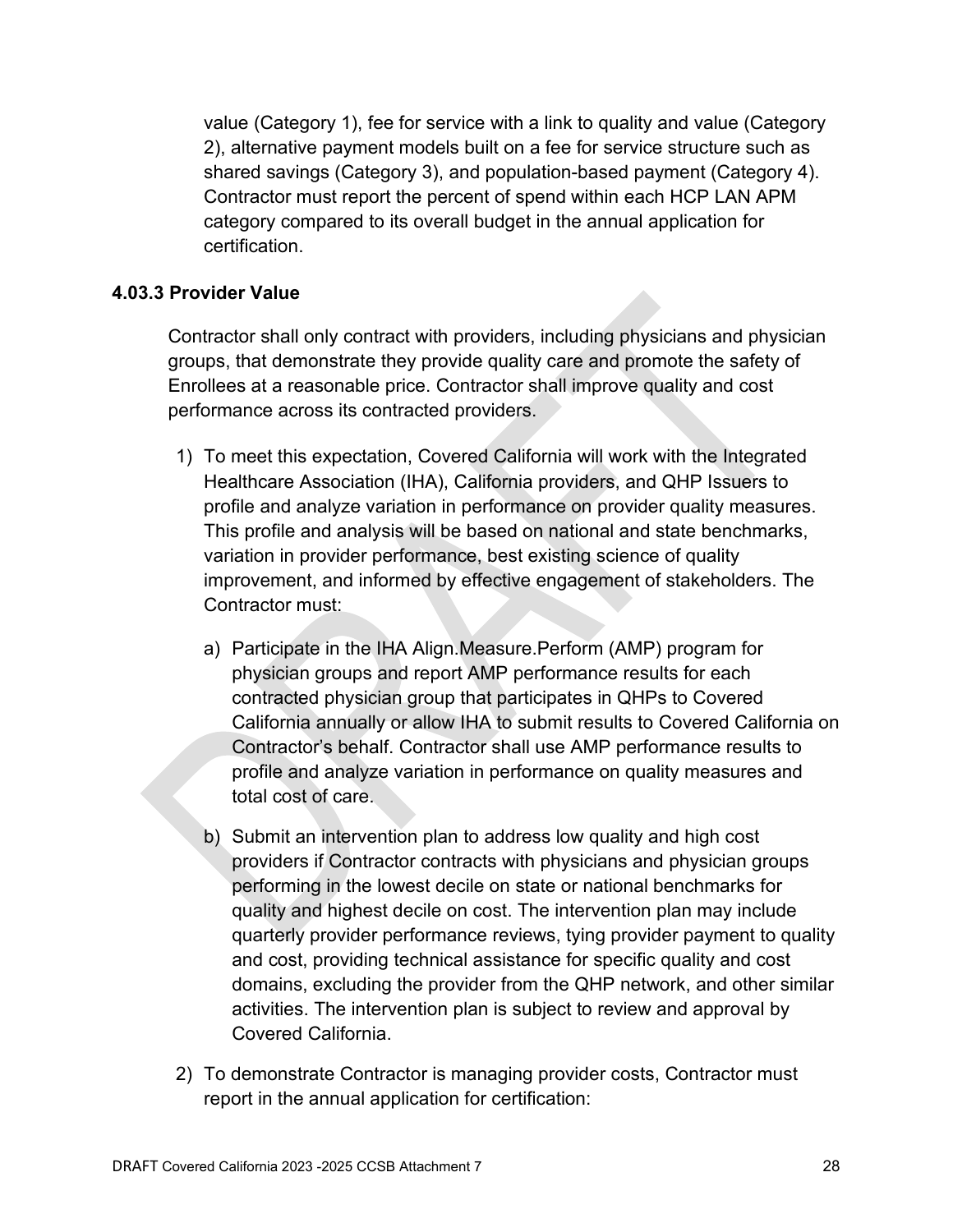- a) The factors Contractor considers in assessing relative unit prices and total cost of care;
- b) Contractor's analysis of variation in unit prices including capitation rates;
- c) The extent to which Contractor adjusts for or analyzes the reasons for cost factors based on elements such as area of service, population served, market dominance, services provided by the facility (e.g., trauma or tertiary care), or other factors;
- d) How unit prices, capitation rates, and total cost of care are used in the selection of providers in networks for QHPs; and
- e) Each provider by region and their distribution by cost deciles or describe other ways providers and facilities are grouped by costs such as comparison of costs as a percentage of Medicare costs and the percentage of costs for Contractor that are expended in each cost decile.

#### **4.03.4 Hospital Value**

Contractor shall only contract with hospitals that demonstrate they provide highquality, affordable, and equitable care and promote the safety of Enrollees. Contractor shall improve quality and cost performance across its contracted hospitals.

- 1) To meet this expectation, Covered California will work with Cal Hospital Compare, California hospitals, and QHP Issuers to profile and analyze variation in performance on hospital quality measures. Analysis will be based on best available national and state benchmarks, variation in hospital performance considering hospital case mix and services provided, best existing science of quality improvement including the challenges of composite measures, and informed by effective engagement of stakeholders. Assessment of hospital quality and safety shall not be based on a single measure alone. Contractor must:
	- a) Submit an intervention plan to address low quality hospitals if Contractor contracts with hospitals performing in the lowest decile on state or national benchmarks for quality and safety. The intervention plan may include quarterly hospital performance reviews, tying hospital payment to quality and safety, providing technical assistance for specific quality and safety domains, implementation of corrective action plans, assessment of hospital resources, excluding the hospital from the QHP network, or other similar activities. The intervention plan is subject to review and approval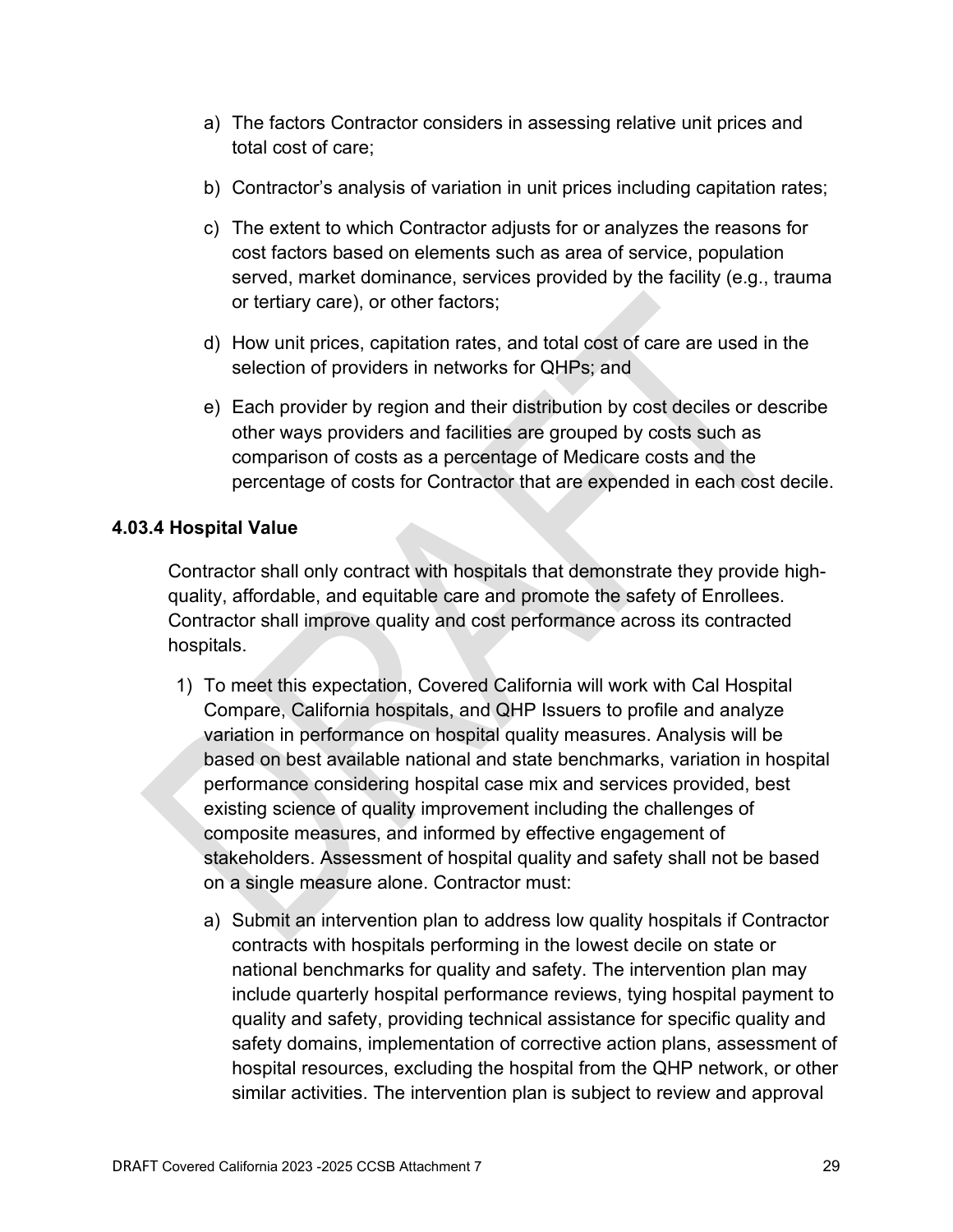by Covered California.

- 2) Covered California encourages collaboration among QHP Issuers in order to achieve maximum quality and safety performance in hospital networks. To this end, Covered California will provide technical assistance to foster this collaborative effort through the Clinical Leaders Forum, Plan Management Advisory group, and other venues as necessary.
- 3) To demonstrate Contractor is managing hospital and facility costs, Contractor must report in the annual application for certification:
	- a) The factors Contractor considers in assessing relative unit prices and total cost of care;
	- b) The extent to which Contractor adjusts for or analyzes the reasons for cost factors based on elements such as area of service, population served, market dominance, services provided by the facility (e.g., trauma or tertiary care), or other factors;
	- c) How Contractor uses hospital price transparency data;
	- d) How unit prices, total cost of care, and price transparency data are used in the selection of facilities in networks for QHPs; and
	- e) Each facility by region and their distribution by cost deciles, or describe other ways facilities are grouped by costs such as comparison of costs as a percentage of Medicare costs and the percentage of costs for Contractor that are expended in each cost decile.

### **4.03.5 Hospital Payments to Promote Quality and Value**

Hospitals play a pivotal role in providing critical care to those in the highest need and should be supported with coordinated efforts across health plans and purchasers. Value based payments can be a driver to promote and reward better quality care rather than payment based on service volume.

1) Contractor shall adopt a hospital payment methodology for each general acute care hospital in its QHP networks that places the hospital at-risk or subject to a bonus payment for quality performance.

CMS Critical Access Hospitals, as defined by the Centers for Medicare and Medicaid, and Long Term Care hospitals, Inpatient Psychiatric hospitals, Rehabilitation hospitals, and Children's hospitals are not subject to this requirement. Contractor is accountable for the quality of care and safety of Covered California Enrollees receiving care in these hospitals.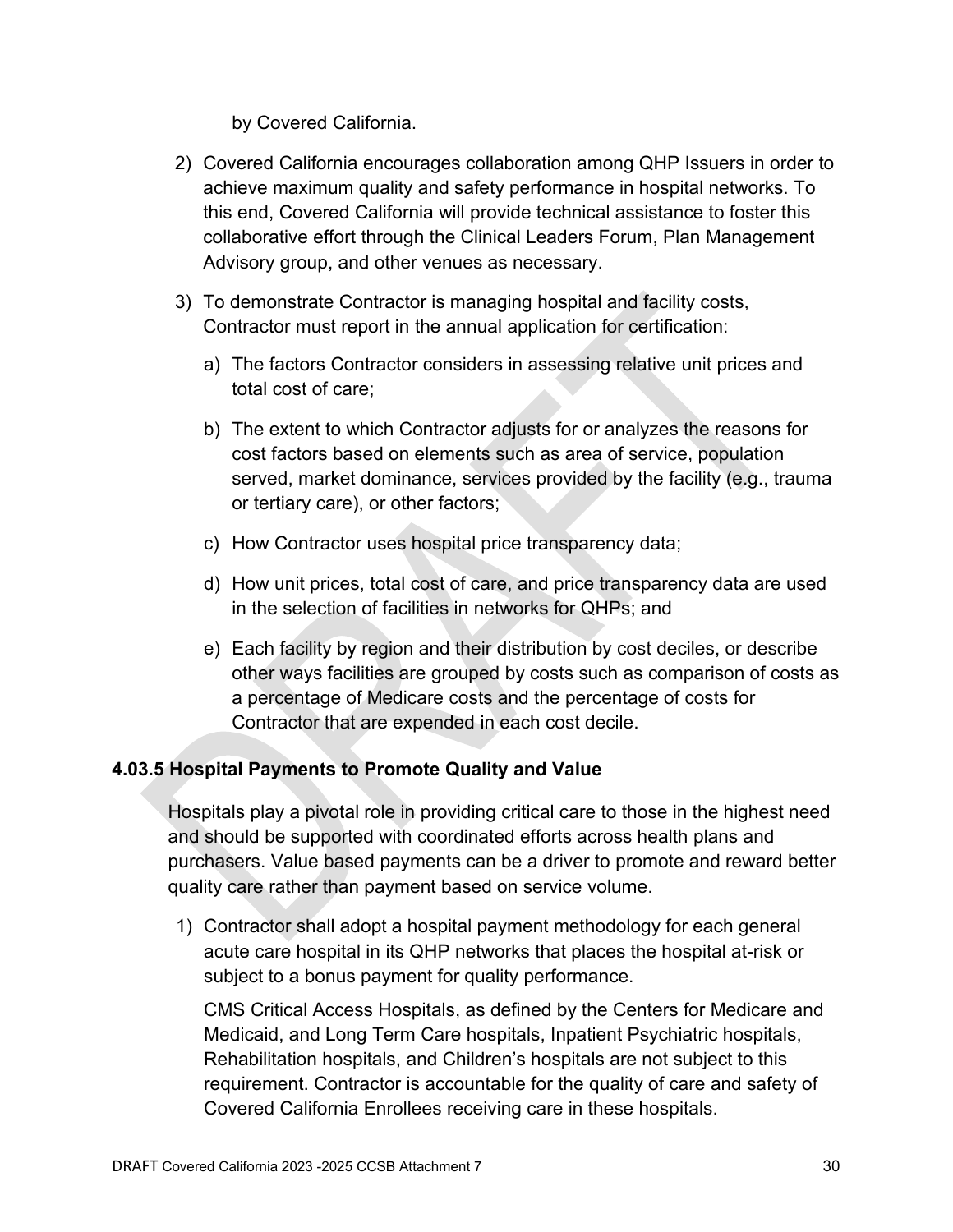- 2) Contractor shall adopt balancing measures such as Hospital Consumer Assessment of Healthcare Providers and Systems (HCAHPS) to track, address, and prevent unintended consequences from at-risk payments, including the exacerbation of healthcare disparities.
- 3) Implementation of this requirement may differ for integrated delivery systems and accountable care organizations and require alternative mechanisms for linking payment to performance. Those hospitals participating in an IDS or ACO that have shared risk or other accountability for total cost of care shall be considered to have met this performancebased payment requirement as outlined in Article 4.03.5.
- 4) Contractor must report in the annual application for certification:
	- a) The amount and structure for its hospital performance-based payment strategy, including the shared-risk and performance payment structure to hospitals participating in ACOs, if applicable.
	- b) The metrics that are applied for performance-based payments such as: mortality, Hospital Associated Infections (HAIs), adherence to sepsis management guidelines, readmissions, or satisfaction as measured through HCAHPS. Such metrics should be commonly in use in hospitals and endorsed by the National Quality Forum to limit hospital measurement burden.
	- c) The percent of network hospitals operating under contracts reflecting this payment methodology.
	- d) The dollars and percent, or best estimate, that is respectively paid or withheld to reflect value, including the extent to which the "at-risk" payments take the form of bonuses, withholds, or other performancebased payment mechanisms.
	- e) The dollars and percent, or best estimate, of hospital payments that are tied to hospital "improvement" versus "attainment" of a performance threshold.
- 5) Contractor shall work with Covered California to provide comparison reporting for the requirements in Article 4.03.5 for all lines of business to compare performance and inform future Covered California requirements in this area.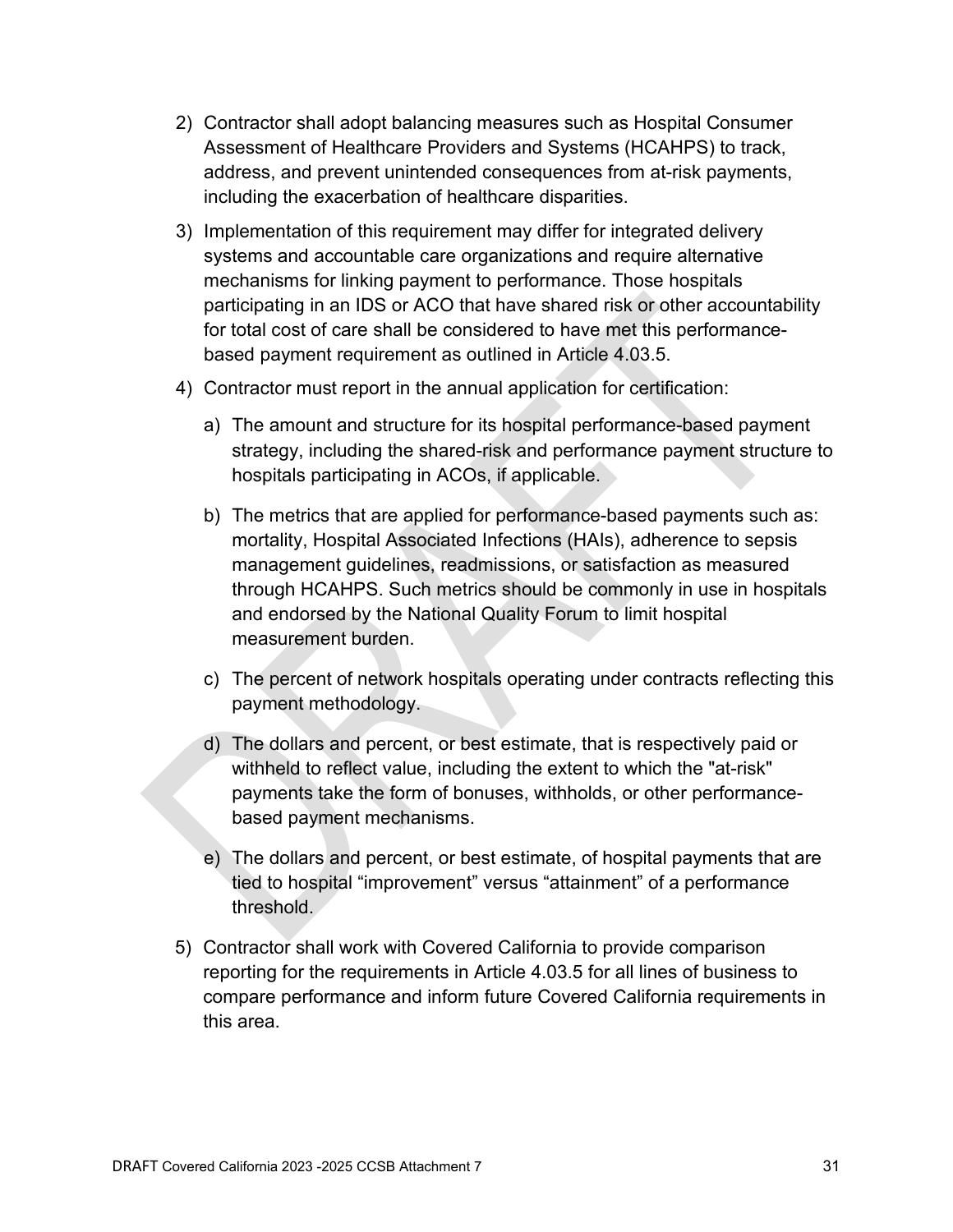#### **4.03.6 Hospital Patient Safety**

Covered California has focused on aligned and collaborative efforts to promote hospital safety based on the recognition that improving hospital performance in this area requires a comprehensive and cross-payer approach. Monitoring and improving hospital safety measures will improve clinical outcomes and reduce wasteful healthcare spending.

1) Contractor shall work with Covered California to support and enhance acute general hospitals' efforts to promote safety for their patients.

CMS Critical Access Hospitals, as defined by the Centers for Medicare and Medicaid, and Long Term Care hospitals, Inpatient Psychiatric hospitals, Rehabilitation hospitals, and Children's hospitals are excluded from this requirement.

- 2) Covered California has identified a set of patient safety measures for quality improvement focus consisting of five hospital associated infections (HAIs) measures and sepsis management (SEP-1) measure. Substituting patient safety measures in future years will be done so in a transparent manner and in collaboration with stakeholders. The required patient safety measures are:
	- a) Catheter-associated Urinary Tract Infection (CAUTI) (NQF #0138);
	- b) Central Line Associated Blood Stream Infection (CLABSI) (NQF #0139);
	- c) Surgical Site Infection (SSI) with focus on colon (NQF #0753);
	- d) Methicillin-resistant Staphylococcus aureus (MRSA) (NQF #1716);
	- e) Clostridioides difficile colitis (C. Diff) infection (NQF #1717); and
	- f) Sepsis Management (SEP-1).
- 3) Contractor must report its strategies to improve safety in network hospitals in the annual application for certification. The quality improvement strategies will be informed by review of specified patient safety measures in in Article 4.03.6.2 for all network hospitals.
- 4) The Contractor shall work with its contracted hospitals to continuously pursue a Standardized Infection Ratio (SIR) of 1.0 or lower for each of the specified HAIs. The Contractor shall also work with its contracted hospitals to improve adherence to the Sepsis Management (SEP-1) guidelines.
- 5) Covered California is committed to addressing the opioid epidemic and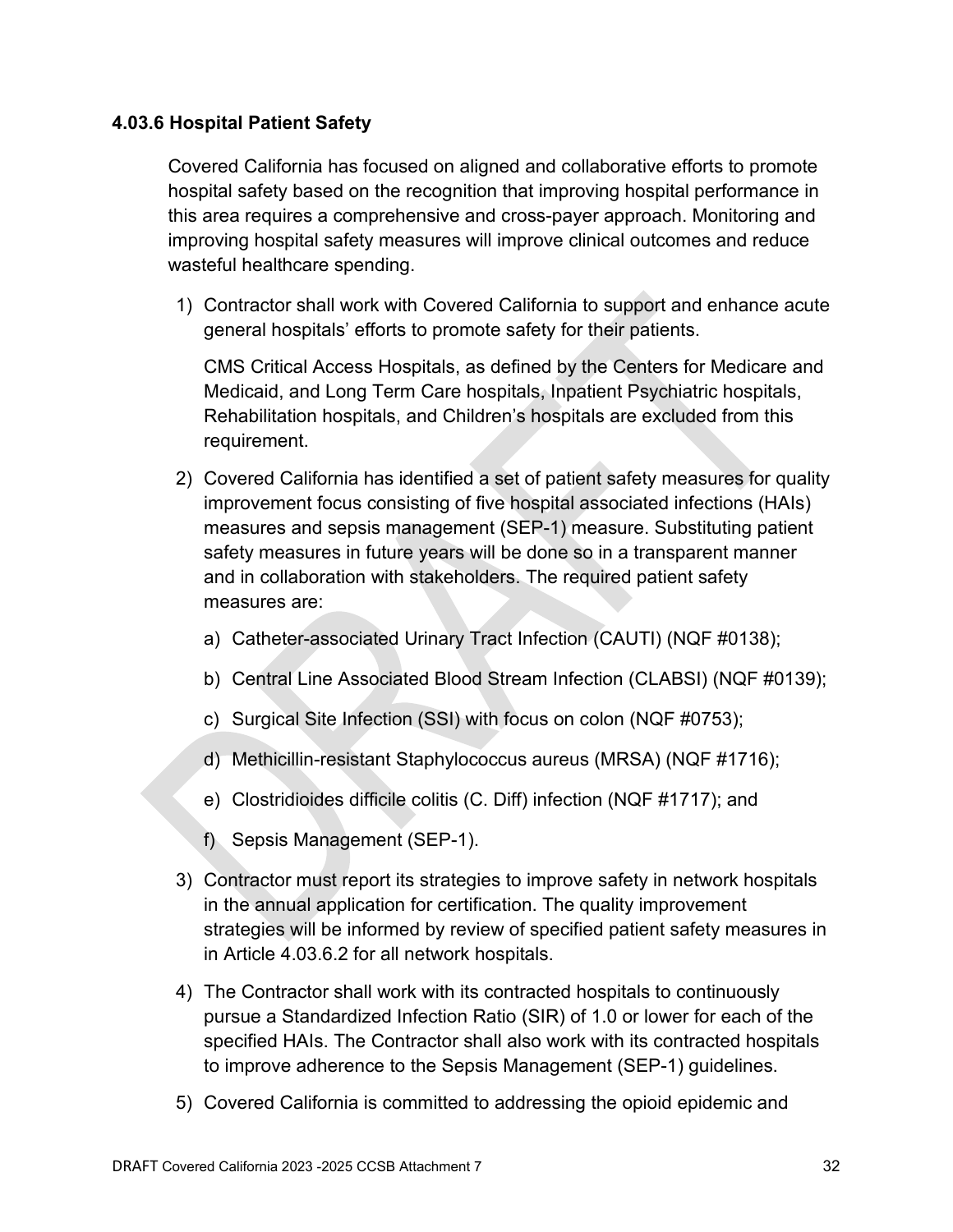continues to pursue improvement in the appropriate use of opioids in both the outpatient and hospital settings. Article 2.03.1 addresses opioid use in the outpatient setting. To support the appropriate use of opioids in the hospital setting:

- a) Contractor must report its strategies to improve the appropriate use of opioids in its network hospitals in the annual application for certification.
- b) Covered California expects Contractor to encourage all network hospitals to utilize the Opioid Management Hospital Self-Assessment which outlines key milestones to achieving opioid safety, and to participate in the Opioid Care Honor Roll program from Cal Hospital Compare. The self-assessment can be accessed from: [https://calhospitalcompare.org/wp-content/uploads/2021/05/Opioid-](https://calhospitalcompare.org/wp-content/uploads/2021/05/Opioid-Mgmt-Hospital-Self-Assessment_2021_FINAL.pdf)[Mgmt-Hospital-Self-Assessment\\_2021\\_FINAL.pdf.](https://calhospitalcompare.org/wp-content/uploads/2021/05/Opioid-Mgmt-Hospital-Self-Assessment_2021_FINAL.pdf)

#### **4.03.7 Maternity Care**

According to the World Health Organization, maternal health refers an individual's health during pregnancy, childbirth, and the postpartum period. Covered California is committed to addressing all three phases to provide a comprehensive approach to maternal health.

- 1) Cesarean sections (C-sections) can be lifesaving, but significant numbers of low-risk, first-time pregnancies are undergoing this invasive surgery when it is not medically necessary. Reducing the rate of unnecessary C-sections improves health outcomes and patient safety. To avoid unnecessary Csections, Contractor must:
	- a) Work collaboratively with Covered California to promote and encourage all network hospitals that provide maternity services to use the resources provided by California Maternity Quality Care Collaborative (CMQCC) and enroll in the CMQCC Maternal Data Center (MDC).
	- b) Review information on C-section rate for Nulliparous, Term, Singleton, Vertex (NTSV) deliveries and use it to inform a hospital engagement strategy to reduce NTSV C-sections, such as quarterly hospital and provider performance reviews, providing technical assistance for specific quality and safety domains, and other similar activities.
	- c) Adopt value-based payment strategies structured to support only medically necessary care with no financial incentive to perform Csections for all contracted physicians and hospitals by year end 2023.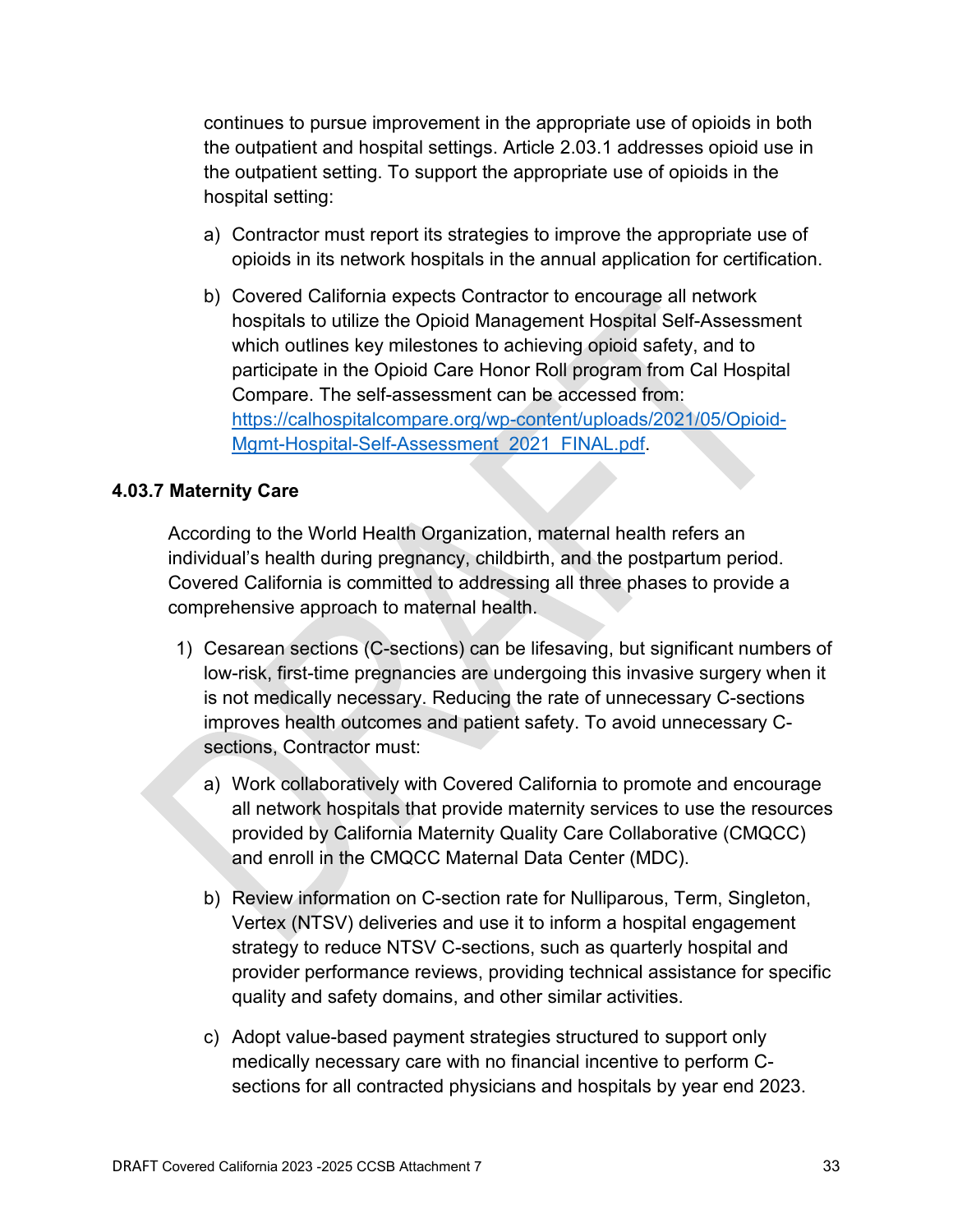These value-based payment strategies include:

- i. Blended case rate payment for both physicians and hospitals;
- ii. Including a NTSV C-section metric in existing hospital and physician quality incentive programs; and
- iii. Population-based payment models, such as maternity episode payment models.
- d) Contractor must annually report in the application for certification:
- i. How it is engaging with providers and Enrollees to promote the appropriate use of C-sections; and
- ii. Its payment strategy for maternity care, including how this strategy promotes the appropriate use of C-sections, and the number and percent of network maternity hospitals under each strategy.
- e) Covered California expects Contractor to encourage providers with high rates of NTSV C-section delivery to pursue CMQCC coaching. Covered California expects the Contractor to consider NTSV C-section rate, improvement trajectory, and willingness to engage in coaching as part of its maternity hospital contracting decisions and terms by year end 2023 and annually thereafter. Covered California does not expect Contractor to base poor performance, and potential network removal decisions, on one measure alone.
- 2) Maternal health disparities exist in all three phases of maternal health. Disparities in maternal health disproportionately affect black and Latino women at higher rates than other racial groups. Reducing and eliminating gaps in maternal healthcare requires a multifaceted approach. To accomplish this, Contractor must:
	- a) Work collaboratively with Covered California to promote and encourage all in-network hospitals that provide maternity services to use the resources provided by California Maternity Quality Care Collaborative (CMQCC) and the California Department of Public Health's Maternal, Child and Adolescent Health (MCAH) Division to address maternal health disparities.
	- b) Annually report in the application for certification:
		- i. Its strategies to improve its rates on the following HEDIS measures, which may include evidence-based interventions or participation in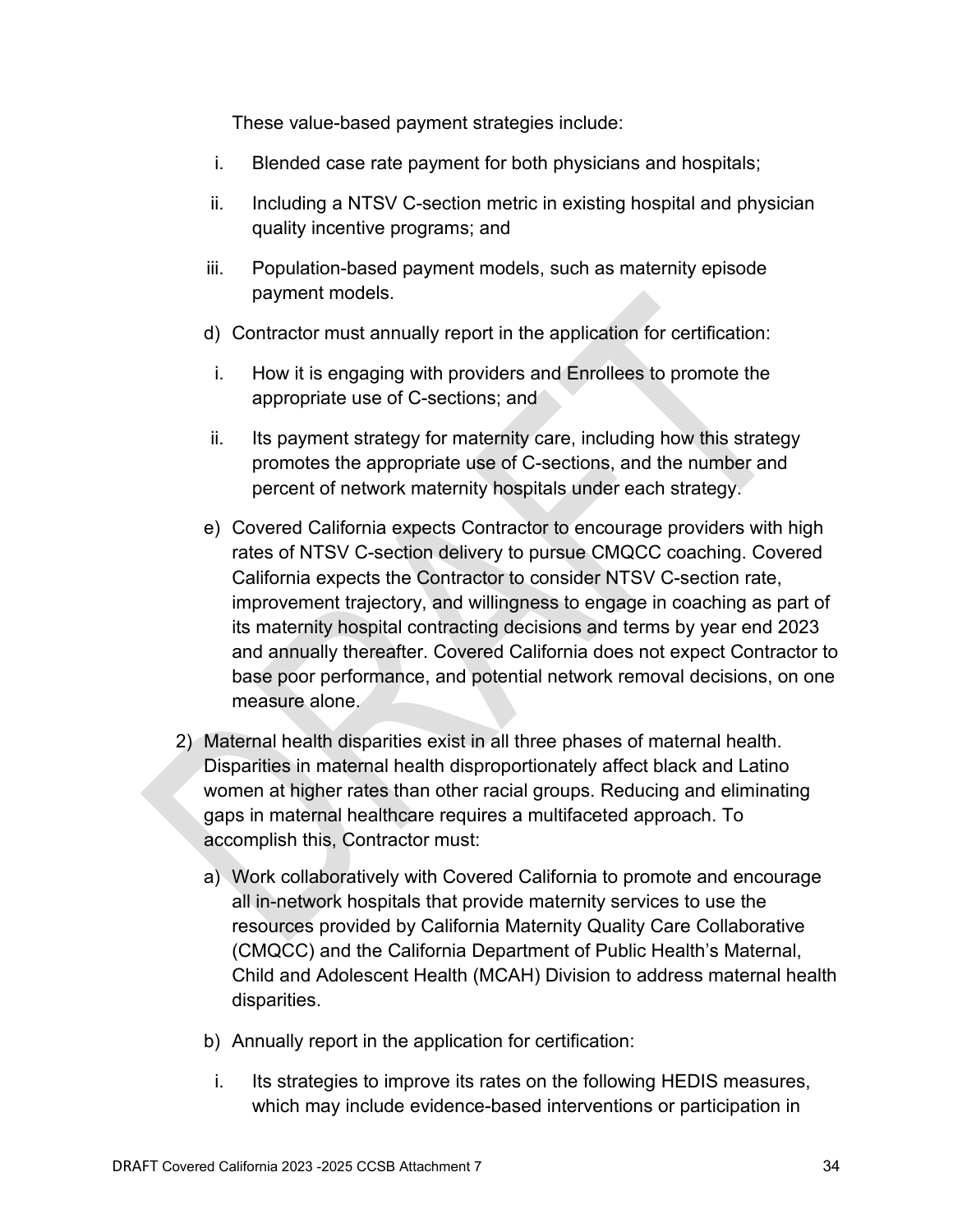quality collaboratives:

- (1) Prenatal and Postpartum Care (PCC) (NQF #1517)
- (2) Prenatal Depression Screen and Follow-up (PND-E)
- (3) Postnatal Depression Screen and Follow-up (PDS-E)
- ii. How it identifies maternal health disparities among its maternity Enrollees.
- iii. How it engages with hospitals and providers to reduce and eliminate maternal health disparities. Engagement may include quarterly performance reviews, data analysis on race and ethnicity of its maternity Enrollees and outcomes, implementation of corrective action plans, assessment of hospital resources, trainings on implicit bias for perinatal staff, and other similar activities.
- iv. How it supports its maternity Enrollees, such as access to culturally and linguistically appropriate maternity care, referrals to group prenatal care or community-centered care models for patients, in home lactation and nutrition consultants, doulas for postpartum care, and similar services.

# **4.04 Telehealth**

Telehealth includes synchronous and asynchronous patient-provider communication, remote patient monitoring, e-consults, and other virtual health services. Telehealth can be used to provide timely access to medical care, increase access to services like behavioral health in which there are particular access barriers due to a limited workforce, and improve self-care management through remote patient monitoring. Telehealth also offers additional access points to medical care that is responsive, patient centered, and reduces barriers such as transportation, childcare, limited English proficiency (LEP), and time off work which may exist for Enrollees.

## **4.04.1 Telehealth Offerings**

In the annual application for certification, Contractor shall report the extent to which Contractor is supporting the use of telehealth, remote patient monitoring, and other technologieswhen clinically appropriate to assist in providing high quality, accessible, patient-centered care. Specifically, Contractor must report:

1) The types and modalities of telehealth and virtual health services that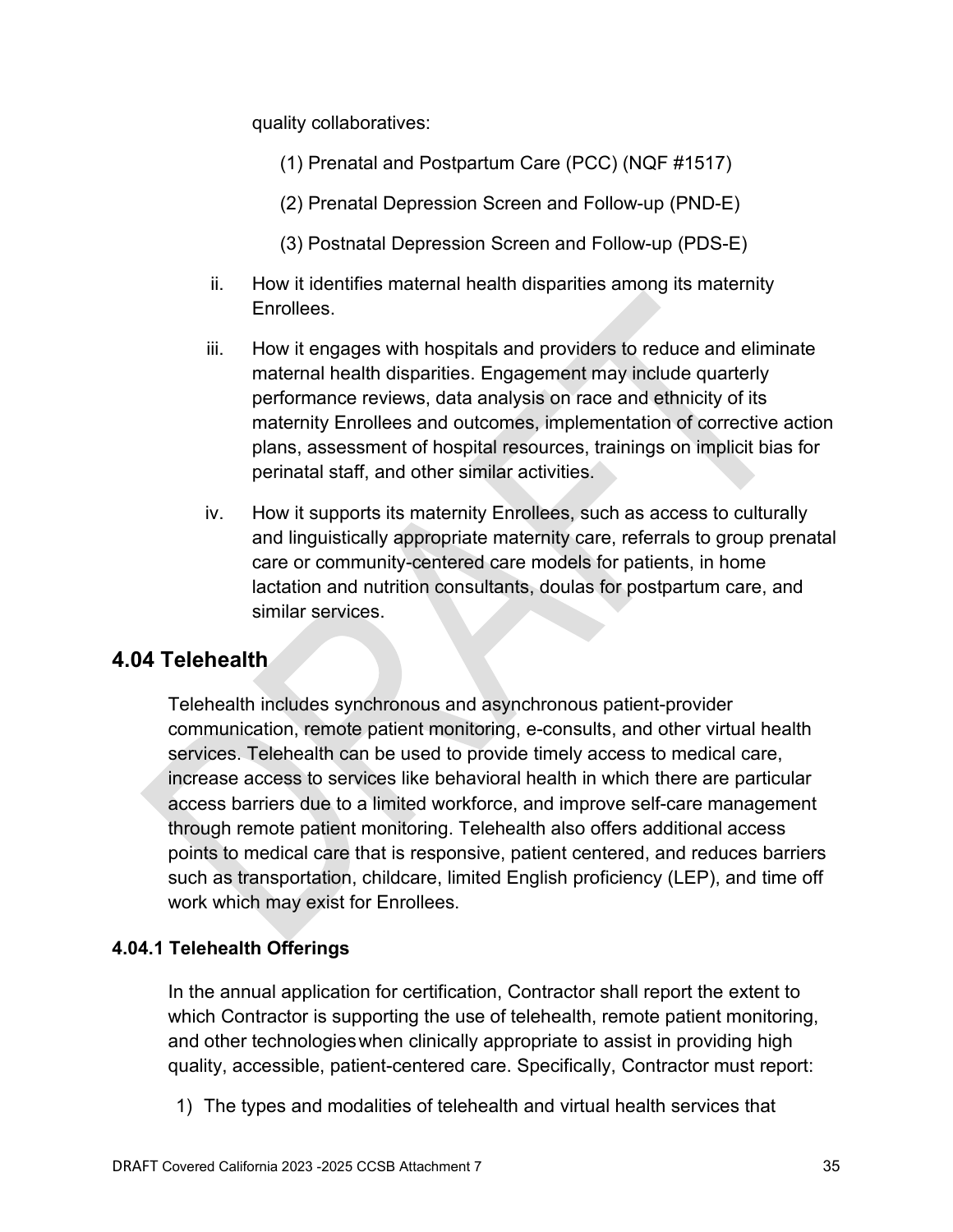Contractor offers to Enrollees, including:

- a) Interactive dialogue over the phone (voice only)
- b) Interactive face to face (video and audio)
- c) Asynchronous via email, text, instant messaging or other
- d) Remote patient monitoring
- e) e-Consult
- f) Other modalities
- 2) How Contractor is communicating with and educating Enrollees about telehealth services including:
	- a) Service availability explained on key Enrollee website pages, such as the home page and provider directory page; and
	- b) Service cost-share explained on key Enrollee website pages like the summary of benefits and coverage page and medical cost estimator page.
- 3) The frequency of all-member communications to inform Enrollees of telehealth services.
- 4) How Contractor facilitates the integration and coordination of care between third party telehealth vendor services and primary care and other network providers.
- 5) How Contractor screens for Enrollee access to telehealth services such as broadband affordability and lower-cost alternative modalities, digital literacy, availability of smartphones or other devices for internet connectivity, and the geographic availability of high-speed internet services.
- 6) A description of Contractor's telehealth reimbursement policies for network providers and for third party telehealth vendors, including payment parity between:
	- a) Telehealth modalities, including voice only when appropriate, and comparable in-person services
	- b) Telehealth vendor and contracted provider rendered telehealth services.
- 7) The impact telehealth has on cost and quality of care provided to Enrollees, which must include data on the extent to which telehealth replaces or adds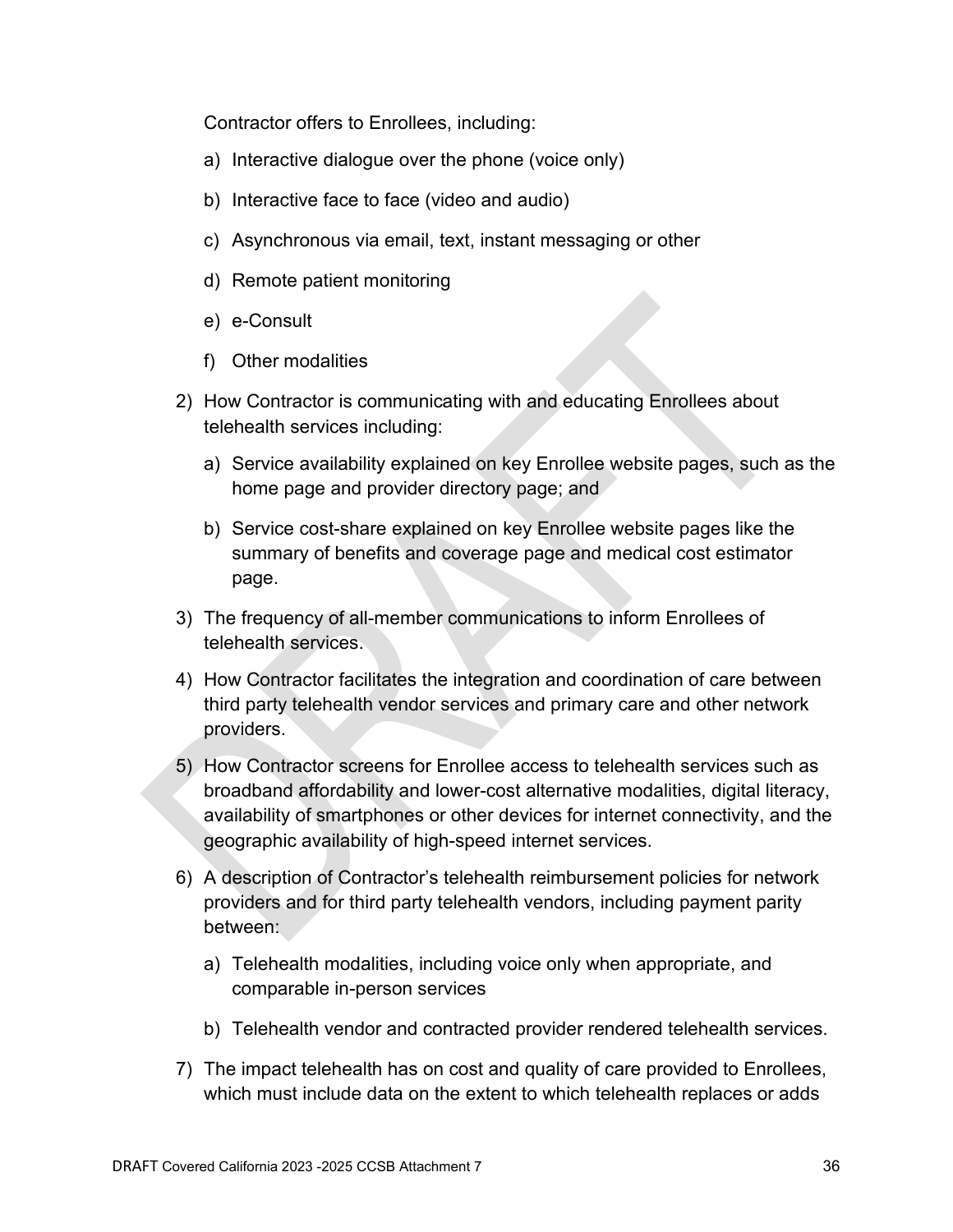to utilization of Emergency Department services.

#### **4.04.2 Monitoring Telehealth Utilization**

Contractor must engage with Covered California to review its utilization of telehealth services using HEI data submitted in accordance with Article 5.02.1.

### **4.05 Participation in Quality Collaboratives**

Improving healthcare quality and reducing overuse and costs can only be done over the long-term through collaboration, data sharing, and effective engagement of hospitals, providers, and other providers of care. There are several established statewide and national collaborative initiatives that are aligned with Covered California's requirements and expectations for quality improvement and data sharing.

Covered California and Contractor will collaboratively identify and evaluate the most effective programs for improving care for Enrollees. Covered California may require participation in specific quality improvement collaboratives and data sharing initiatives in future years. To inform this process, Contractor must report its participation in any of the following collaboratives or initiatives in the annual application for certification:

- a) American Joint Replacement Registry (AJRR) for California
- b) The CalHIVE Network
- c) Cal Hospital Compare
- d) California Maternal Quality Care Collaborative (CMQCC)
- e) California Quality Collaborative (CQC)
- f) Collaborative Healthcare Patient Safety Organization (CHPSO)
- g) California Improvement Network (CIN)
- h) Leapfrog
- i) Symphony Provider Directory
- j) Health Care Payments Data (HPD) System
- k) Other similar collaboratives or initiatives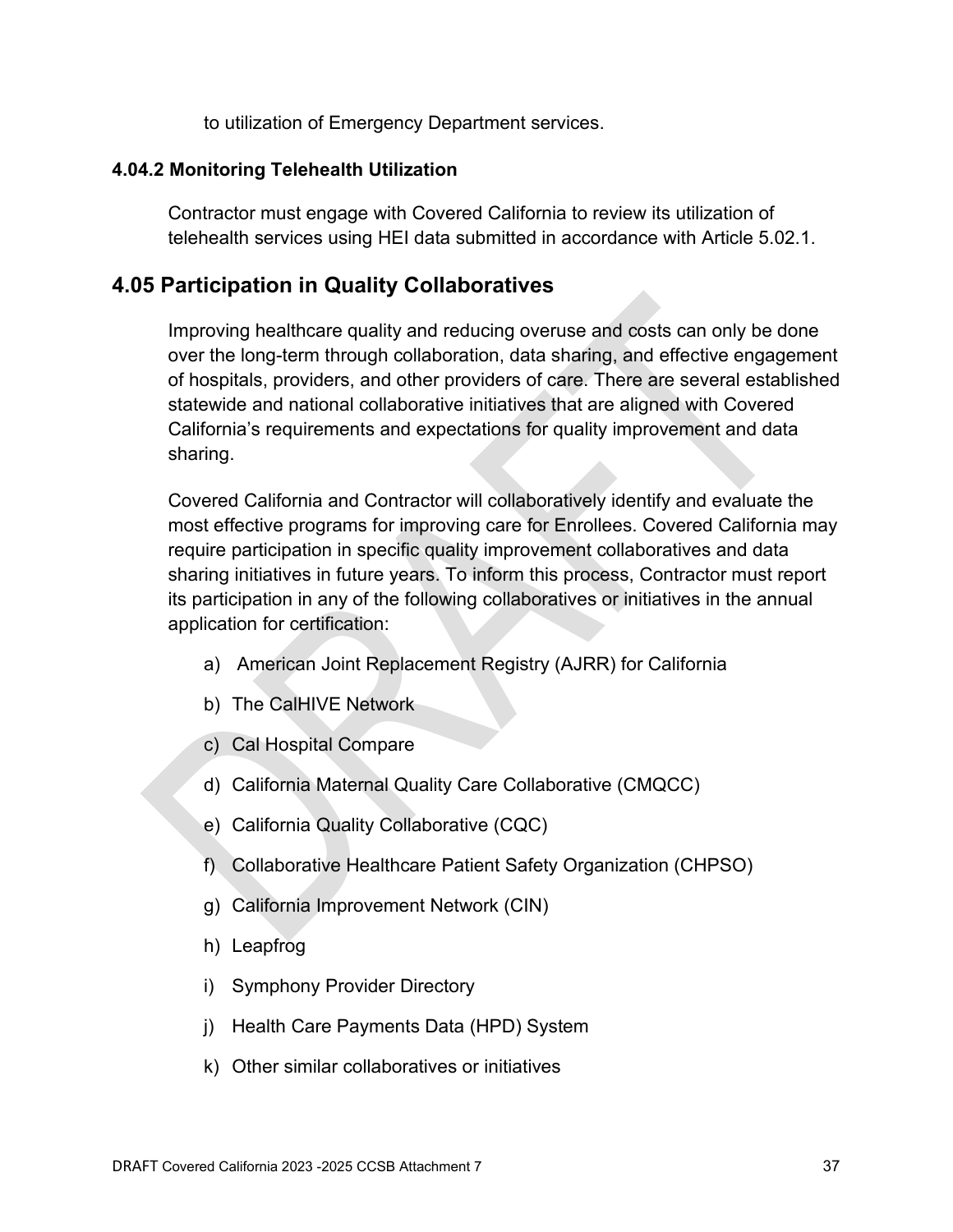DRAFT Covered California 2023 -2025 CCSB Attachment 7 38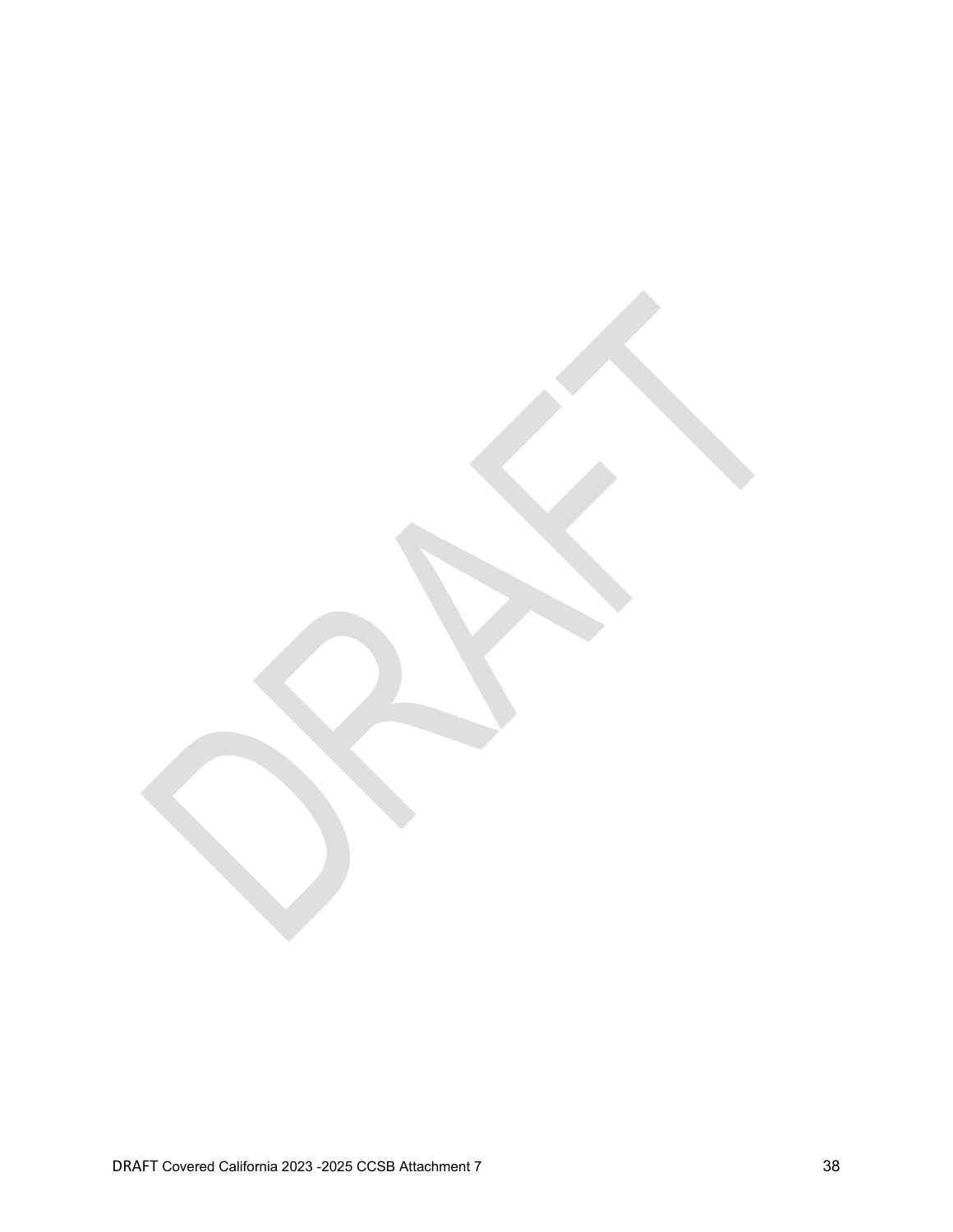## **ARTICLE 5 - MEASUREMENT AND DATA SHARING**

Measurement is foundational to assessing the quality, equity, and value of care provided by QHP Issuers to Enrollees. Because of this, Covered California uses a variety of HEDIS and CAHPS measures in its assessment of QHP performance, as well as engages in a robust Healthcare Evidence Initiative to further assess the quality, equity, and value of care.

With the healthcare industry increasingly using electronic health records, data sharing along the healthcare continuum from patient to providers to hospitals to payers is a critical driver of quality of care. Covered California is committed to making patient data available and accessible to support population health management, clinical care, and coordination, decrease healthcare costs, reduce paperwork, improve outcomes, and give patients more control over their healthcare.

## **5.01 Measurement and Analytics**

### **5.01.1 Covered California Quality Rating System Reporting**

Contractor and Covered California recognize that the Quality Rating System is an important mechanism to monitor QHP Issuers for quality performance, an impartial and reliable source of consumer information for Enrollees and the public, and can inform measure alignment with other purchasers and measure sets.

- 1) Contractor shall annually collect and report to Covered California, for each QHP product type, its numerators, denominators, and rates for the measures included in the CMS Quality Rating System Measure Set. This includes data for select HEDIS and CAHPS measures and may also include data for other types of measures included in Quality Rating System. Contractor must provide such data to Covered California each year regardless of the extent to which CMS uses the data for public reporting or other purposes.
- 2) Contractor shall work with Covered California, including participating in quality assurance activities, in order for Covered California to produce the Quality Rating System ratings each year.
- 3) Covered California reserves the right to use Contractor-reported data to construct Contractor summary quality ratings that Covered California may use for purposes such as supporting consumer choice, quality improvement efforts, establishing performance standards, and other activities related to Covered California's role as a Health Oversight Agency.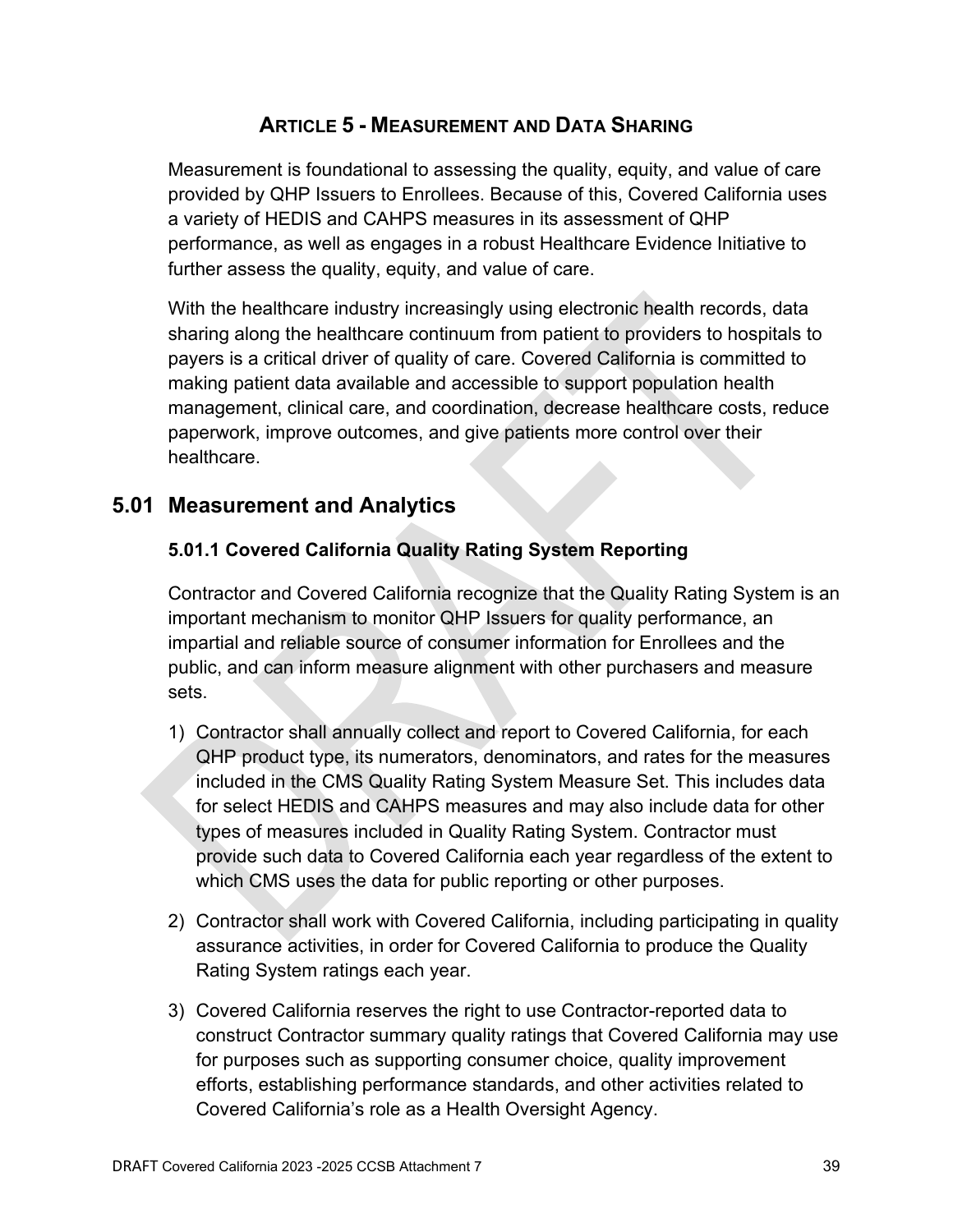## **5.01.2 National Committee for Quality Assurance (NCQA) Quality Compass Reporting**

Contractor and Covered California recognize that performance measure comparison for the Covered California population to national benchmarks for commercial and Medicaid lines of business promotes health equity, informs efforts to address health disparities, and ensures consistent quality of care across all populations.

- 1) Contractor shall annually collect and report HEDIS and CAHPS scores to the National Committee for Quality Assurance (NCQA) Quality Compass for its commercial (which includes the Covered California population) and Medi-Cal lines of business. This submission to NCQA Quality Compass shall include the numerator, denominator, and rate for the NCQA Quality Compass required measures.
- 2) Contractor shall submit to Covered California HEDIS and CAHPS scores including the measure numerator, denominator, and rate for the required measures that are reported to the NCQA Quality Compass and DHCS, for each product type for which it collects data in California, if requested. For Contractors that have commercial lines of business that do not permit public reporting of their results to NCQA Quality Compass, HEDIS and CAHPS scores for the NCQA Quality Compass measures set must still be submitted to Covered California.
- 3) Contractor shall report such information to Covered California in a form that is mutually agreed upon by the Contractor and Covered California and participate in quality assurance activities to validate measure numerator, denominator, and rate data.

# **5.02 Data Sharing and Exchange**

## **5.02.1 Data Submission (Healthcare Evidence Initiative)**

Contractor must comply with the following data submission requirements:

- 1) General Data Submission Requirements
	- a) California law requires Contractor to provide Covered California with information on cost, quality, and disparities to evaluate the impact of Covered California on the healthcare delivery system and health coverage in California.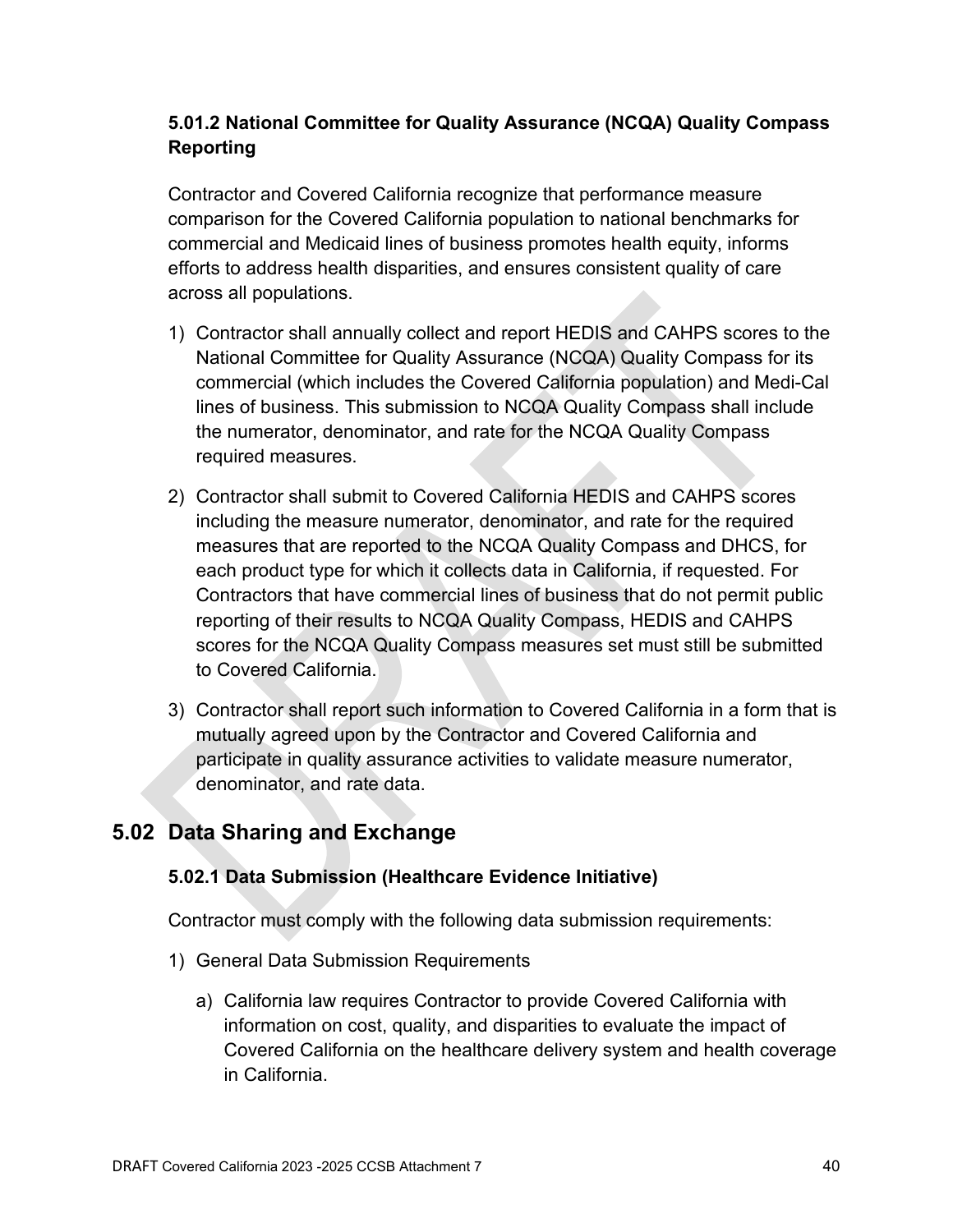- b) California law requires Contractor to provide Covered California with data needed to conduct audits, investigations, inspections, evaluations, analyses, and other activities needed to oversee the operation of Covered California, which may include financial and other data pertaining to Covered California's oversight obligations. California law further specifies that any such data shall be provided in a form, manner, and frequency specified by Covered California.
- c) Contractor is required to provide Healthcare Evidence Initiative Data ("HEI Data") that may include data and other information pertaining to quality measures affecting enrollee health and improvements in healthcare care coordination and patient safety. This data may likewise include enrollee claims and encounter data needed to monitor compliance with applicable provisions of this Agreement pertaining to improvements in health equity and disparity reductions, performance improvement strategies, alternative payment methods, as well as enrollee specific financial data needed to evaluate enrollee costs and utilization experiences. Covered California shall only use HEI Data for those purposes authorized by law.
- d) The Parties mutually agree and acknowledge that financial and other data needed to evaluate enrollee costs and utilization experiences includes information pertaining to contracted provider reimbursement rates and historical data as required by applicable California law.
- e) Covered California may, in its sole discretion, require that certain HEI Data submissions be transmitted to Covered California through a vendor (herein, "HEI Vendor") which will have any and all legal authority to receive and collect such data on Covered California's behalf.
- 2) Healthcare Evidence Initiative Vendor
	- a) Contractor shall work with any HEI vendor which Covered California contracts with to assist with its statutory obligations.
	- b) The parties acknowledge that any such HEI Vendor shall be retained by Covered California and that Covered California shall be responsible for HEI Vendor's protection, use and disclosure of any such HEI Data.
	- c) Notwithstanding the foregoing, Covered California acknowledges and agrees that disclosures of HEI Data to HEI Vendor or to Covered California shall at all times be subject to conditions or requirements imposed under applicable federal or California State law.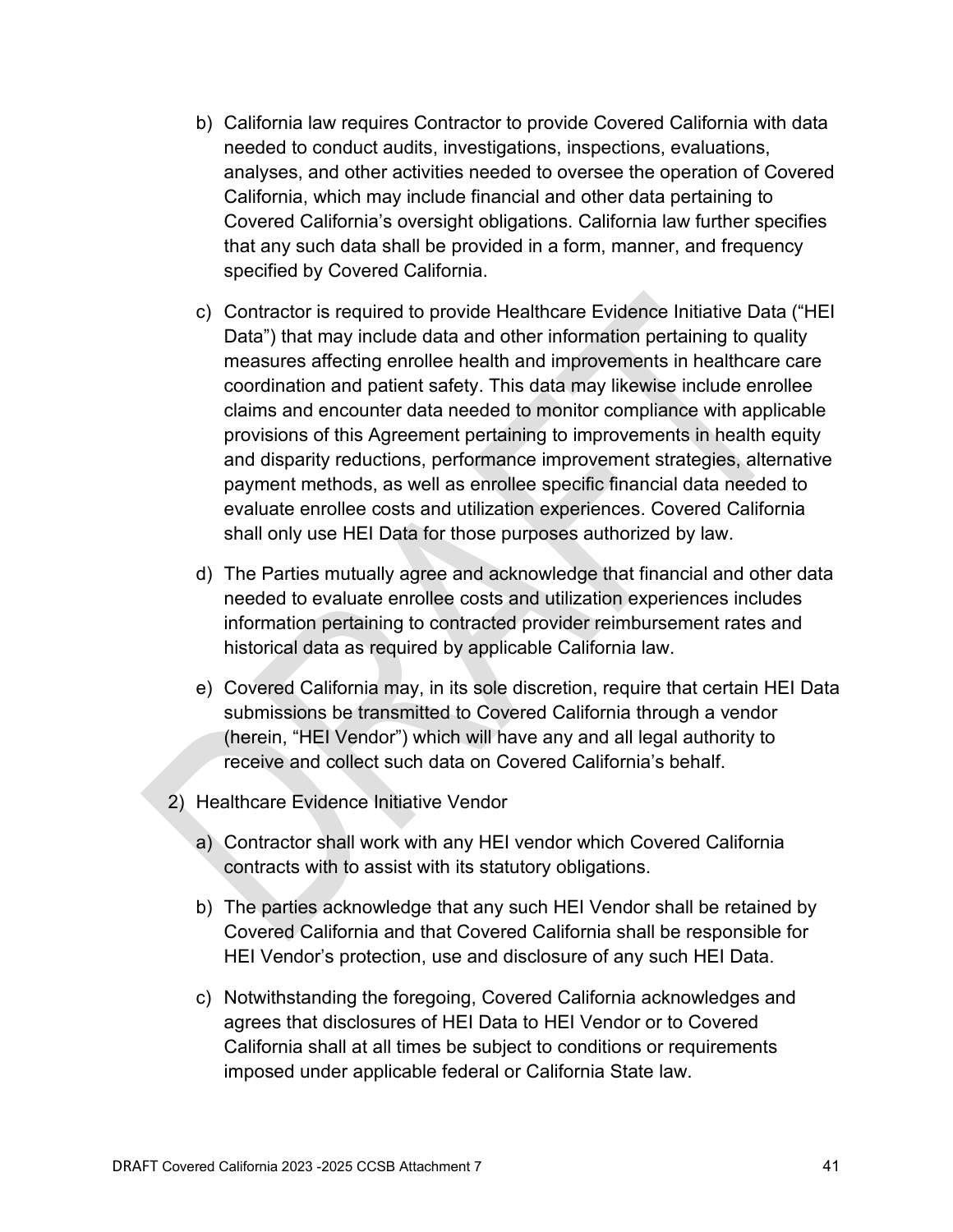- 3) HEI Vendor Designation
	- a) Should Covered California terminate its contract with its then-current HEI Vendor, Covered California shall provide Contractor with at least thirty (30) days' written notice in advance of the effective date of such termination.
	- b) Upon receipt of the aforementioned written notice from Covered California, Contractor shall terminate any applicable data-sharing agreement it may have with Covered California's then-current HEI Vendor and shall discontinue the provision of HEI Data to Covered California's then-current HEI Vendor.
- 4) Covered California shall notify Contractor of the selection of an alternative HEI Vendor as soon as reasonably practicable and the parties shall at all times cooperate in good faith to ensure the timely transition to the new HEI Vendor.
- 5) HIPAA Privacy Rule
	- a) PHI Disclosures Required by California law:
		- i. California law requires Contractor to provide HEI Data in a form, manner, and frequency determined by Covered California. Covered California has retained and designated an HEI Vendor to collect and receive certain HEI Data on its behalf.
		- ii. Accordingly, the parties mutually agree and acknowledge that the disclosure of any HEI Data to Covered California or to HEI Vendor which represents PHI is permissible and consistent with applicable provisions of the HIPAA Privacy Rule which permit Contractor to disclose PHI when such disclosures are required by law (45 CFR §164.512(a)(1)).
	- b) PHI Disclosures for Health Oversight Activities:
		- i. The parties mutually agree and acknowledge that applicable California law (CA Gov Code §100503.8) requires Contractor to provide Covered California with HEI Data for the purpose of engaging in health oversight activities and declares Covered California to be a health oversight agency for purposes of the HIPAA Privacy Rule (CA Gov Code §100503.8).
		- ii. The HIPAA Privacy Rule defines a "health oversight agency" to consist of a person or entity acting under a legal grant of authority from a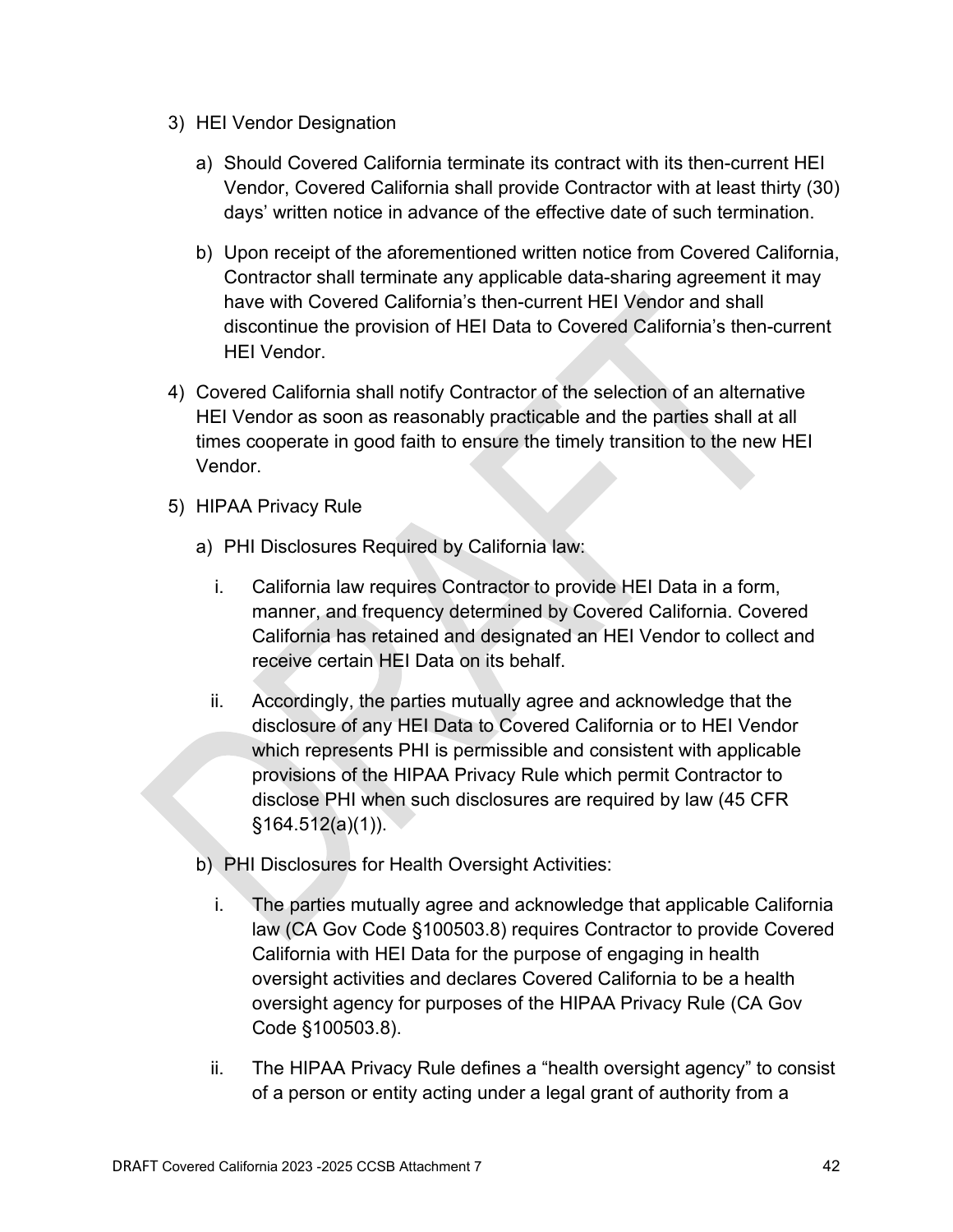health oversight agency (45 CFR §164.501) and HEI Vendor has been granted legal authority to collect and receive HEI Data from Contractor on Covered California's behalf.

- iii. Accordingly, the parties mutually acknowledge and agree that the provision of any HEI Data by Contractor to Covered California or HEI Vendor which represents PHI is permissible under applicable provisions of the HIPAA Privacy Rule which permit the disclosure of PHI for health oversight purposes (45 CFR §164.512(d).
- c) Publication of Data and Public Records Act Disclosures
	- i. Contractor acknowledges that Covered California intends to publish certain HEI Data provided by Contractor pertaining to its cost reduction efforts, quality improvements, and disparity reductions.
	- ii. Notwithstanding the foregoing, the parties mutually acknowledge and agree that data shall at all times be disclosed in a manner which protects the Personal Information (as that term is defined by the California Information Privacy Act) of Contractor's enrollees or prospective enrollees.
- iii. The parties further acknowledge and agree that records which reveal contracted rates paid by Contractor to healthcare providers, as well as any enrollee cost share, claims or encounter data, cost detail, or information pertaining to enrollee payment methods, which can be used to determine contracted rates paid by Contractor to healthcare providers shall not at any time be subject to public disclosure and shall at all times be deemed to be exempt from compulsory disclosure under the Public Records Act. Accordingly, Covered California shall take all reasonable steps necessary to ensure such records are not publicly disclosed.
- 6) IBM Watson Health is the current HEI Vendor. IBM Watson Health is the measure developer for select measures used by Covered California. The measure definitions are derived from the IBM Health Insights® solution for these select measures.

### **5.02.2 Interoperability and Patient Access**

Covered California and Contractor recognize that transparency in health information, such as costs and outcomes, will promote a value-based healthcare system. As such, data interoperability, as well as patient and provider access to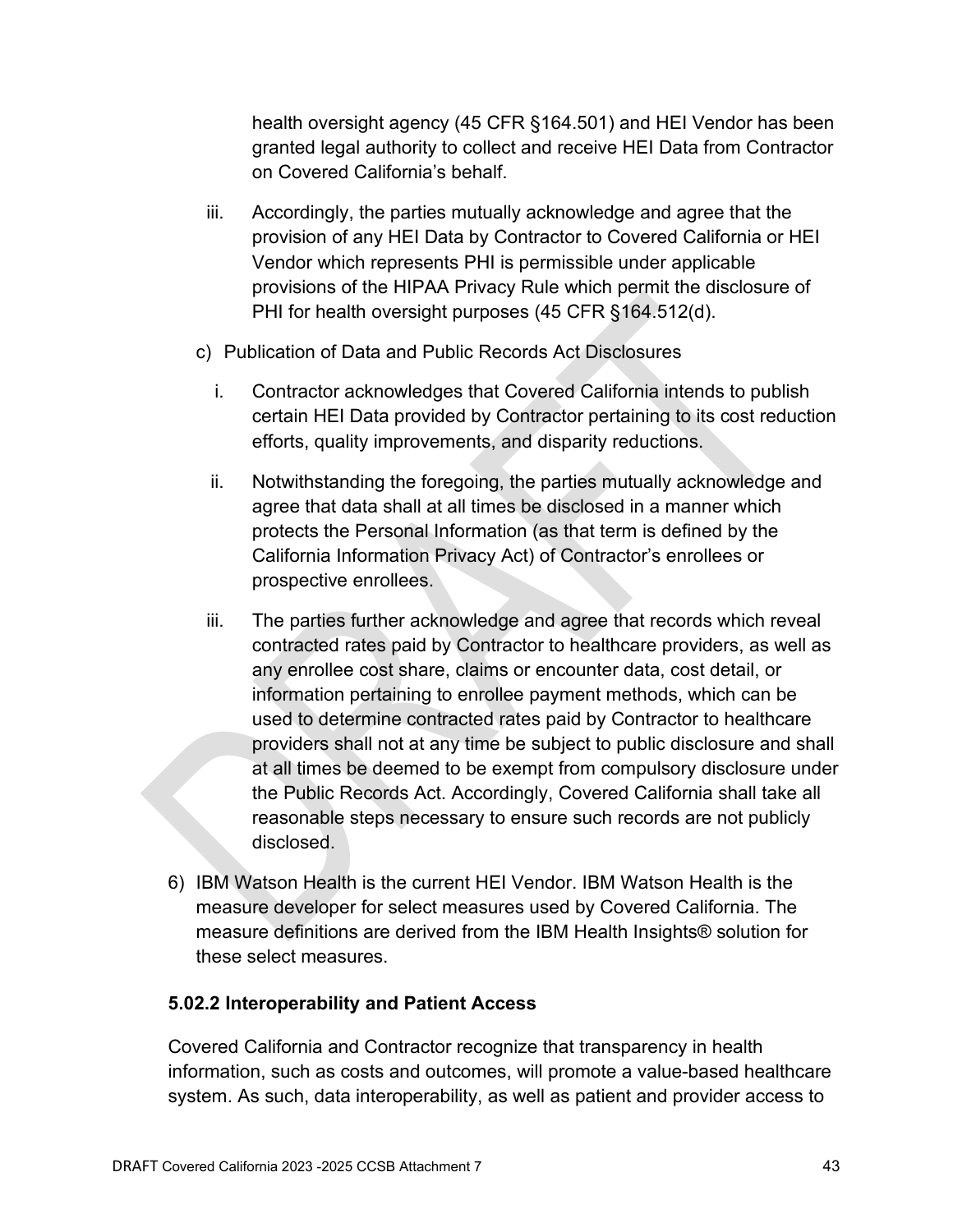health records, will give patients greater control of their health information and enhance care management.

- 1) Contractor must implement and maintain a secure, standards-based Patient Access API consistent with the existing Centers for Medicare & Medicaid (CMS) Interoperability & Patient Access final rule (CMS-9115-F) and any technical updates associated with the new CMS Reducing Provider & Patient Burden by Improving Prior Authorization Processes, and Promoting Patients' Electronic Access to Health Information final rule (CMS-9123-P) for Federally Facilitated Marketplaces that is effective starting January 1, 2023.
- 2) Contractor must enhance QHP Issuer information services for enrollees consistent with the existing [CMS Interoperability and Patient Access final rule](https://www.cms.gov/Regulations-and-Guidance/Guidance/Interoperability/index) (CMS-9115-F) and any technical updates consistent with the new CMS Reducing Provider and Patient Burden by Improving Prior Authorization Processes, and Promoting Patients' Electronic Access to Health Information final rule (CMS-9123-P) that requires QHP Issuer participation in payer-topayer data exchange and consumer education for Federally Facilitated Marketplaces effective starting January 1, 2023. Specifically, Contractor must:
	- a) Participate in payer-to-payer data exchange at enrollment; and
	- b) Educate consumers about opting in to authorize data transfers from their prior health plan to their new health plan.

While Contractor builds its small group business, requirements included in Article 5.02.2 will not be applied to the CCSB line of business. When this requirement pertains to CCSB, Contractor will be required to report on this requirement annually.

## **5.02.3 Data Exchange**

- 1) Contractor must participate in a Health Information Exchange (HIE) as defined by:
	- a) Membership in the California Trusted Exchange Network (CTEN), an initiative of the California Association of Health Information Exchanges.
	- b) Bi-directional exchange of information with HIEs as characterized by:
		- i. Contractor receipt of information from an HIE(s); and
		- ii. Contractor dissemination of information to an HIE(s).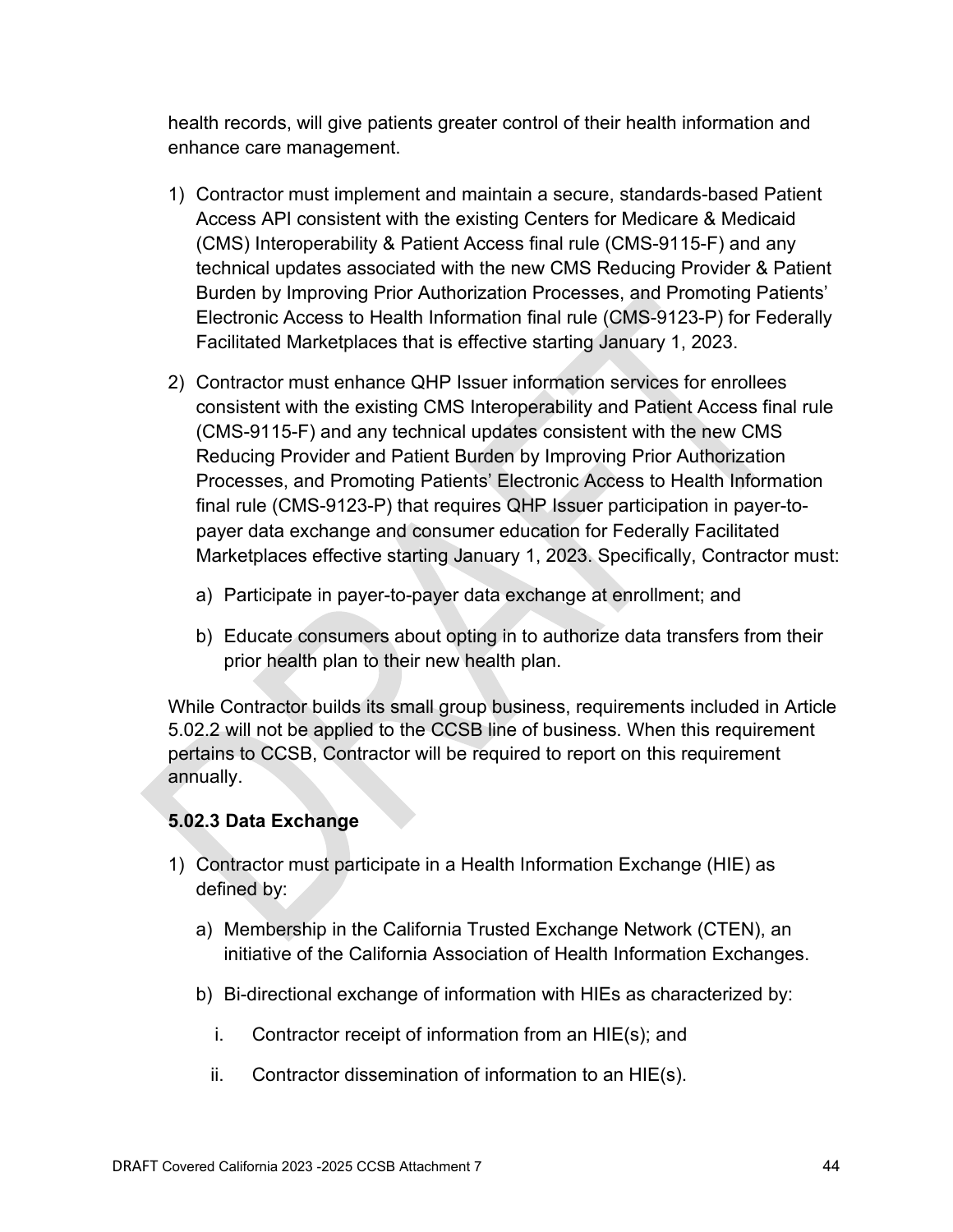- 2) Contractor must report on the following activities to support data exchange with providers and hospitals in the annual application for certification:
	- a) Participation in CTEN and bi-directional exchange of information with one or more Health Information Exchanges.
	- b) Data exchange initiatives that enhance health equity and access, specifically steps taken to support enhanced demographic and social risk factor data capture and facilitate the exchange of community information.
- 3) Contractor agrees to work with Covered California and other stakeholders regarding a transition to a statewide approach to streamline Health Information Exchange participation and other efforts that could improve the exchange of data.
- 4) Contractor is required to support and monitor its hospitals consistent with the existing [CMS Interoperability and Patient Access final rule](https://www.cms.gov/Regulations-and-Guidance/Guidance/Interoperability/index) (CMS-9115-F) in the application of the Medicare Condition of Participation to have electronic information exchange to notify primary care providers of Admission, Discharge, Transfer (ADT) events for Enrollees. Contractor must report the following in its annual application for certification:
	- a) Description of Contractor's actions to ensure hospitals, including psychiatric hospitals and critical access hospitals, are complying with the ADT notification requirements specified above;
	- b) Number and percent of hospitals, including psychiatric hospitals and critical access hospitals, that have implemented ADT notification for Enrollees; and
	- c) Description of the mechanisms Contractor has implemented to assist those hospitals not yet exchanging ADT data with primary care providers for Enrollees.
- 5) Contractor agrees that improving data exchange among providers is important for providing high-quality, equitable, and affordable care. Contractor will make good faith efforts to improve data exchange through collaborative efforts and strategic decisions for its other products and lines of business. While Contractor builds its small group business, requirements included in Article 5.02.3 will not be applied to the CCSB line of business.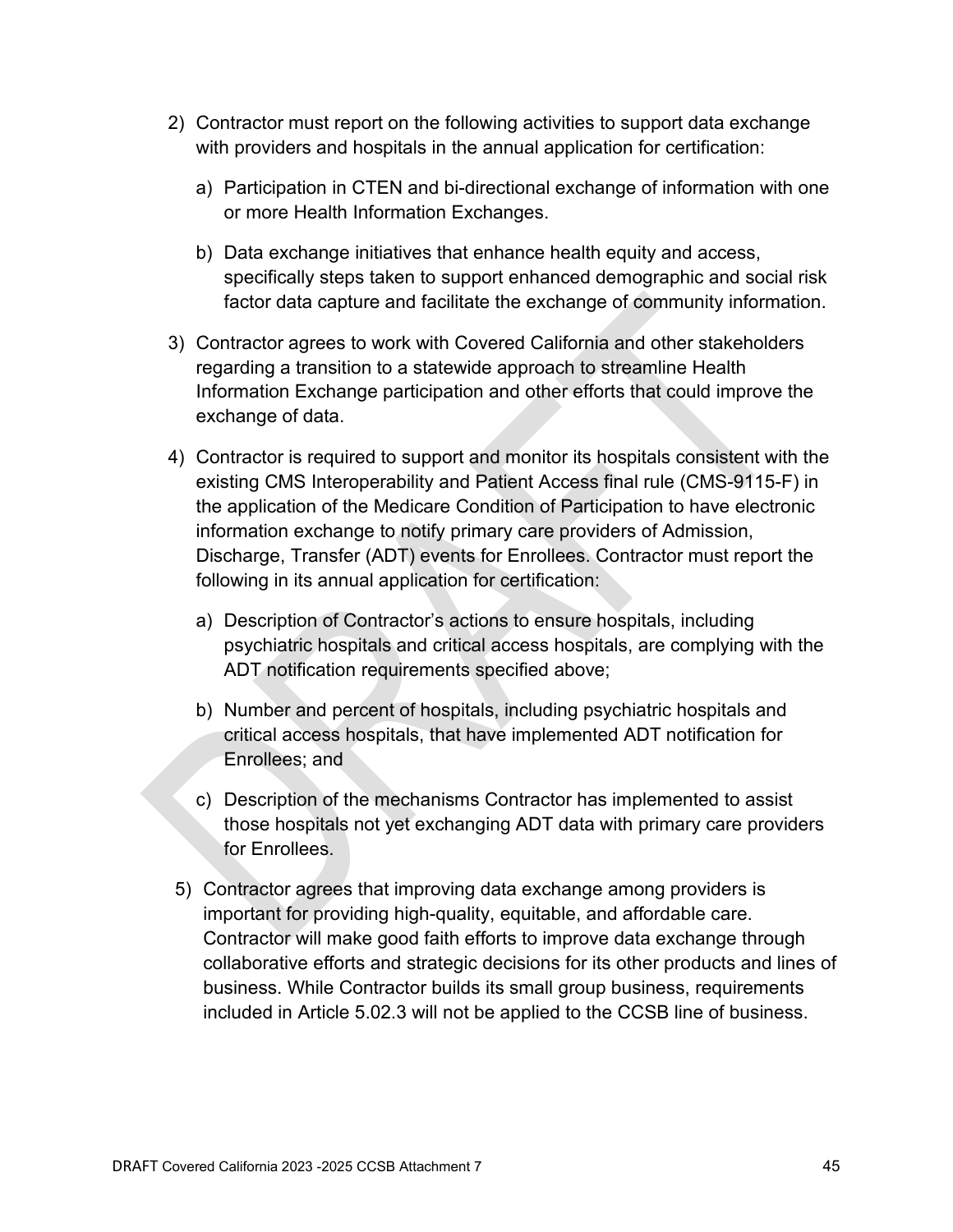#### **5.02.4 Data Aggregation**

Covered California and Contractor recognize that aggregating data across purchasers and payors to more accurately understand the performance of providers that have contracts with multiple QHPs can improve performance, contracting, and public reporting. As such:

- 1) Contractor must participate in the Integrated Healthcare Association's Align.Measure.Perform (AMP) Programs and must contribute data to the AMP Programs and the California Regional Healthcare Cost & Quality Atlas. Contractor must report performance results to Covered California annually or allow IHA to submit Contractor's performance results to Covered California on Contractor's behalf.
- 2) Contractor must submit data to IHA for use in the Advanced Primary Care Measure Set, the Commercial ACO Measure Set, and the Commercial HMO Measure Set as specified in Article 4. Contractor must report performance results to Covered California annually or allow IHA to submit Contractor's performance results to Covered California on Contractor's behalf.

Contractor agrees that aggregation of claims and clinical data across purchasers and payers is important for providing high-quality, equitable, and affordable care. Contractor will make good faith efforts to support data aggregation through collaborative efforts and strategic decisions for its other products and lines of business. While Contractor builds its small group business, requirements included in Article 5.02.4 will not be applied to the CCSB line of business.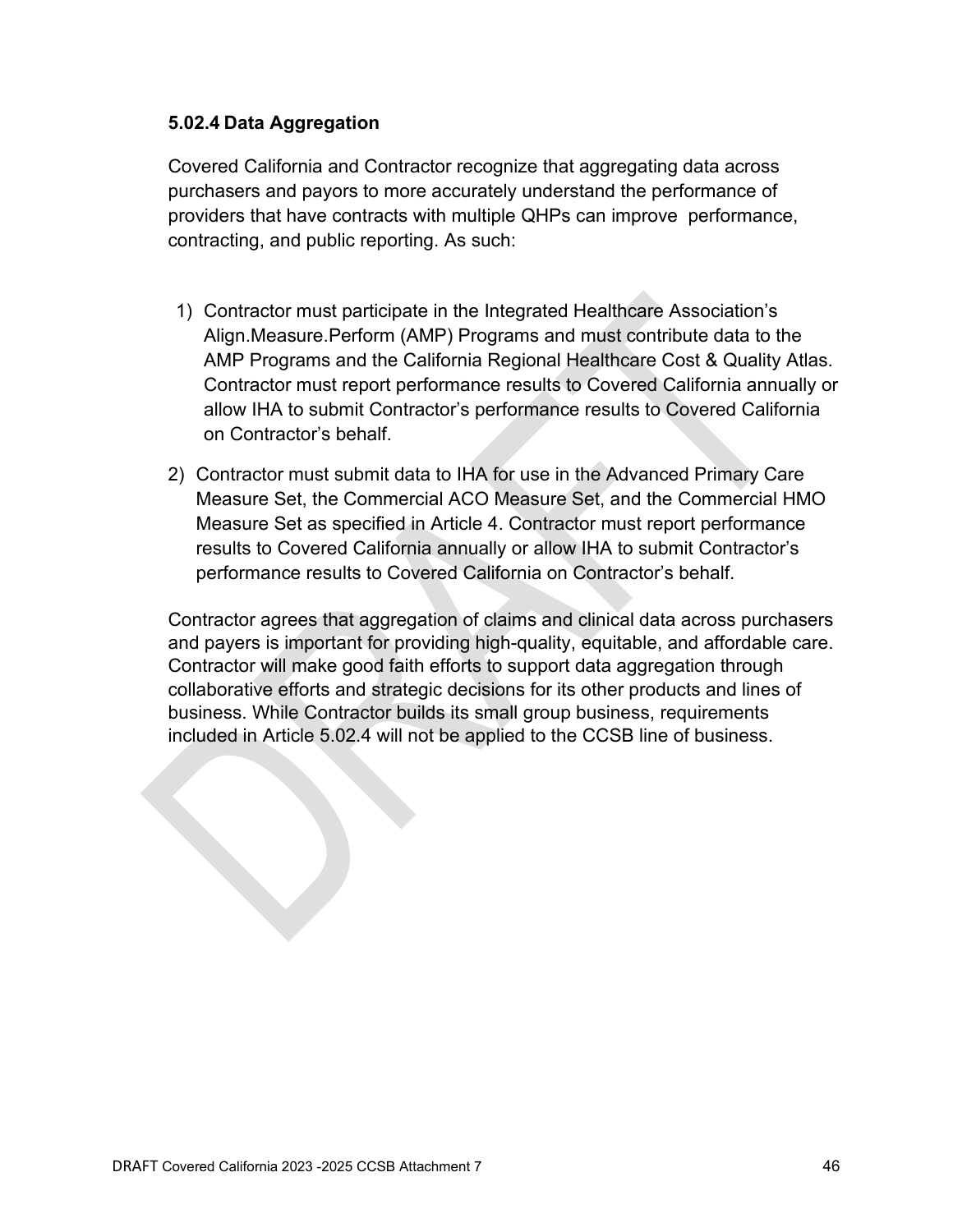# **ARTICLE 6 - CERTIFICATION, ACCREDITATION, AND REGULATION**

Covered California seeks to align with the standard measures and annual benchmarks for equity and quality in health care delivery established by the Department of Managed Health Care as required by Health and Safety Code § 1399.871 (A.B.133 (2021)). This furthers Covered California's goal to establish a common standard of core health plan functions across all QHP Issuers. Using a common standard will allow Covered California to phase in higher standards aimed at improving Enrollee outcomes that are aligned with a single health plan accreditation process and enhance coordinated improvement actions.

# **6.01 QHP Accreditation**

### **6.01.1 Health Plan Accreditation**

Contractor must maintain current health plan accreditation for its Covered California membership throughout the term of the Agreement. Contractor shall authorize the accrediting agency to provide information and data to Covered California relating to Contractor's accreditation, including the NCQA submissions and audit results, and other data and information maintained by its accrediting agency as required by 45 C.F.R. § 156.275.

## **6.01.2 NCQA Health Plan Accreditation**

Contractor shall achieve NCQA health plan accreditation by year end 2024.

If Contractor is not currently accredited by NCQA health plan accreditation:

- 1) Contractor shall provide a plan to Covered California at least annually regarding the status and progress of the pre-NCQA accreditation process to achieve NCQA health plan accreditation by year end 2024.
- 2) Contractor shall be currently accredited by URAC or AAAHC health plan accreditation until NCQA health plan accreditation is achieved.

### **6.01.3 Accreditation Review**

Contractor shall notify Covered California of the date of any accreditation review scheduled during the term of this Agreement and the results of such review. Upon completion of any health plan accreditation review conducted during the term of this Agreement, Contractor shall provide Covered California with a copy of the Assessment Report within thirty (30) days of receiving the report.